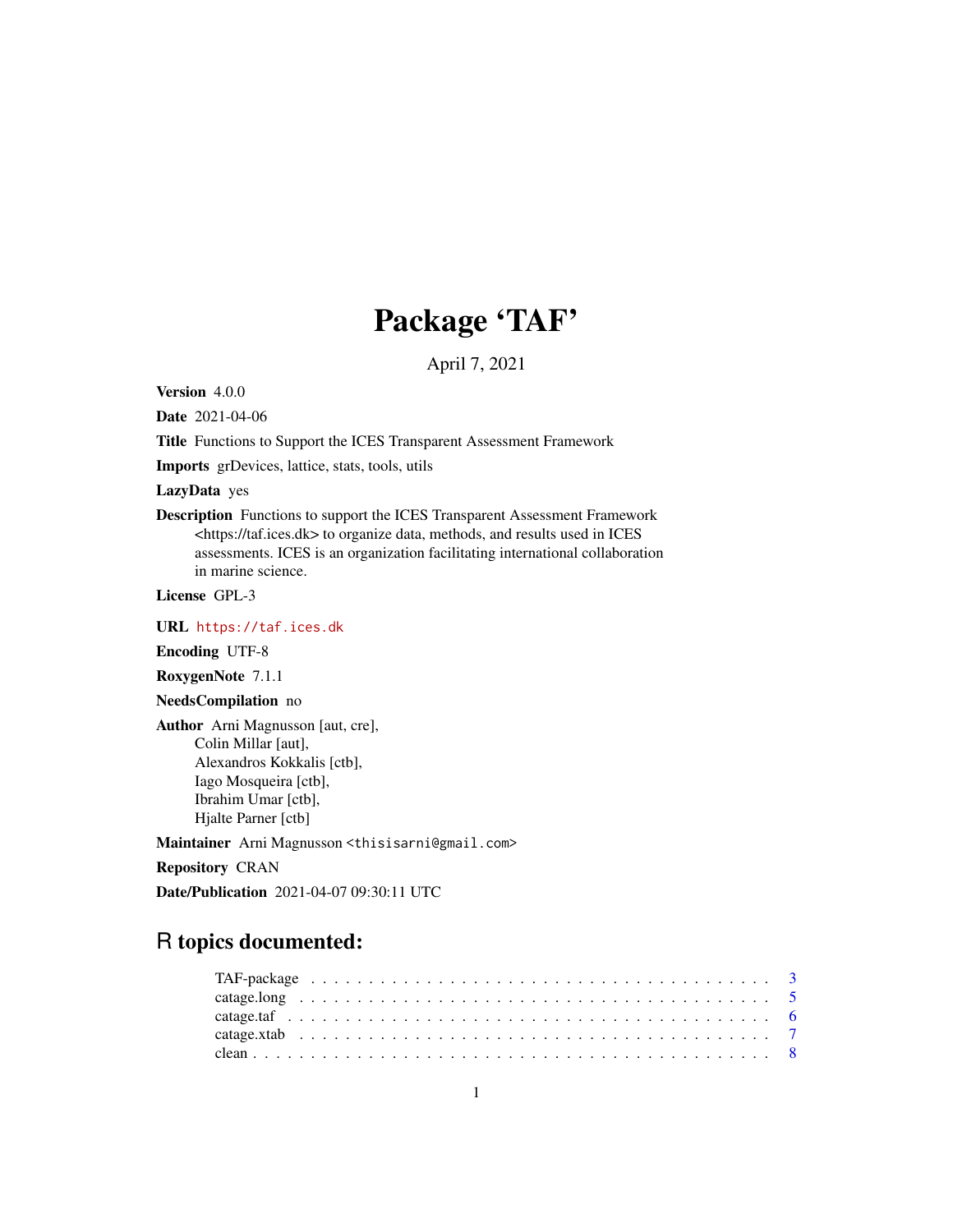| 10<br>11<br>12<br>13<br>14<br>15<br>16<br>17<br>18<br>19<br>$download.$ github $\ldots \ldots \ldots \ldots \ldots \ldots \ldots \ldots \ldots \ldots \ldots \ldots \ldots$<br>20<br>22<br>24<br>25<br>26<br>27<br>27<br>28<br>29<br>30<br>31<br>31<br>33<br>34<br>35<br>36<br>msg<br>36<br>37<br>39<br>40<br>read.taf<br>41<br>42<br>rmdir<br>43<br>44<br>45<br>sourceAll<br>46<br>47<br>49<br>50 |
|----------------------------------------------------------------------------------------------------------------------------------------------------------------------------------------------------------------------------------------------------------------------------------------------------------------------------------------------------------------------------------------------------|
|                                                                                                                                                                                                                                                                                                                                                                                                    |
|                                                                                                                                                                                                                                                                                                                                                                                                    |
|                                                                                                                                                                                                                                                                                                                                                                                                    |
|                                                                                                                                                                                                                                                                                                                                                                                                    |
|                                                                                                                                                                                                                                                                                                                                                                                                    |
|                                                                                                                                                                                                                                                                                                                                                                                                    |
|                                                                                                                                                                                                                                                                                                                                                                                                    |
|                                                                                                                                                                                                                                                                                                                                                                                                    |
|                                                                                                                                                                                                                                                                                                                                                                                                    |
|                                                                                                                                                                                                                                                                                                                                                                                                    |
|                                                                                                                                                                                                                                                                                                                                                                                                    |
|                                                                                                                                                                                                                                                                                                                                                                                                    |
|                                                                                                                                                                                                                                                                                                                                                                                                    |
|                                                                                                                                                                                                                                                                                                                                                                                                    |
|                                                                                                                                                                                                                                                                                                                                                                                                    |
|                                                                                                                                                                                                                                                                                                                                                                                                    |
|                                                                                                                                                                                                                                                                                                                                                                                                    |
|                                                                                                                                                                                                                                                                                                                                                                                                    |
|                                                                                                                                                                                                                                                                                                                                                                                                    |
|                                                                                                                                                                                                                                                                                                                                                                                                    |
|                                                                                                                                                                                                                                                                                                                                                                                                    |
|                                                                                                                                                                                                                                                                                                                                                                                                    |
|                                                                                                                                                                                                                                                                                                                                                                                                    |
|                                                                                                                                                                                                                                                                                                                                                                                                    |
|                                                                                                                                                                                                                                                                                                                                                                                                    |
|                                                                                                                                                                                                                                                                                                                                                                                                    |
|                                                                                                                                                                                                                                                                                                                                                                                                    |
|                                                                                                                                                                                                                                                                                                                                                                                                    |
|                                                                                                                                                                                                                                                                                                                                                                                                    |
|                                                                                                                                                                                                                                                                                                                                                                                                    |
|                                                                                                                                                                                                                                                                                                                                                                                                    |
|                                                                                                                                                                                                                                                                                                                                                                                                    |
|                                                                                                                                                                                                                                                                                                                                                                                                    |
|                                                                                                                                                                                                                                                                                                                                                                                                    |
|                                                                                                                                                                                                                                                                                                                                                                                                    |
|                                                                                                                                                                                                                                                                                                                                                                                                    |
|                                                                                                                                                                                                                                                                                                                                                                                                    |
|                                                                                                                                                                                                                                                                                                                                                                                                    |
|                                                                                                                                                                                                                                                                                                                                                                                                    |
| 51                                                                                                                                                                                                                                                                                                                                                                                                 |
| 52<br>taf.colors                                                                                                                                                                                                                                                                                                                                                                                   |
| 53                                                                                                                                                                                                                                                                                                                                                                                                 |
| 54<br>taf.install                                                                                                                                                                                                                                                                                                                                                                                  |
| 55<br>taf.libPaths                                                                                                                                                                                                                                                                                                                                                                                 |
| 56                                                                                                                                                                                                                                                                                                                                                                                                 |
| 57                                                                                                                                                                                                                                                                                                                                                                                                 |
|                                                                                                                                                                                                                                                                                                                                                                                                    |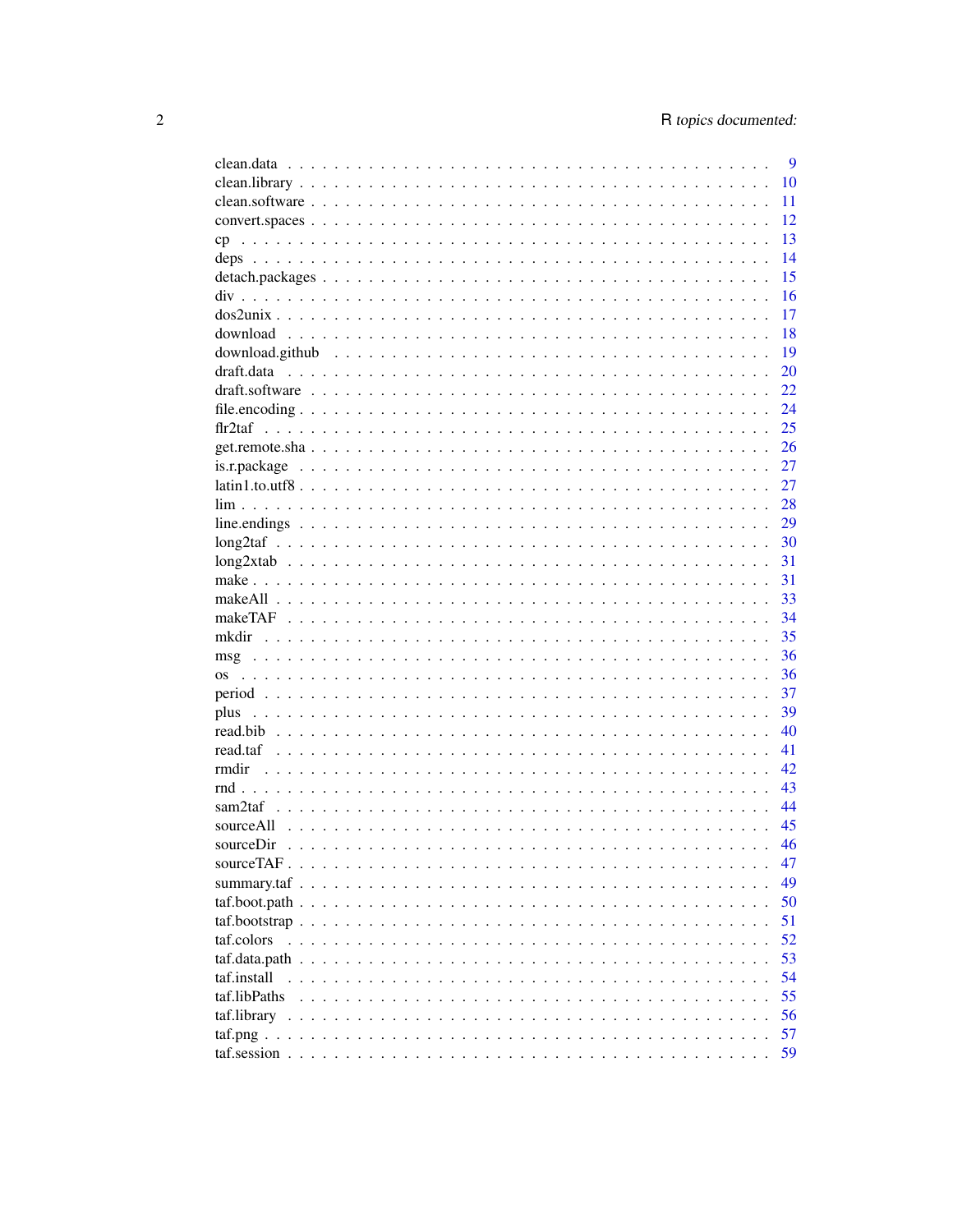# <span id="page-2-0"></span>TAF-package 3

<span id="page-2-1"></span>TAF-package *Functions to Support the ICES Transparent Assessment Framework*

# Description

Functions to support the ICES Transparent Assessment Framework, to organize data, methods, and results used in ICES assessments.

# Details

*Initial TAF steps:*

| draft.data     | draft DATA bib file              |
|----------------|----------------------------------|
| draft.software | draft SOFTWARE bib file          |
| period         | paste period string for DATA.bib |
| taf.bootstrap  | set up data files and software   |
| taf.skeleton   | create empty TAF template        |

# *Running scripts:*

| clean     | clean TAF directories         |
|-----------|-------------------------------|
| make      | run R script if needed        |
| makeAll   | run all TAF scripts as needed |
| makeTAF   | run TAF script if needed      |
| msg       | show message                  |
| sourceAll | run all TAF scripts           |
| sourceTAF | run TAF script                |

*File management:*

| convert.spaces         | convert spaces   |
|------------------------|------------------|
| $\mathsf{c}\mathsf{p}$ | copy files       |
| mkdir                  | create directory |
| os.linux               | operating system |
| os.macos               | operating system |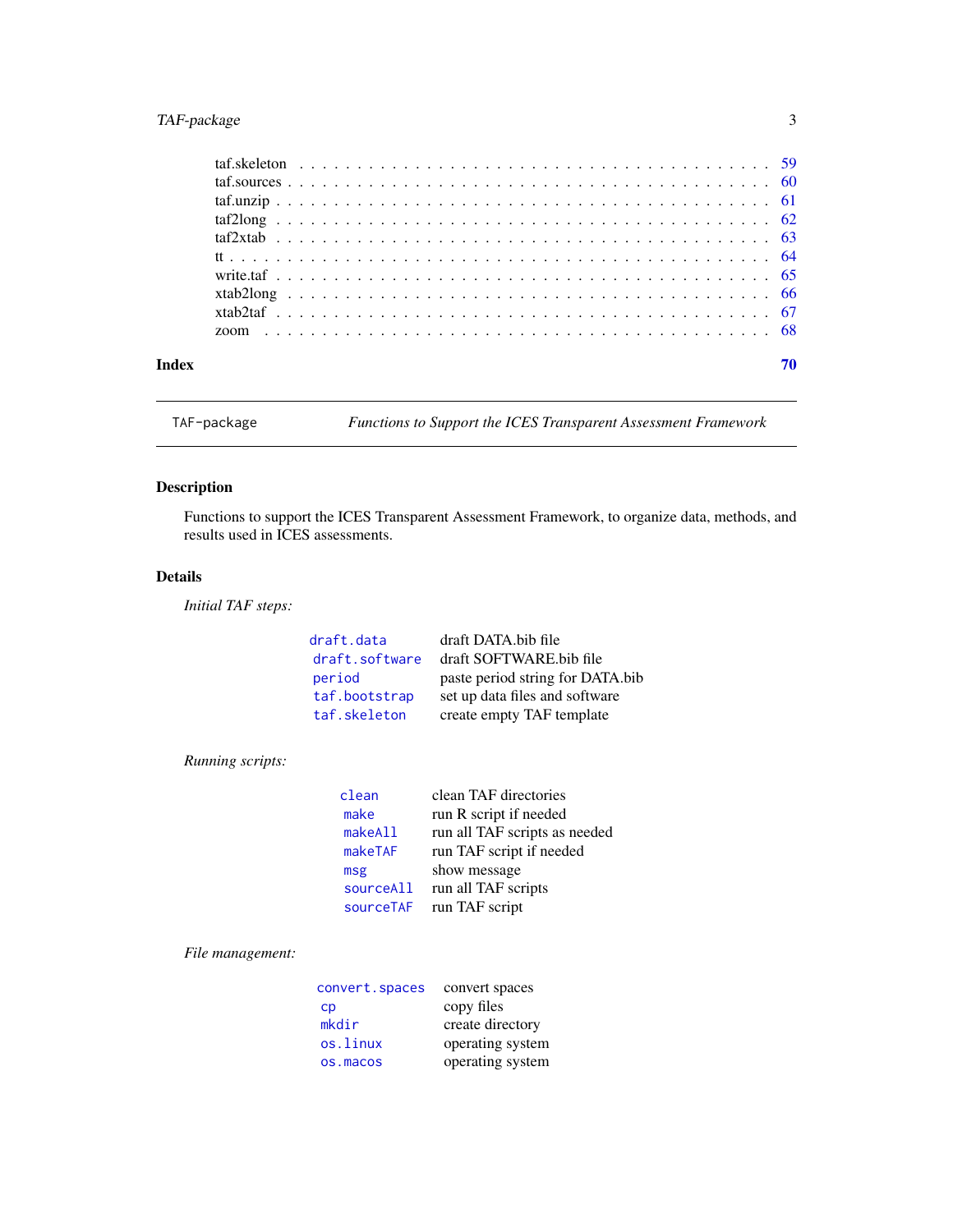<span id="page-3-0"></span>

| operating system              |
|-------------------------------|
| read TAF table from file      |
| read all $\star$ . R files    |
| load package from TAF library |
| unzip file                    |
| write TAF table to file       |
|                               |

# *Tables:*

| div       | divide column values            |
|-----------|---------------------------------|
| flr2taf   | convert FLR to TAF              |
| long2taf  | convert long format to TAF      |
| long2xtab | convert long format to crosstab |
| plus      | rename plus group column        |
| rnd       | round column values             |
| sam2taf   | convert SAM to TAF              |
| taf2long  | convert TAF to long format      |
| taf2xtab  | convert TAF to crosstab         |
| t.t       | transpose TAF table             |
| xtab2long | convert crosstab to long format |
| xtab2taf  | convert crosstab to TAF         |

# *Plots:*

| lim        | compute axis limits      |
|------------|--------------------------|
| taf.colors | predefined colors        |
| taf.png    | open PNG graphics device |
| zoom       | change lattice text size |

# *Example tables:*

| catage.long | long format       |
|-------------|-------------------|
| catage.taf  | <b>TAF</b> format |
| catage.xtab | crosstab format   |
| summary.taf | summary results   |

*Administrative tools, rarely used in scripts:*

| clean.data      | clean bootstrap data  |
|-----------------|-----------------------|
| clean.library   | clean TAF library     |
| clean.software  | clean TAF software    |
| deps            | list dependencies     |
| detach.packages | detach all packages   |
| dos2unix        | convert line endings  |
| download        | download file         |
| download.github | download repository   |
| file.encoding   | examine file encoding |
|                 |                       |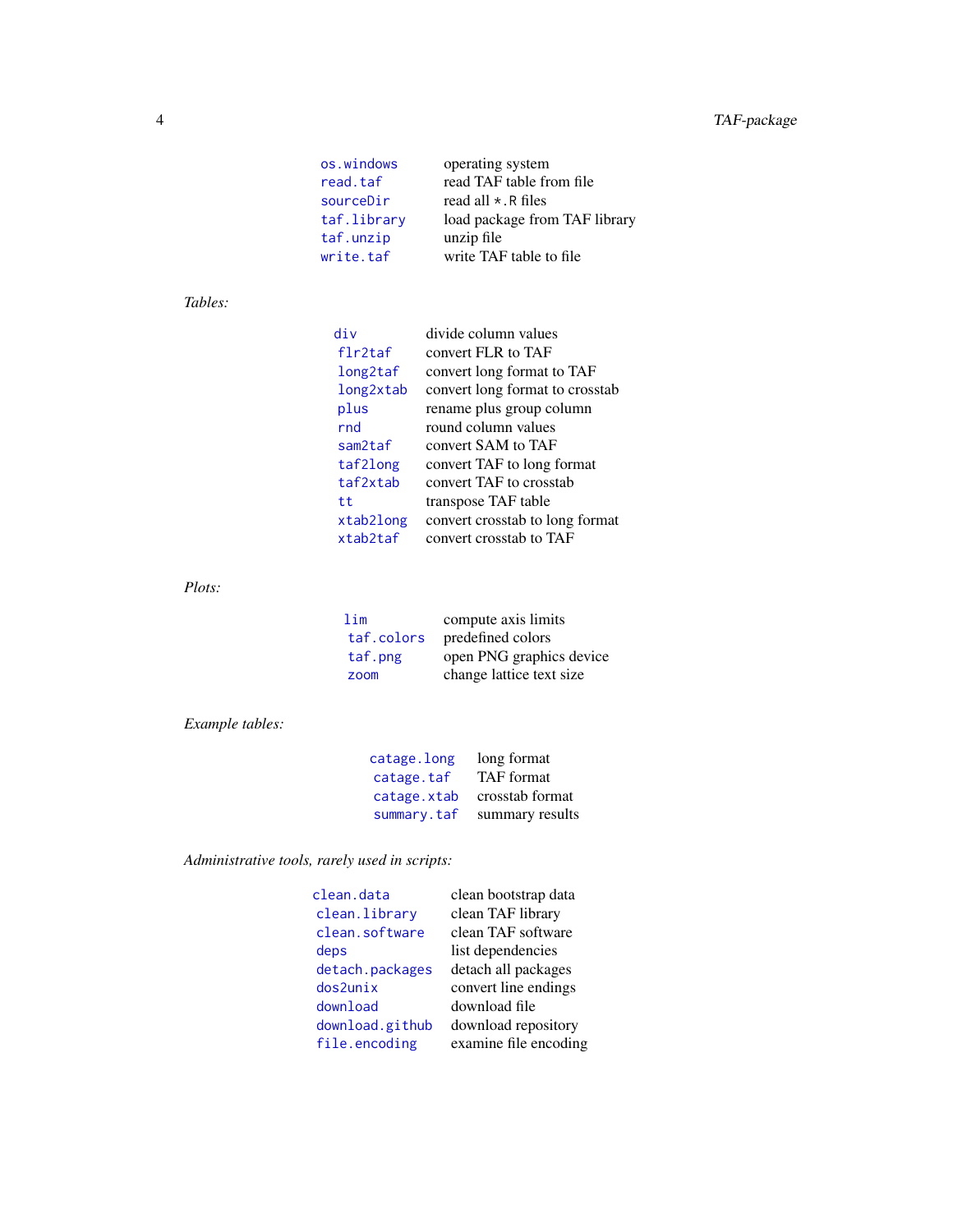# <span id="page-4-0"></span>catage.long 5

| get.remote.sha | look up SHA code               |
|----------------|--------------------------------|
| is.r.package   | check if file is an R package  |
| latin1.to.utf8 | convert file encoding          |
| line.endings   | examine line endings           |
| rmdir          | remove empty directory         |
| taf.install    | install package in TAF library |
| taf.libPaths   | add TAF library to search path |
| taf.session    | show session information       |
| $unix2$ dos    | convert line endings           |
| utf8.to.latin1 | convert file encoding          |

# Author(s)

Arni Magnusson and Colin Millar.

# References

ICES Transparent Assessment Framework: <https://taf.ices.dk>. To explore example TAF stock assessments, see the introductory [video](https://www.youtube.com/watch?v=FweJbr9hfdY) and [tutorial.](https://github.com/ices-taf/doc/blob/master/tutorial-1/README.md) The [TAF Wiki](https://github.com/ices-taf/doc/wiki) provides additional help resources.

<span id="page-4-1"></span>catage.long *Catch at Age in Long Format*

# Description

Small catch-at-age table to describe a long format data frame to store year-age values.

# Usage

catage.long

# Format

Data frame containing three columns:

Year year Age age Catch catch (millions of individuals)

# Details

The data are an excerpt (first years and ages) from the catch-at-age table for North Sea cod from the ICES (2016) assessment.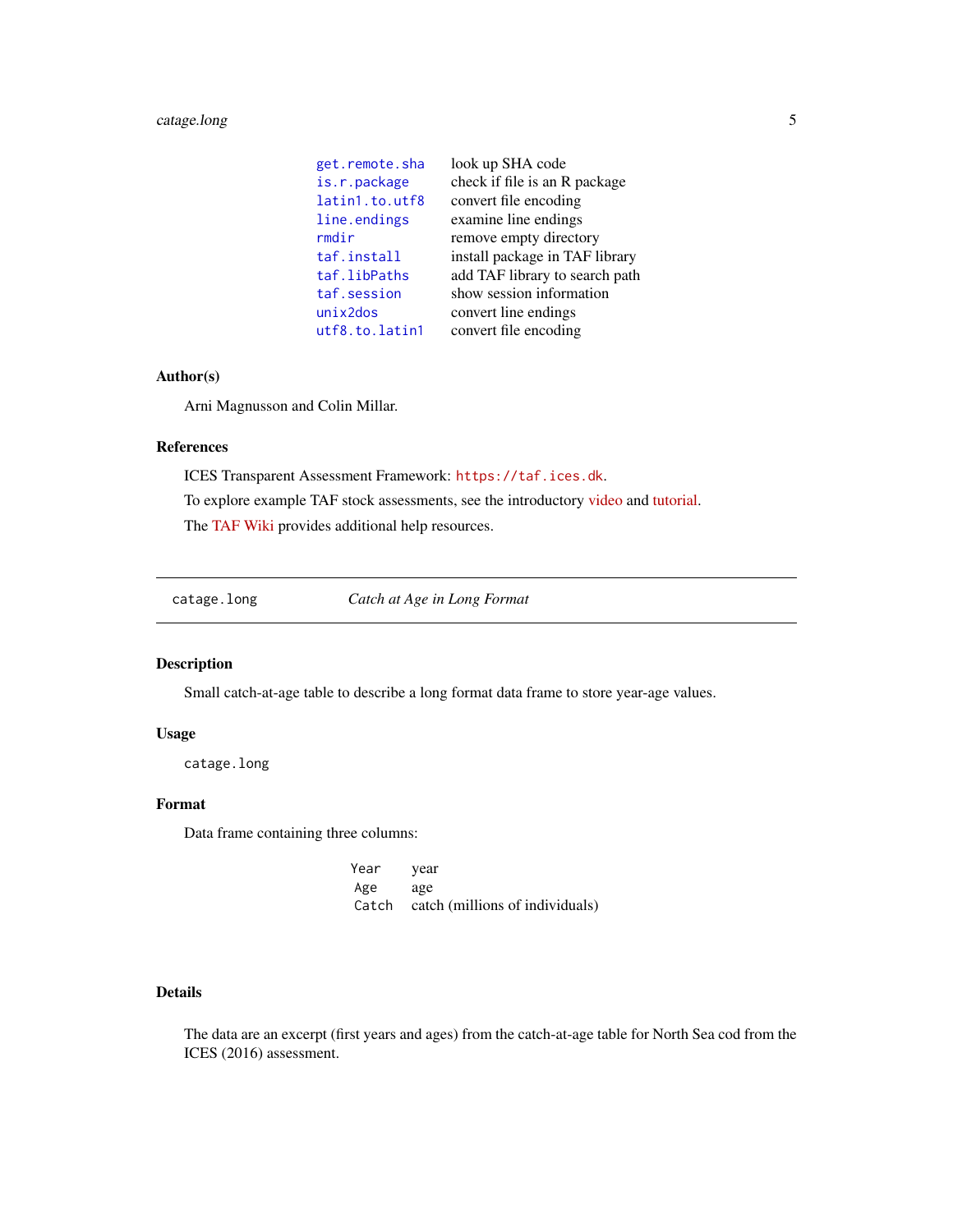#### <span id="page-5-0"></span>Source

ICES (2016). Report of the working group on the assessment of demersal stocks in the North Sea and Skagerrak (WGNSSK). *ICES CM 2016/ACOM:14*, p. 673. doi: [10.17895/ices.pub.5329.](https://doi.org/10.17895/ices.pub.5329)

#### See Also

[catage.taf](#page-5-1) and [catage.xtab](#page-6-1) describe alternative table formats.

[long2taf](#page-29-1) converts a long table to TAF format.

[TAF-package](#page-2-1) gives an overview of the package.

#### Examples

catage.long long2taf(catage.long)

<span id="page-5-1"></span>catage.taf *Catch at Age in TAF Format*

#### Description

Small catch-at-age table to describe a TAF format data frame to store year-age values.

#### Usage

catage.taf

# Format

Data frame containing five columns:

| Year | vear |
|------|------|
|------|------|

- 1 number of one-year-olds in the catch (millions)
- 2 number of two-year-olds in the catch (millions)
- 3 number of three-year-olds in the catch (millions)
- 4 number of four-year-olds in the catch (millions)

#### Details

The data are an excerpt (first years and ages) from the catch-at-age table for North Sea cod from the ICES (2016) assessment.

#### Source

ICES (2016). Report of the working group on the assessment of demersal stocks in the North Sea and Skagerrak (WGNSSK). *ICES CM 2016/ACOM:14*, p. 673. doi: [10.17895/ices.pub.5329.](https://doi.org/10.17895/ices.pub.5329)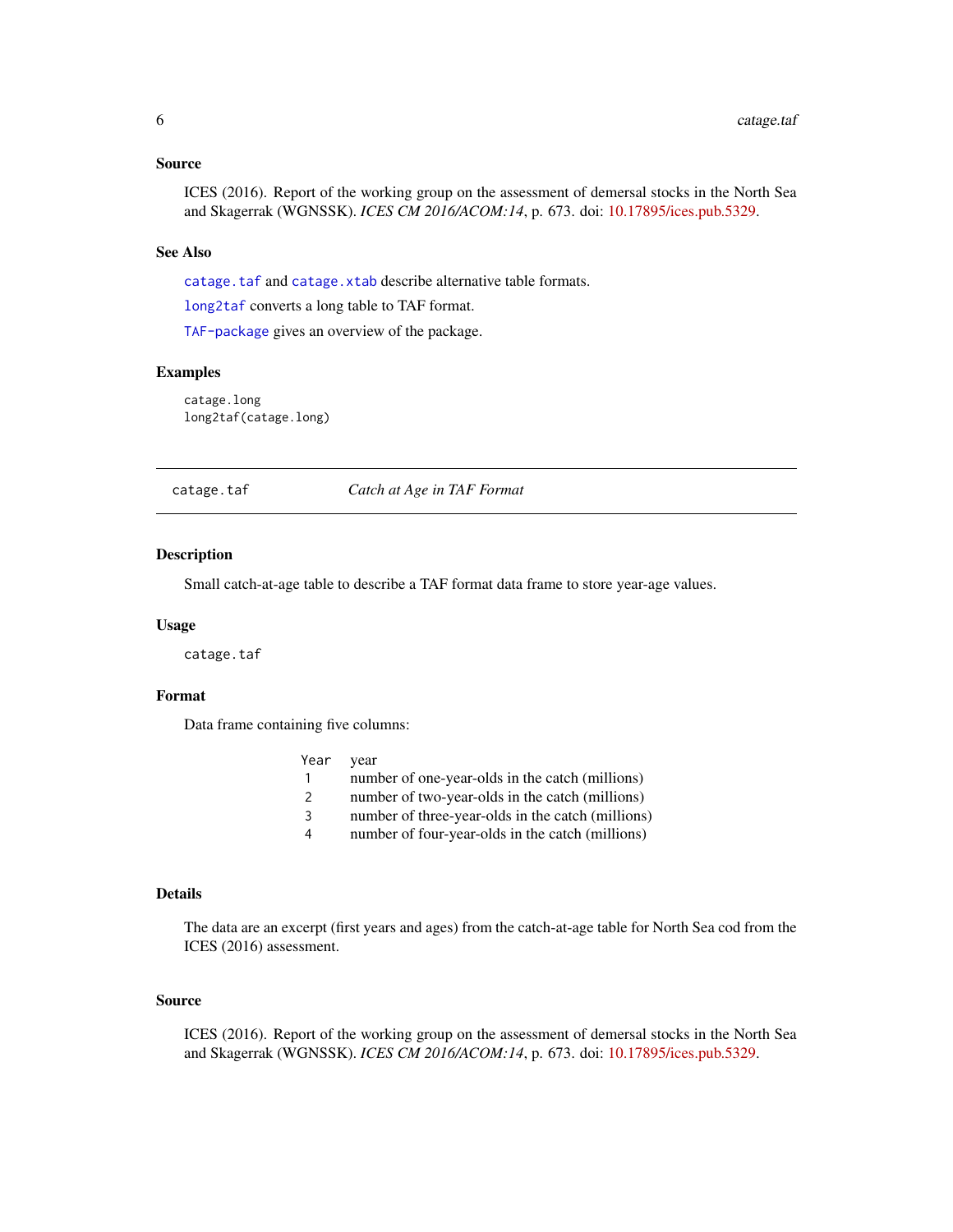# <span id="page-6-0"></span>catage.xtab 7

# See Also

[catage.long](#page-4-1) and [catage.xtab](#page-6-1) describe alternative table formats.

[taf2long](#page-61-1) and [taf2xtab](#page-62-1) convert a TAF table to alternative formats.

[TAF-package](#page-2-1) gives an overview of the package.

#### Examples

```
catage.taf
taf2long(catage.taf)
taf2xtab(catage.taf)
```
<span id="page-6-1"></span>

catage.xtab *Catch at Age in Crosstab Format*

#### Description

Small catch-at-age table to describe a crosstab format data frame to store year-age values.

#### Usage

catage.xtab

# Format

Data frame with years as row names and containing four columns:

- 1 number of one-year-olds in the catch (millions)
- 2 number of two-year-olds in the catch (millions)
- 3 number of three-year-olds in the catch (millions)
- 4 number of four-year-olds in the catch (millions)

#### Details

The data are an excerpt (first years and ages) from the catch-at-age table for North Sea cod from the ICES (2016) assessment.

#### Source

ICES (2016). Report of the working group on the assessment of demersal stocks in the North Sea and Skagerrak (WGNSSK). *ICES CM 2016/ACOM:14*, p. 673. doi: [10.17895/ices.pub.5329.](https://doi.org/10.17895/ices.pub.5329)

#### See Also

catage. long and [catage.taf](#page-5-1) describe alternative table formats.

[xtab2taf](#page-66-1) converts a crosstab table to TAF format.

[TAF-package](#page-2-1) gives an overview of the package.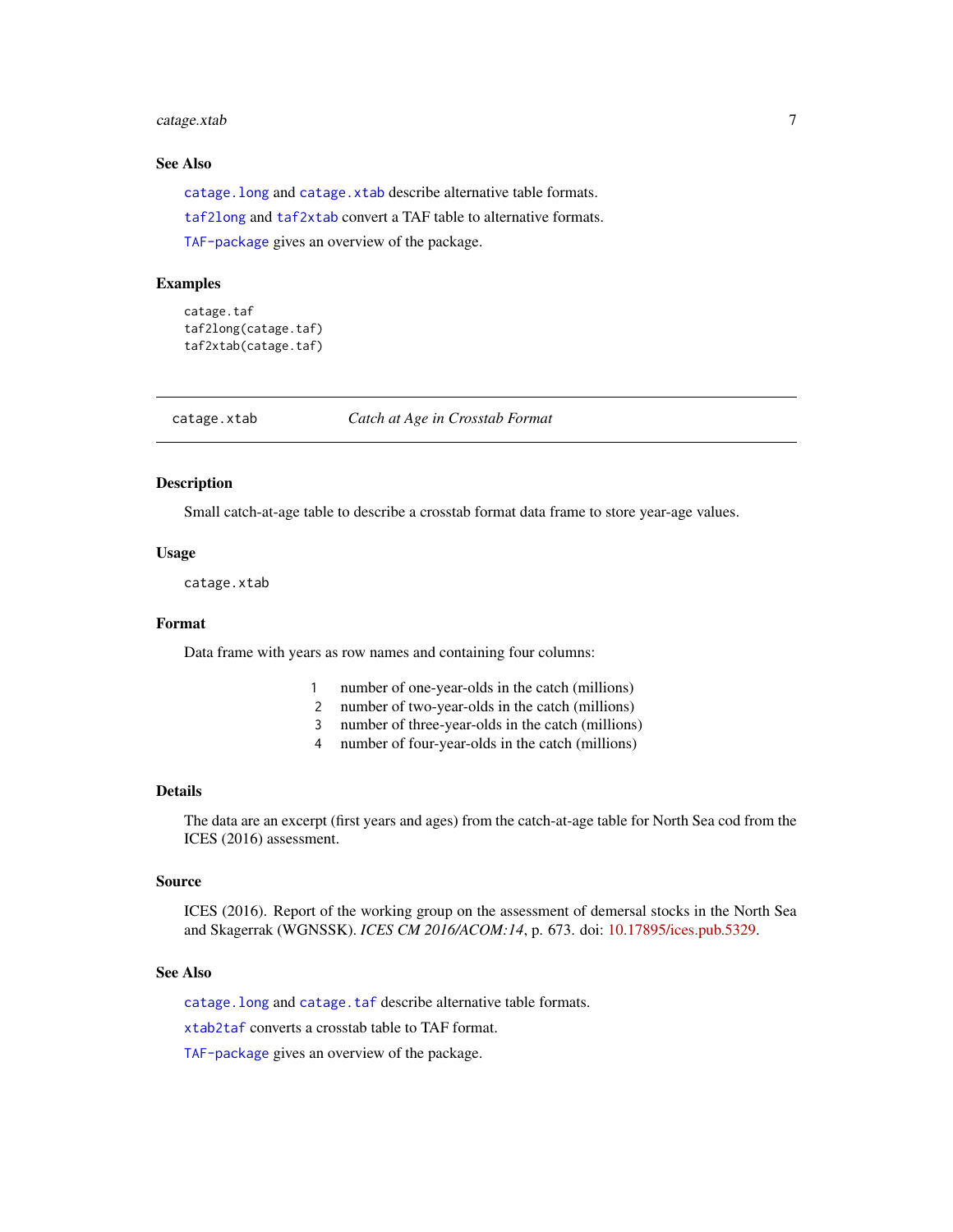#### <span id="page-7-0"></span>Examples

```
catage.xtab
xtab2taf(catage.xtab)
```
<span id="page-7-1"></span>

clean *Clean TAF Directories*

#### **Description**

Remove working TAF directories (data, model, output, report), bootstrap, or other directories.

#### Usage

```
clean(dirs = c("data", "model", "output", "report"), force = FALSE)
```
#### Arguments

| dirs  | directories to delete.                                                   |
|-------|--------------------------------------------------------------------------|
| force | passed to software and clean. Library if any of the dirs is "bootstrap". |

# Value

No return value, called for side effects.

#### Note

The purpose of removing the directories is to make sure that subsequent TAF scripts start by creating new empty directories.

If any of the dirs is "bootstrap" it is treated specially. Instead of completely removing the bootstrap directory, only the subdirectories data is removed, while clean.software and clean.library are used to clean the bootstrap/software and bootstrap/library subdirectories. This protects the subdirectory bootstrap/initial and \*.bib metadata files from being accidentally deleted.

#### See Also

[clean.software](#page-10-1) selectively removes software from bootstrap/software.

[clean.library](#page-9-1) selectively removes packages from bootstrap/library.

[clean.data](#page-8-1) selectively removes data from bootstrap/data.

[mkdir](#page-34-1) and [rmdir](#page-41-1) create and remove empty directories.

[TAF-package](#page-2-1) gives an overview of the package.

#### Examples

## Not run: clean()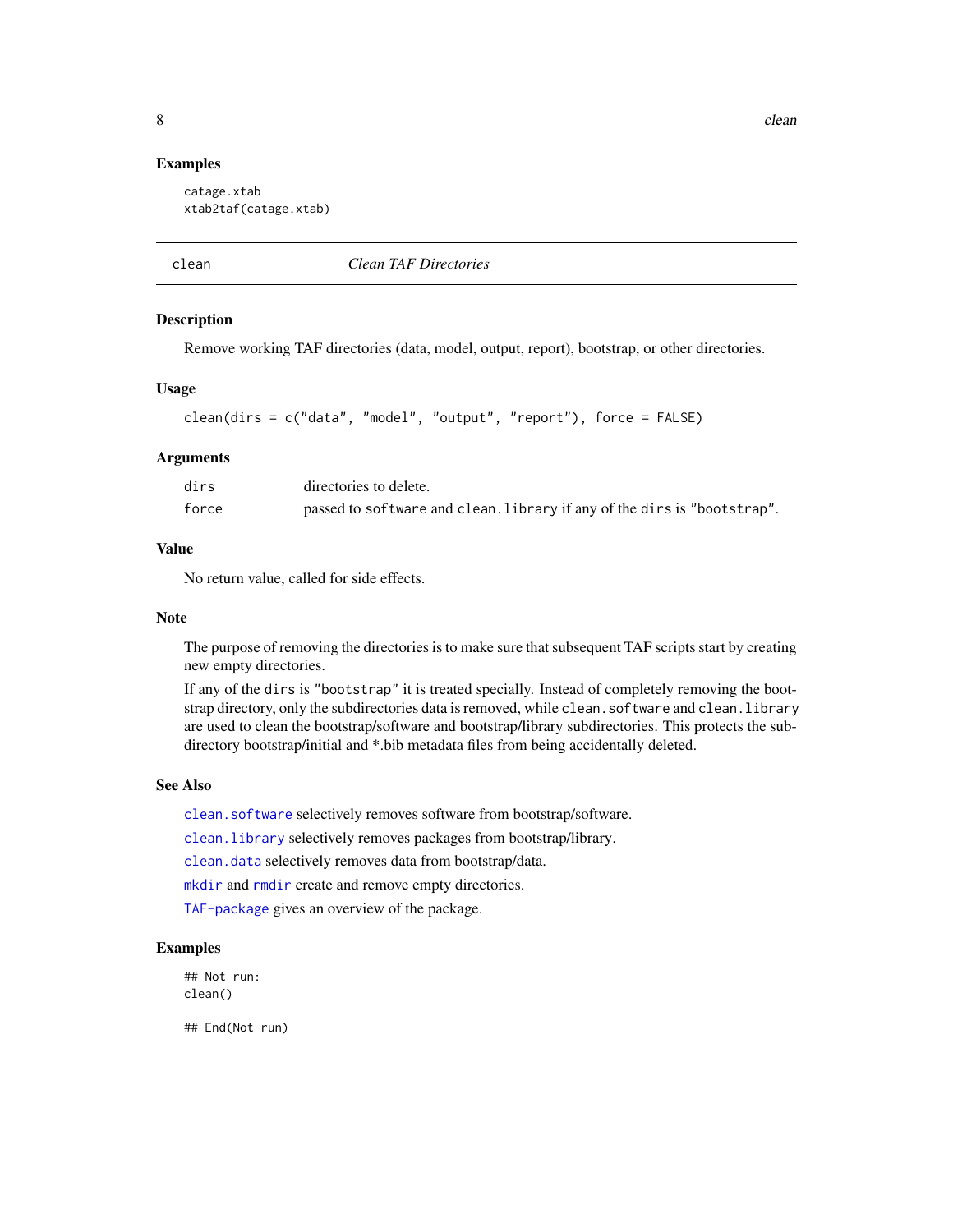<span id="page-8-1"></span><span id="page-8-0"></span>

Selectively remove data from the bootstrap/data folder if not listed in DATA.bib.

# Usage

```
clean.data(folder = "bootstrap/data", quiet = FALSE, force = FALSE)
```
# Arguments

| folder | location of bootstrap/data.                                                  |
|--------|------------------------------------------------------------------------------|
| quiet  | whether to suppress messages about removed data.                             |
| force  | whether to remove folder, regardless of how it compares to DATA.bib entries. |

# Value

No return value, called for side effects.

#### Note

For each data file or subfolder, the cleaning procedure selects between two cases:

- 1. Data entry found in DATA.bib do nothing.
- 2. Data entry is not listed in DATA.bib remove.

The taf.bootstrap procedure cleans the bootstrap/data folder, without requiring the user to run clean.data.

#### See Also

[taf.bootstrap](#page-50-1) calls clean.data as part of the default bootstrap procedure.

[clean.software](#page-10-1) cleans the local TAF software folder.

[clean.library](#page-9-1) cleans the local TAF library.

[TAF-package](#page-2-1) gives an overview of the package.

# Examples

## Not run: clean.data()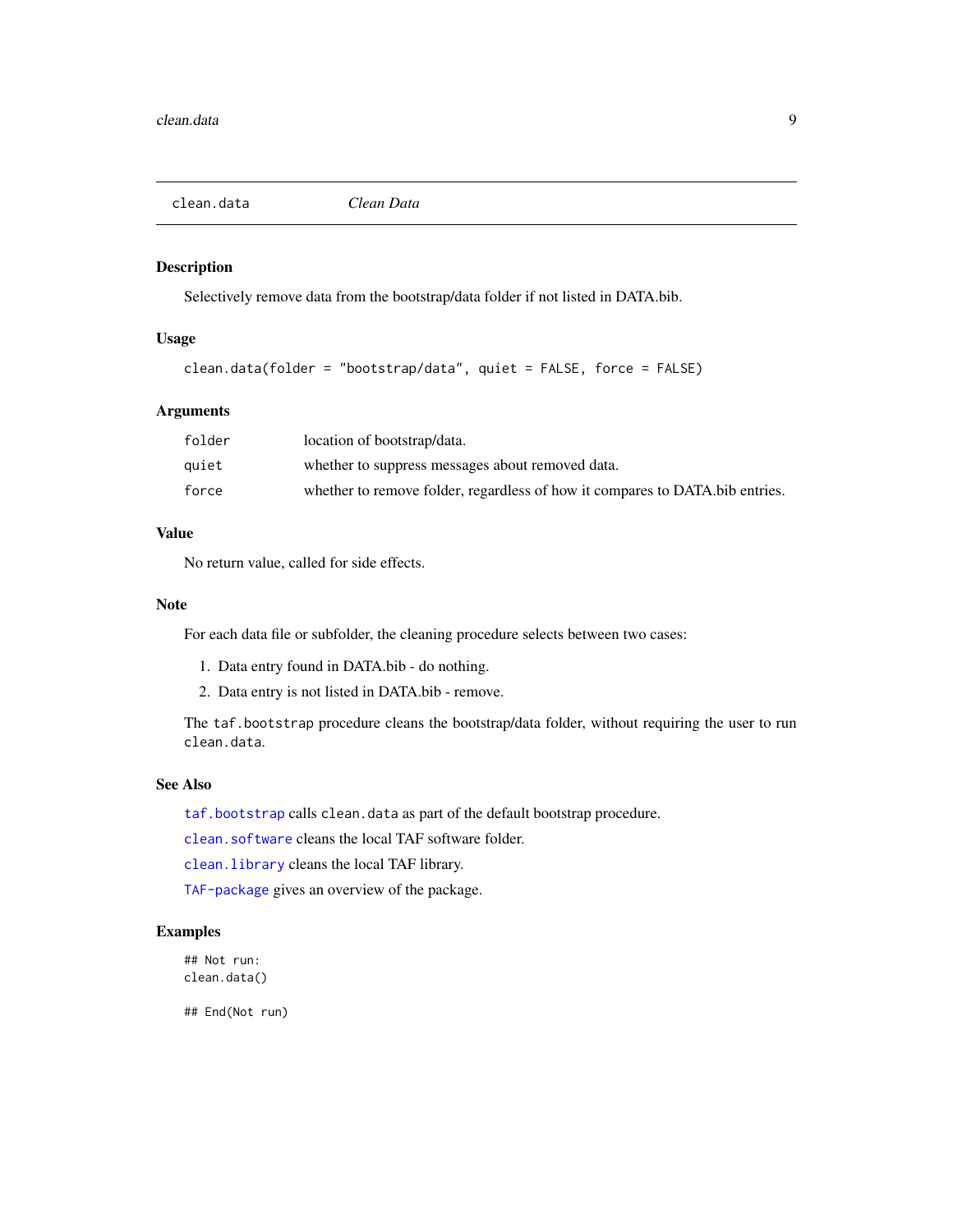<span id="page-9-1"></span><span id="page-9-0"></span>

Selectively remove packages from the local TAF library if not listed in SOFTWARE.bib.

#### Usage

```
clean.library(folder = "bootstrap/library", quiet = FALSE, force = FALSE)
```
#### Arguments

| folder | location of local TAF library.                                                                       |
|--------|------------------------------------------------------------------------------------------------------|
| quiet  | whether to suppress messages about removed packages.                                                 |
| force  | whether to remove the local TAF library, regardless of how it compares to SOFT-<br>WARE bib entries. |

# Value

No return value, called for side effects.

#### Note

For each package, the cleaning procedure selects between three cases:

- 1. Installed package matches SOFTWARE.bib do nothing.
- 2. Installed package is not the version listed in SOFTWARE.bib remove.
- 3. Installed package is not listed in SOFTWARE.bib remove.

The taf.bootstrap procedure cleans the TAF library, without requiring the user to run clean.library. The main reason for a TAF user to run clean. library directly is to experiment with installing and removing different versions of software without modifying the SOFTWARE.bib file.

#### See Also

[taf.bootstrap](#page-50-1) calls clean.library as part of the default bootstrap procedure.

[taf.install](#page-53-1) installs a package in the local TAF library.

[clean.software](#page-10-1) cleans the local TAF software folder.

[clean.data](#page-8-1) cleans the bootstrap/data folder.

[TAF-package](#page-2-1) gives an overview of the package.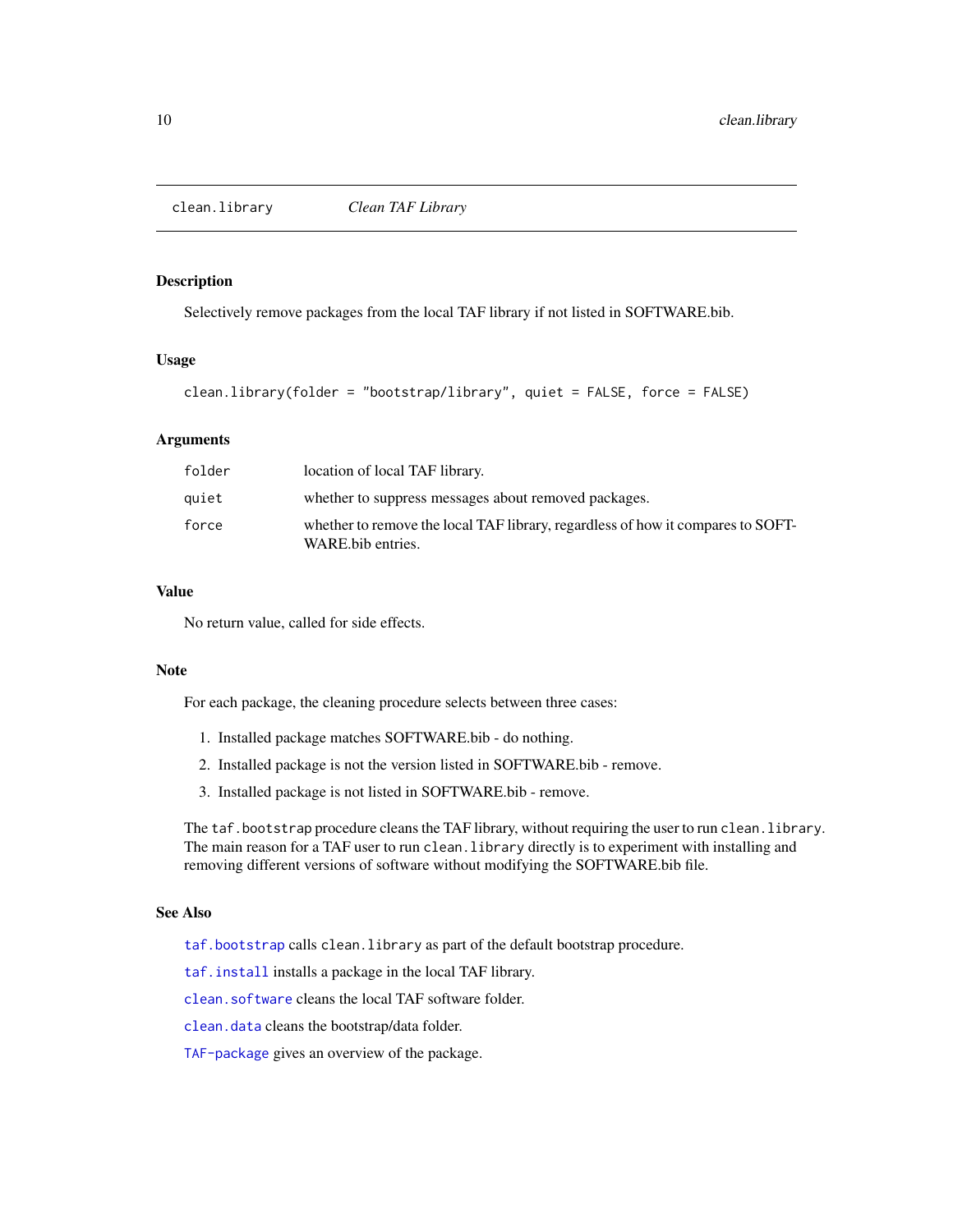#### <span id="page-10-0"></span>clean.software 11

#### Examples

## Not run: clean.library()

## End(Not run)

<span id="page-10-1"></span>clean.software *Clean TAF Software*

#### Description

Selectively remove software from the local TAF software folder if not listed in SOFTWARE.bib.

#### Usage

```
clean.software(folder = "bootstrap/software", quiet = FALSE, force = FALSE)
```
# Arguments

| folder | location of local TAF software folder.                                                                     |
|--------|------------------------------------------------------------------------------------------------------------|
| auiet  | whether to suppress messages about removed software.                                                       |
| force  | whether to remove the local TAF software folder, regardless of how it compares<br>to SOFTWARE bib entries. |

#### Value

No return value, called for side effects.

#### Note

For each file (and subdirectory) in the software folder, the cleaning procedure selects between three cases:

- 1. File and version matches SOFTWARE.bib do nothing.
- 2. Filename does not contain the version listed in SOFTWARE.bib remove.
- 3. File is not listed in SOFTWARE.bib remove.

The taf.bootstrap procedure cleans the TAF software folder, without requiring the user to run clean.software. The main reason for a TAF user to run clean.software directly is to experiment with installing and removing different versions of software without modifying the SOFTWARE.bib file.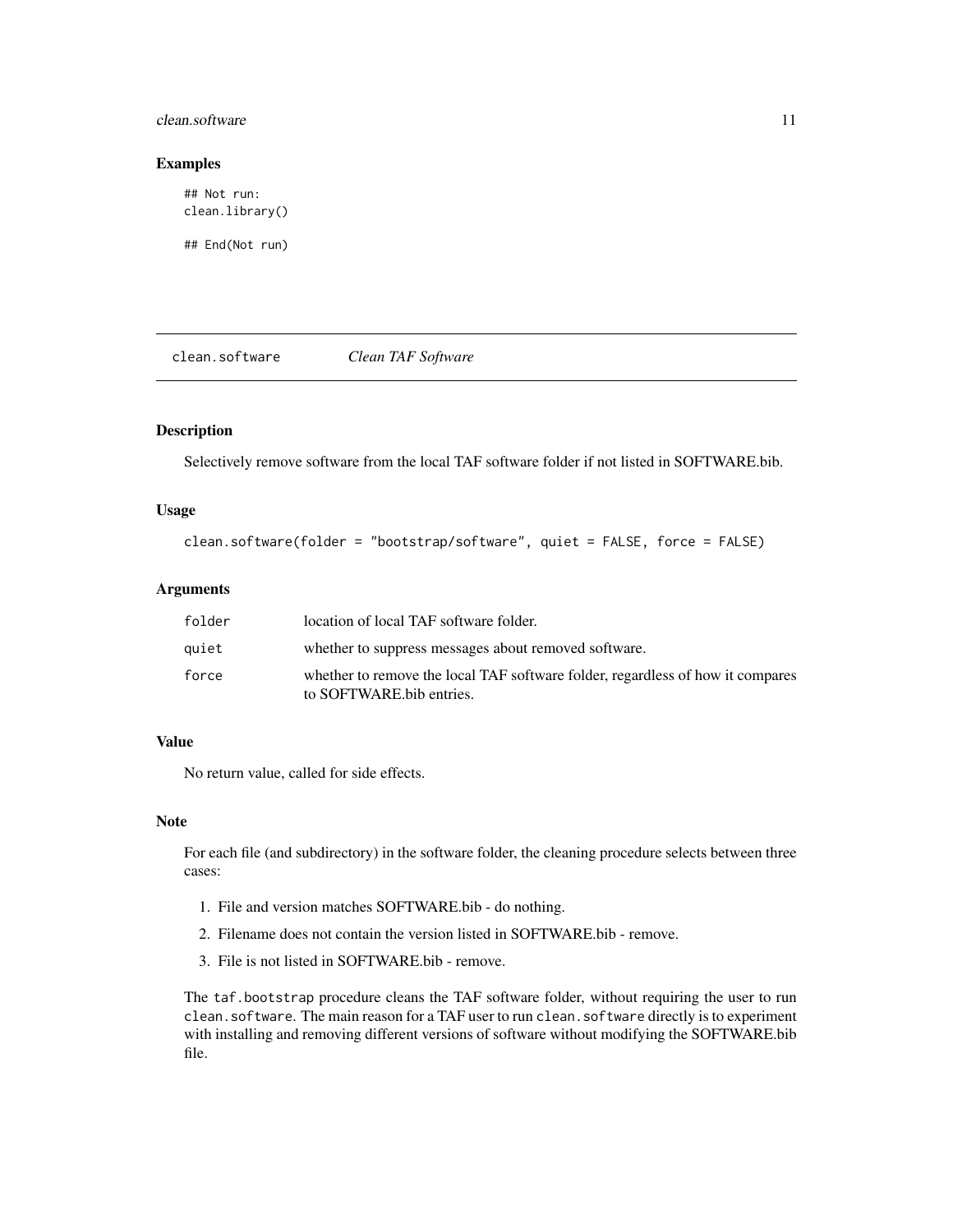# See Also

[taf.bootstrap](#page-50-1) calls clean.software as part of the default bootstrap procedure.

[download.github](#page-18-1) downloads a GitHub repository.

[clean.library](#page-9-1) cleans the local TAF library.

[clean.data](#page-8-1) cleans the bootstrap/data folder.

[TAF-package](#page-2-1) gives an overview of the package.

# Examples

## Not run: clean.software()

## End(Not run)

<span id="page-11-1"></span>convert.spaces *Convert Spaces*

# Description

Convert spaces in filenames.

#### Usage

```
convert.spaces(file, sep = "_")
```
# Arguments

| file | filename, e.g. "file name.csv", "*.csv", or "dir/*". |
|------|------------------------------------------------------|
| sep  | character to use instead of spaces.                  |

#### Value

TRUE for success, FALSE for failure, invisibly.

# Note

This function treats '%20' in filenames as a space and converts to sep.

# See Also

[file.rename](#page-0-0) is the base function to rename files.

[TAF-package](#page-2-1) gives an overview of the package.

<span id="page-11-0"></span>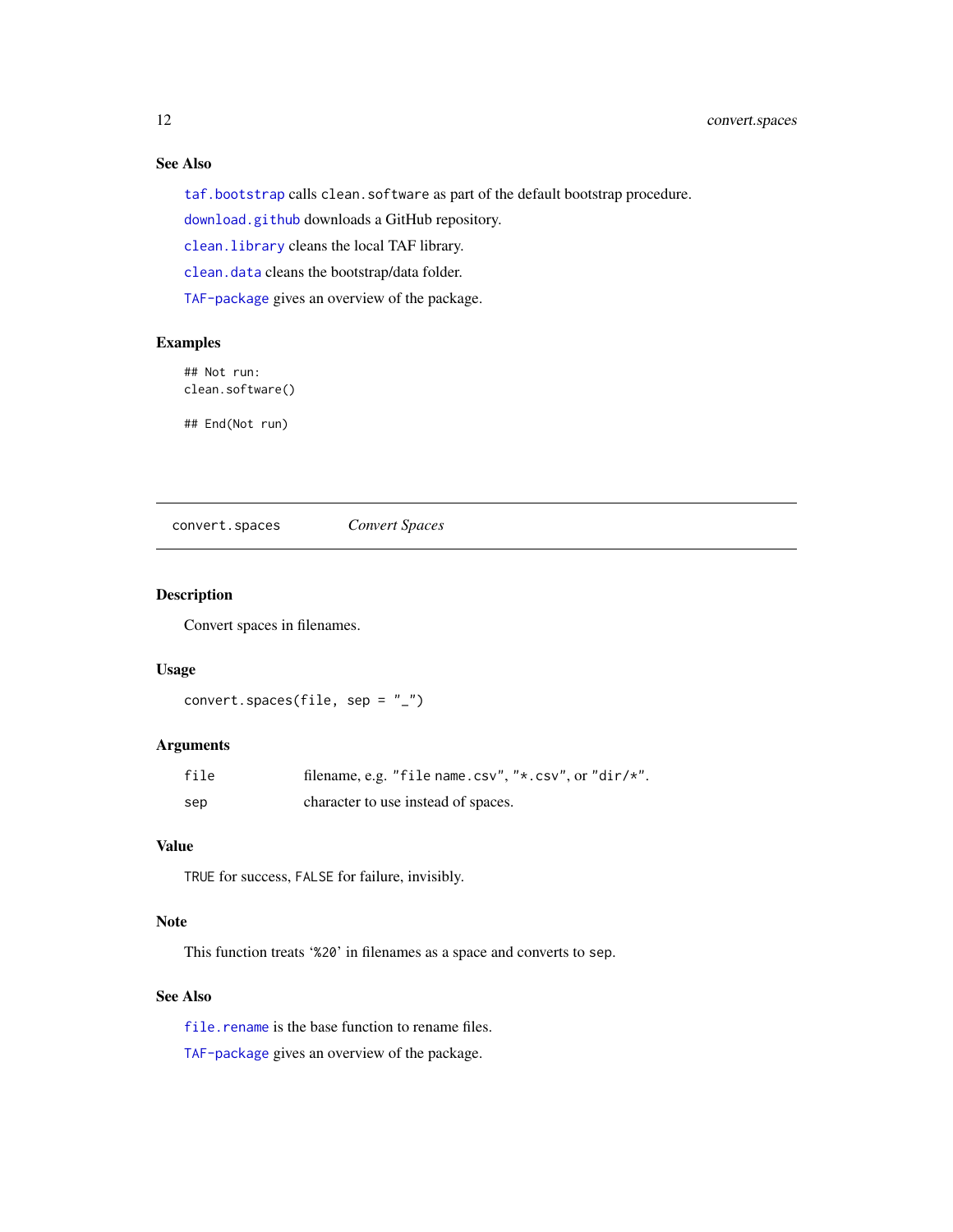# <span id="page-12-0"></span>Examples

```
## Not run:
write(pi, "A B.txt")
convert.spaces("A B.txt")
## Many files
convert.spaces("bootstrap/initial/data/*")
## End(Not run)
```
#### <span id="page-12-1"></span>cp *Copy Files*

# Description

Copy or move files, overwriting existing files if necessary, and returning the result invisibly.

#### Usage

cp(from, to, move = FALSE, ignore = FALSE, overwrite = TRUE, quiet = TRUE)

# Arguments

| from      | source filenames, e.g. *.csv.                            |
|-----------|----------------------------------------------------------|
| to        | destination filenames, or directory.                     |
| move      | whether to move instead of copy.                         |
| ignore    | whether to suppress error if source file does not exist. |
| overwrite | whether to overwrite if destination file exists.         |
| quiet     | whether to suppress messages.                            |

#### Value

TRUE for success, FALSE for failure, invisibly.

#### Note

To prevent accidental loss of files, two safeguards are enforced when move = TRUE:

- 1. When moving files, the to argument must either have a filename extension or be an existing directory.
- 2. When moving many files to one destination, the to argument must be an existing directory.

If these conditions do not hold, no files are changed and an error is returned.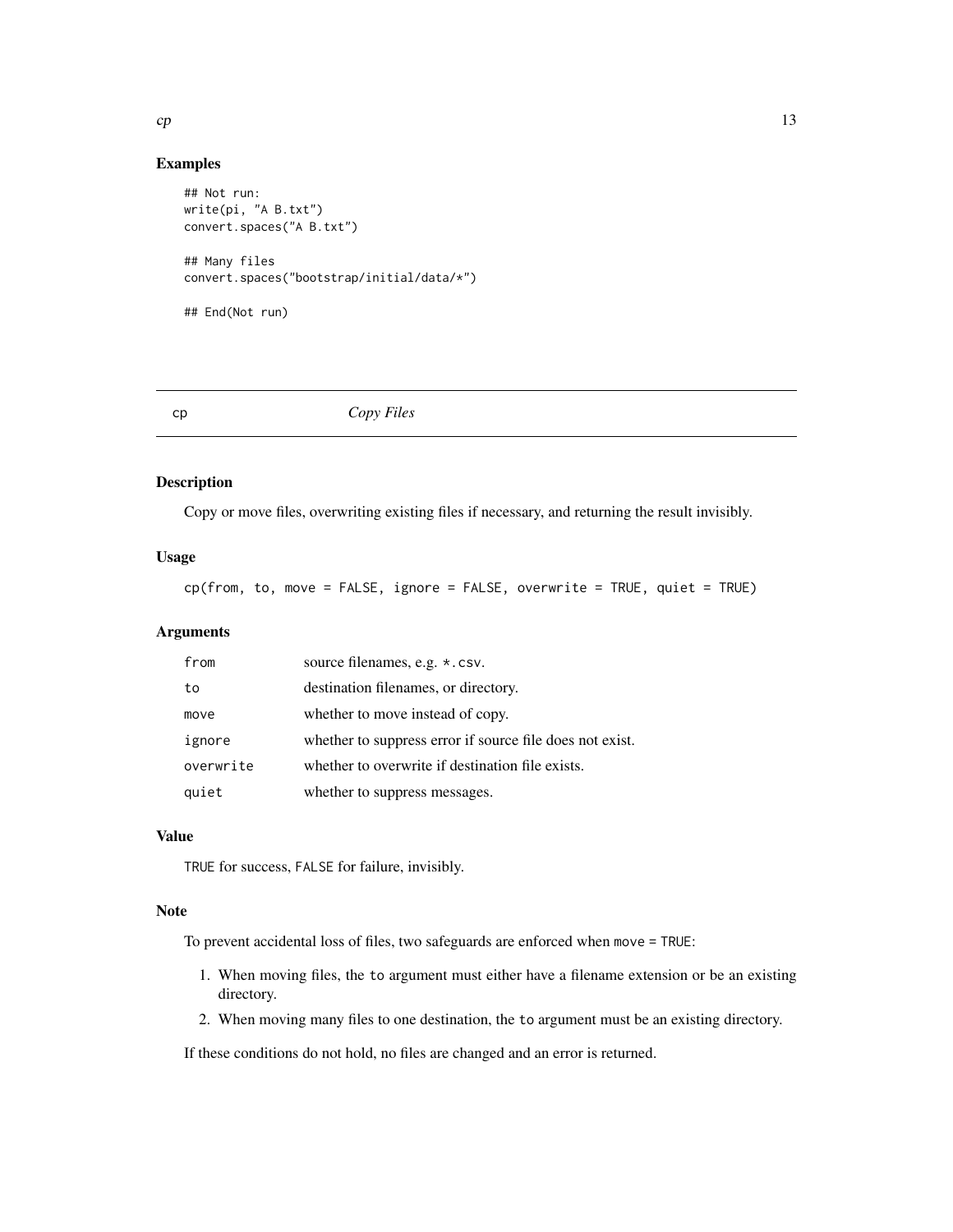# <span id="page-13-0"></span>See Also

[file.copy](#page-0-0) and [unlink](#page-0-0) are the underlying functions used to copy and (if move = TRUE) delete files.

[file.rename](#page-0-0) is the base function to rename files.

[TAF-package](#page-2-1) gives an overview of the package.

# Examples

```
## Not run:
write(pi, "A.txt")
cp("A.txt", "B.txt")
cp("A.txt", "B.txt", move=TRUE)
## Copy directory tree
cp(system.file(package="datasets"), ".")
mkdir("everything")
cp("datasets/*", "everything")
## End(Not run)
```
<span id="page-13-1"></span>deps *List Dependencies*

# Description

Search R scripts for packages that are required.

# Usage

```
deps(path = ".", base = FALSE, installed = TRUE, available = TRUE,
  list = FALSE)
```
#### Arguments

| path      | a directory or file containing R scripts.                   |
|-----------|-------------------------------------------------------------|
| base      | whether to include base packages in the output.             |
| installed | whether to include installed packages in the output.        |
| available | whether to include available packages in the output.        |
| list      | whether to return packages in list format, split by script. |

# Value

Names of packages as a vector, or in list format if list=TRUE. If no dependencies are found, the return value is NULL.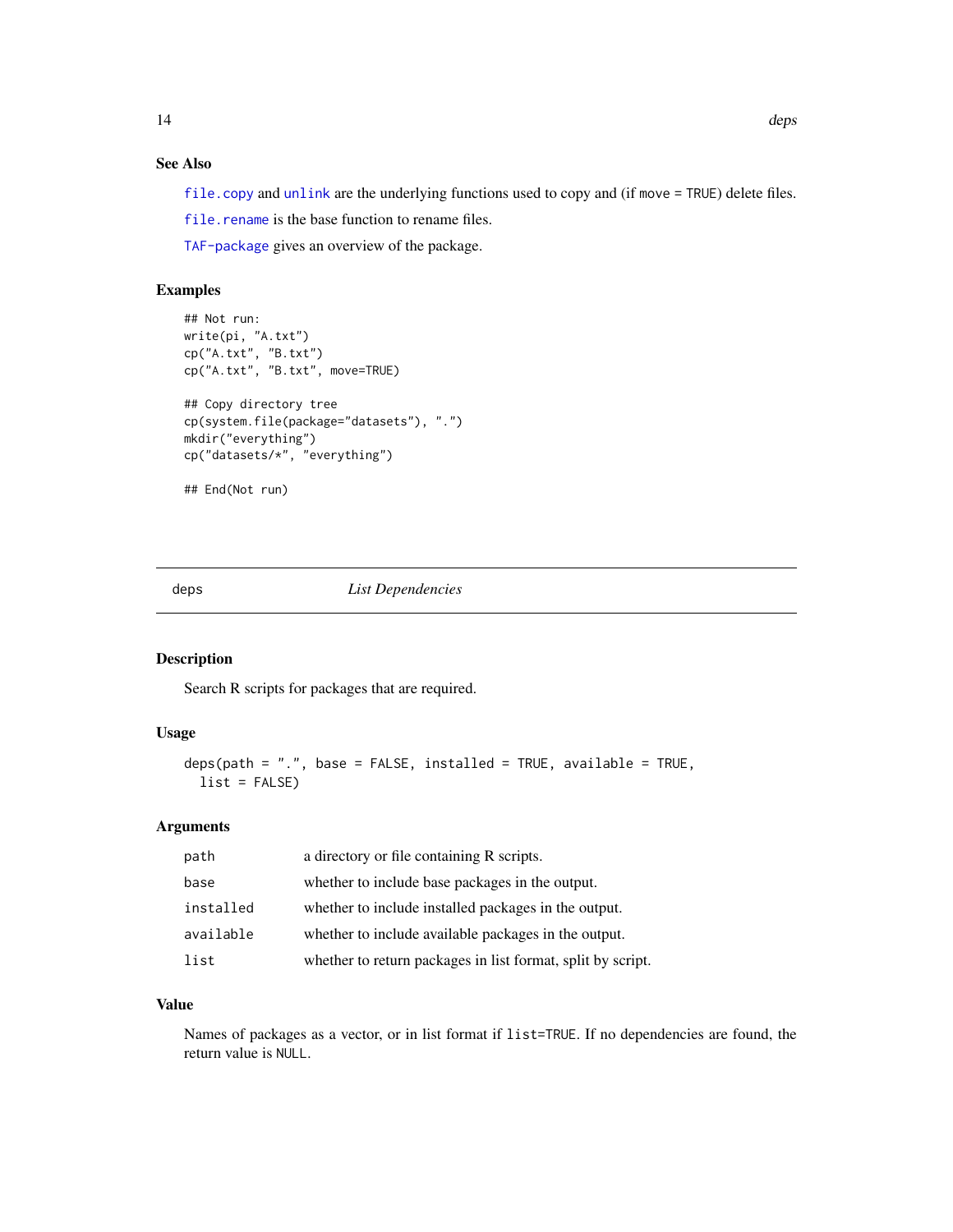<span id="page-14-0"></span>detach.packages 15

#### Note

Package names are matched based on four patterns:

library(\*) require(\*) \*::object \*:::object

The search algorithm may return false-positive dependencies if these patterns occur inside if-clauses, strings, comments, etc.

# See Also

[installed.packages](#page-0-0), [available.packages](#page-0-0).

[TAF-package](#page-2-1) gives an overview of the package.

# Examples

```
## Not run:
dir <- system.file(package="MASS", "scripts")
script <- system.file(package="MASS", "scripts/ch08.R")
deps(script) # dependence isdeps(script, base=TRUE) # including base packages
deps(script, installed=FALSE) # not (yet) installed
deps(dir)
deps(dir, list=TRUE)
deps(dir, available=FALSE) # dependencies that might be unavailable
## End(Not run)
```
<span id="page-14-1"></span>detach.packages *Detach Packages*

#### Description

Detach all non-base packages that have been attached using library or taf.library.

#### Usage

```
detach.packages(quiet = FALSE)
```
#### Arguments

quiet whether to suppress messages.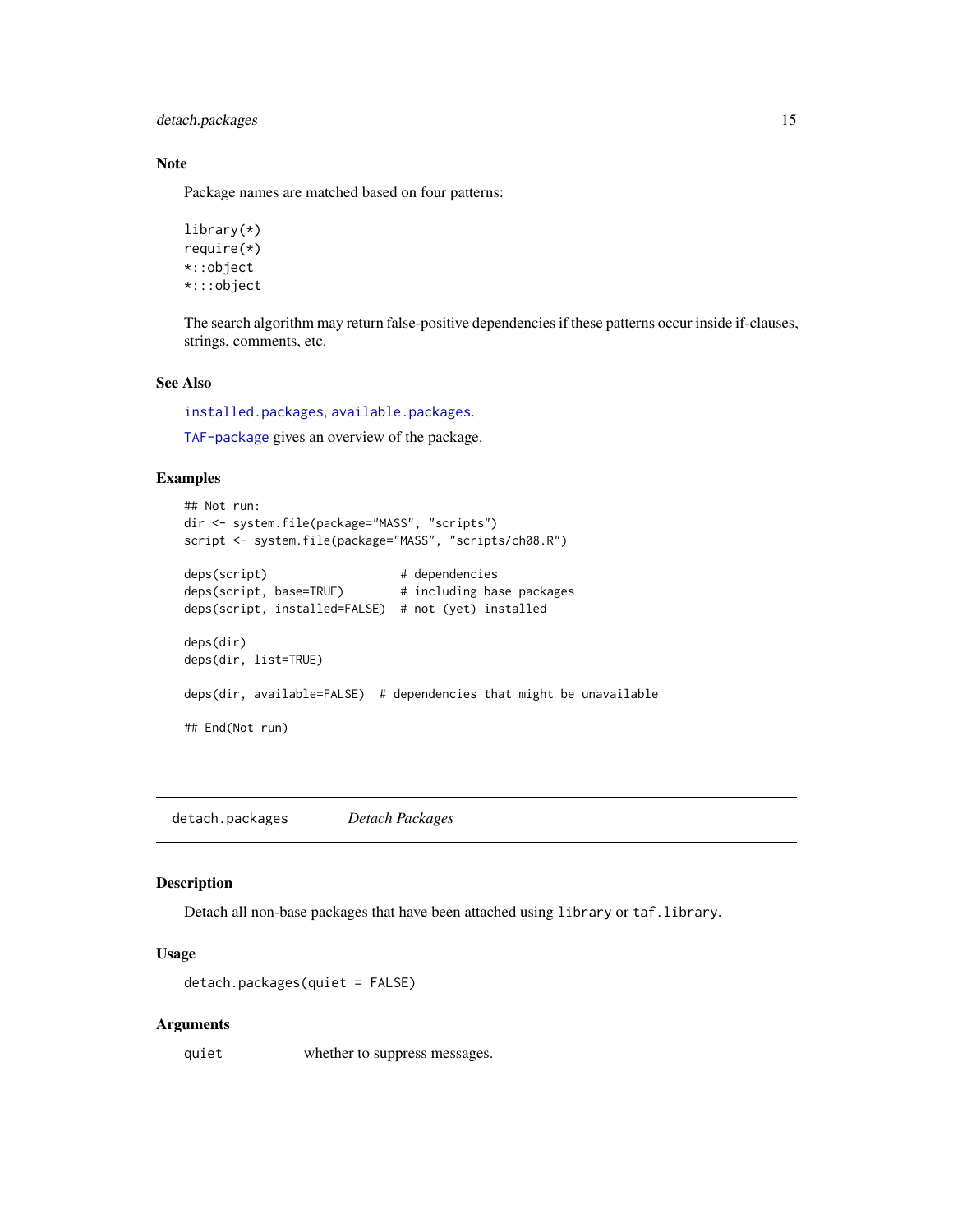# <span id="page-15-0"></span>Value

Names of detached packages.

# See Also

[detach](#page-0-0) is the underlying base function to detach a package.

[taf.library](#page-55-1) loads a package from bootstrap/library.

[TAF-package](#page-2-1) gives an overview of the package.

# Examples

## Not run: detach.packages()

## End(Not run)

#### <span id="page-15-1"></span>div *Divide Columns*

#### Description

Divide column values in a data frame with a common number.

# Usage

 $div(x, \text{cols}, \text{ by } = 1000, \text{ grey} = \text{FALSE}, \dots)$ 

# Arguments

| X    | a data frame.                         |
|------|---------------------------------------|
| cols | column names, or column indices.      |
| bγ   | a number to divide with.              |
| grep | whether cols is a regular expression. |
|      | passed to grep().                     |

# Value

A data frame similar to x, after dividing columns cols by the number by.

#### Note

Provides notation that is convenient for modifying many columns at once.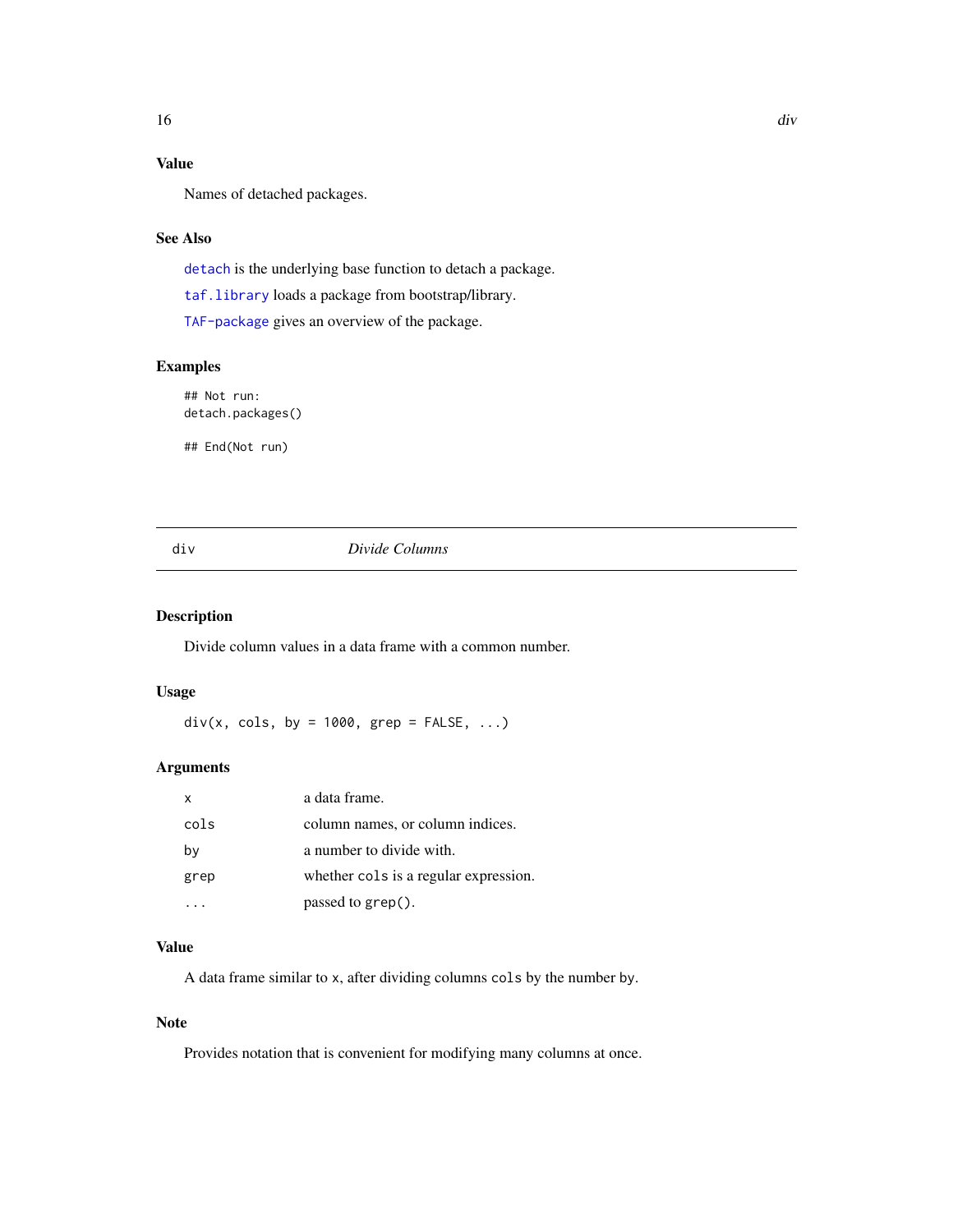#### <span id="page-16-0"></span>dos2unix 17

# See Also

[transform](#page-0-0) can also be used to recalculate column values, using a more general and verbose syntax. [grep](#page-0-0) is the underlying function used to match column names if grep is TRUE.

[rnd](#page-42-1) is a similar function that rounds columns.

[TAF-package](#page-2-1) gives an overview of the package.

#### Examples

```
# These are equivalent:
x1 <- div(summary.taf, c("Rec","Rec_lo","Rec_hi",
                         "TSB","TSB_lo","TSB_hi",
                         "SSB","SSB_lo","SSB_hi",
                         "Removals","Removals_lo","Removals_hi"))
x2 <- div(summary.taf, "Rec|TSB|SSB|Removals", grep=TRUE)
x3 <- div(summary.taf, "Year|Fbar", grep=TRUE, invert=TRUE)
# Less reliable in scripts if columns have been added/deleted/reordered:
x4 <- div(summary.taf, 2:13)
```
<span id="page-16-1"></span>

# <span id="page-16-2"></span>Description

Convert line endings in a text file between Dos (CRLF) and Unix (LF) format.

# Usage

```
dos2unix(file)
```
unix2dos(file)

#### Arguments

file a filename.

#### Value

No return value, called for side effects.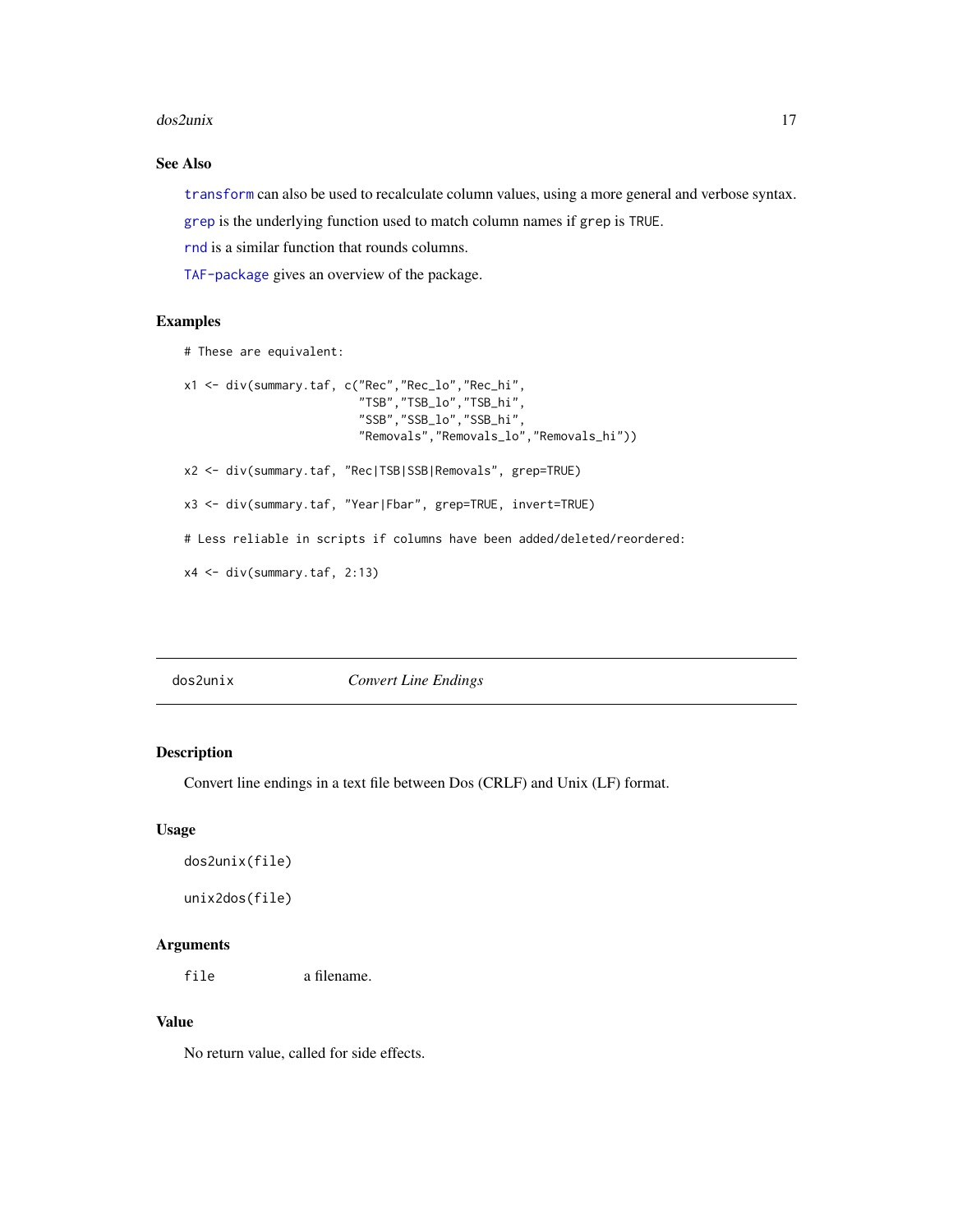# See Also

[line.endings](#page-28-1) examines line endings.

[write.taf](#page-64-1) uses unix2dos to ensure that the resulting files have Dos line endings.

[TAF-package](#page-2-1) gives an overview of the package.

# Examples

```
## Not run:
file <- "test.txt"
write("123", file)
dos2unix(file)
file.size(file)
unix2dos(file)
file.size(file)
file.remove(file)
## End(Not run)
```
<span id="page-17-1"></span>

download *Download File*

# Description

Download a file in binary mode, e.g. a model executable.

# Usage

```
download(url, dir = ".", mode = "wb", chmod = file_ext(url) == "",
 destfile = file.path(dir, basename(url)), quiet = TRUE, ...)
```
# Arguments

| url       | URL of file to download.                                                                    |
|-----------|---------------------------------------------------------------------------------------------|
| dir       | directory to download to.                                                                   |
| mode      | download mode, see details.                                                                 |
| chmod     | whether to set execute permission (default is TRUE if file has no filename exten-<br>sion). |
| destfile  | destination path and filename (optional, overrides dir).                                    |
| quiet     | whether to suppress messages.                                                               |
| $\ddotsc$ | passed to download.file.                                                                    |

<span id="page-17-0"></span>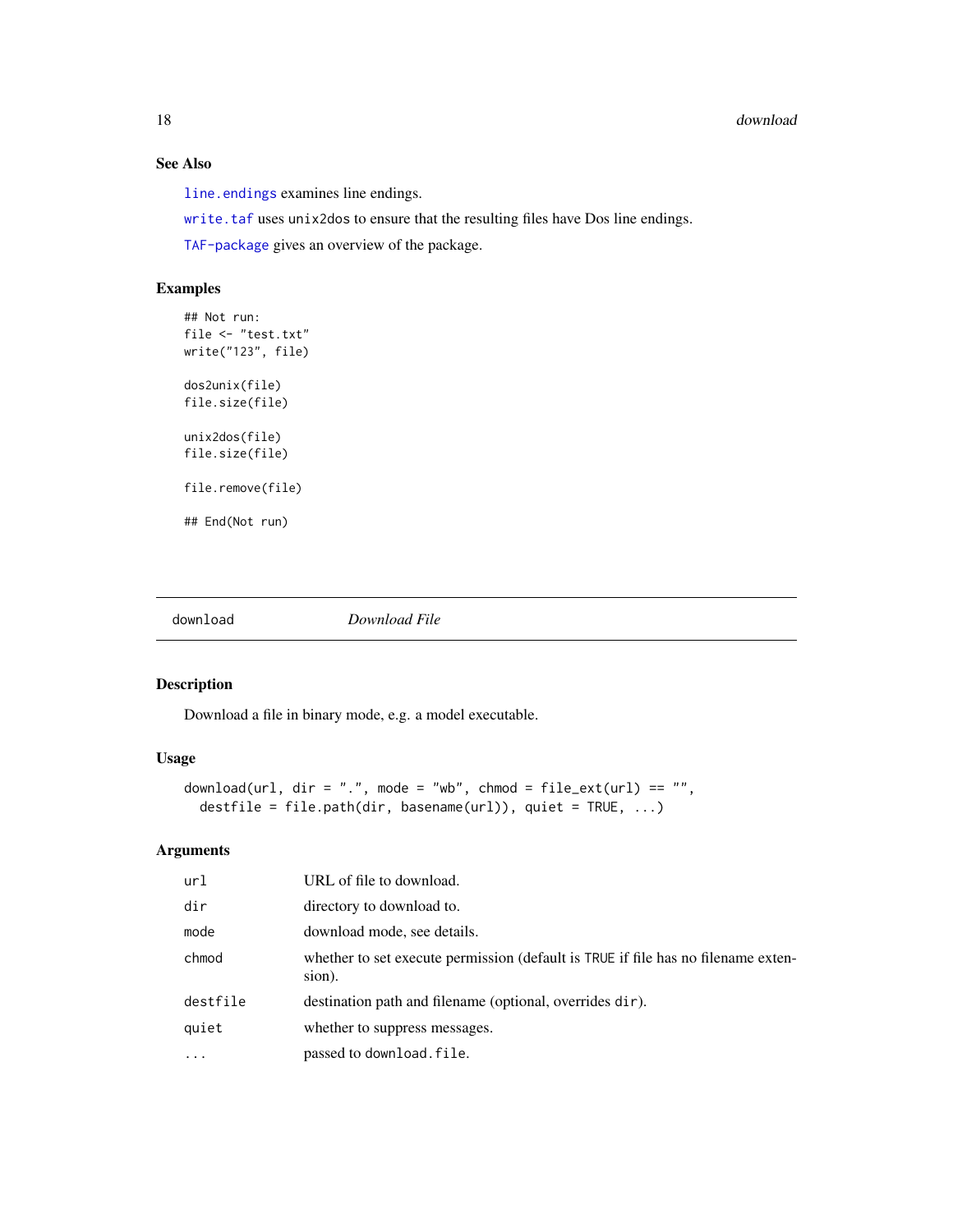#### <span id="page-18-0"></span>Details

With the default mode "wb" the file is downloaded in binary mode (see download, file), to prevent R from adding  $\Delta M$  at line ends. This is particularly relevant for Windows model executables, while the chmod switch is useful when downloading Linux executables.

This function can be convenient for downloading any file, including text files. Data files in CSV or other text format can also be read directly into memory using read.table, read.taf or similar functions, without writing to the file system.

#### Value

No return value, called for side effects.

#### **Note**

If destfile contains a question mark it is removed from the destfile filename. Similarly, if destfile contains spaces or '%20' sequences, those are converted to underscores.

In general, TAF scripts do not access the internet using download or similar functions. Instead, data and software are declared in DATA.bib and SOFTWARE.bib and then downloaded using [taf.bootstrap](#page-50-1). The exception is when a bootstrap script is used to fetch files from a web service (see [TAF Wiki\)](https://github.com/ices-taf/doc/wiki/Bib-entries).

#### See Also

download. file is the underlying base function to download files.

[download.github](#page-18-1) downloads a GitHub repository.

[TAF-package](#page-2-1) gives an overview of the package.

#### Examples

```
## Not run:
url <- paste0("https://github.com/ices-taf/2015_had-iceg/raw/master/",
              "bootstrap/initial/software/catageysa/catageysa.exe")
download(url)
## End(Not run)
```
<span id="page-18-1"></span>download.github *Download GitHub Repository*

# **Description**

Download a repository from GitHub in 'tar.gz' format.

#### Usage

```
download.github(repo, dir = ".", quiet = FALSE)
```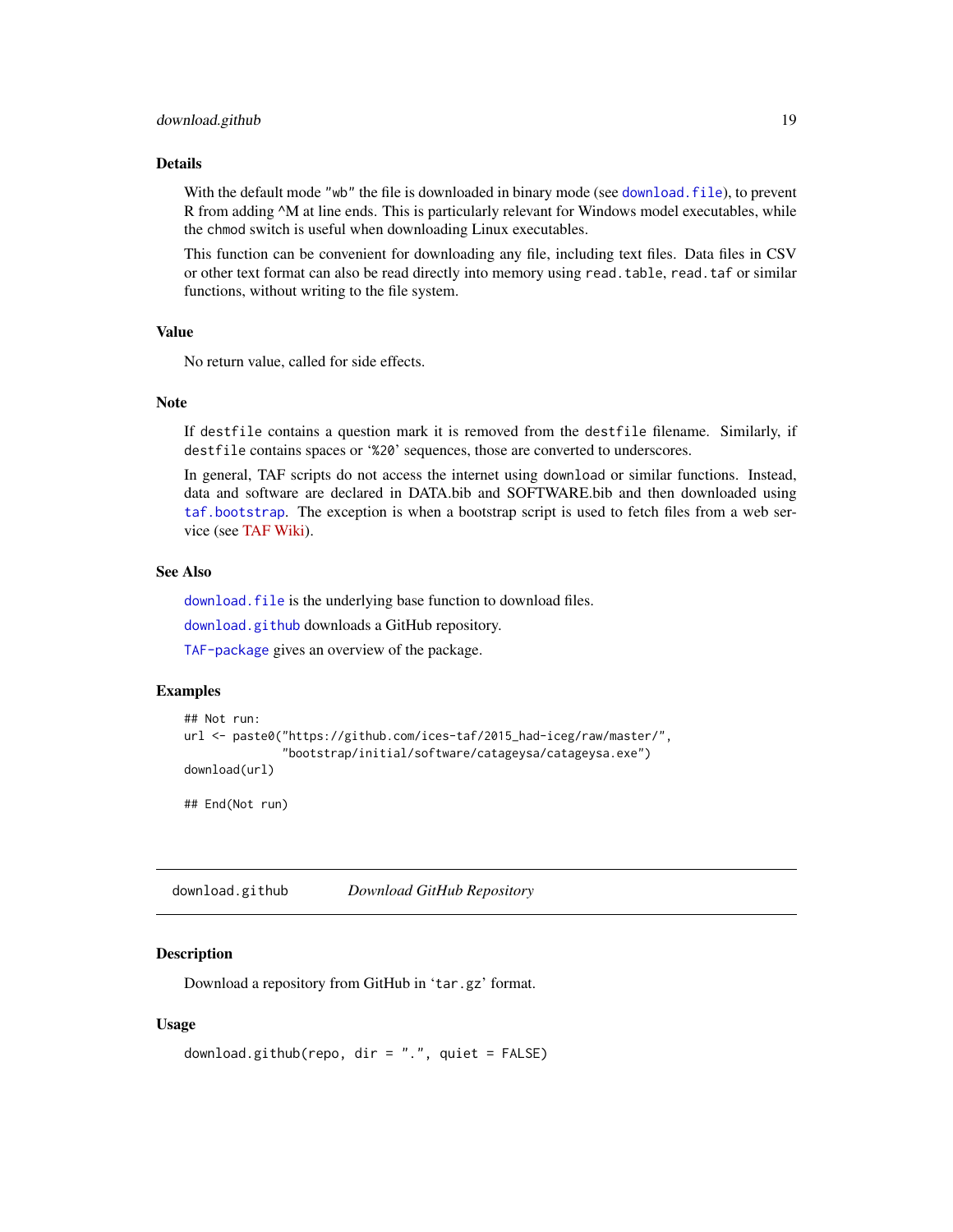<span id="page-19-0"></span>20 draft.data and the control of the control of the control of the control of the control of the control of the control of the control of the control of the control of the control of the control of the control of the contr

#### Arguments

| repo  | GitHub reference of the form owner/repol/subdir]@ref. |
|-------|-------------------------------------------------------|
| dir   | directory to download to.                             |
| auiet | whether to suppress messages.                         |

#### Value

Name of downloaded tar.gz file.

#### Note

In general, TAF scripts do not access the internet using download.github or similar functions. Instead, data and software are declared in DATA.bib and SOFTWARE.bib and then downloaded using [taf.bootstrap](#page-50-1). The exception is when a bootstrap script is used to fetch files from a web service (see [TAF Wiki\)](https://github.com/ices-taf/doc/wiki/Bib-entries).

# See Also

[taf.bootstrap](#page-50-1) uses download.github to fetch software and data repositories.

[download](#page-17-1) downloads a file.

[untar](#page-0-0) extracts a tar.gz archive.

[taf.install](#page-53-1) installs a package in tar.gz format.

[TAF-package](#page-2-1) gives an overview of the package.

# Examples

```
## Not run:
# Specify release tag
download.github("ices-tools-prod/icesAdvice@1.3-0")
# Specify SHA reference code
```

```
download.github("ices-tools-prod/icesAdvice@4271797")
```
## End(Not run)

<span id="page-19-1"></span>draft.data *Draft DATA.bib*

#### Description

Create an initial draft version of a 'DATA.bib' metadata file.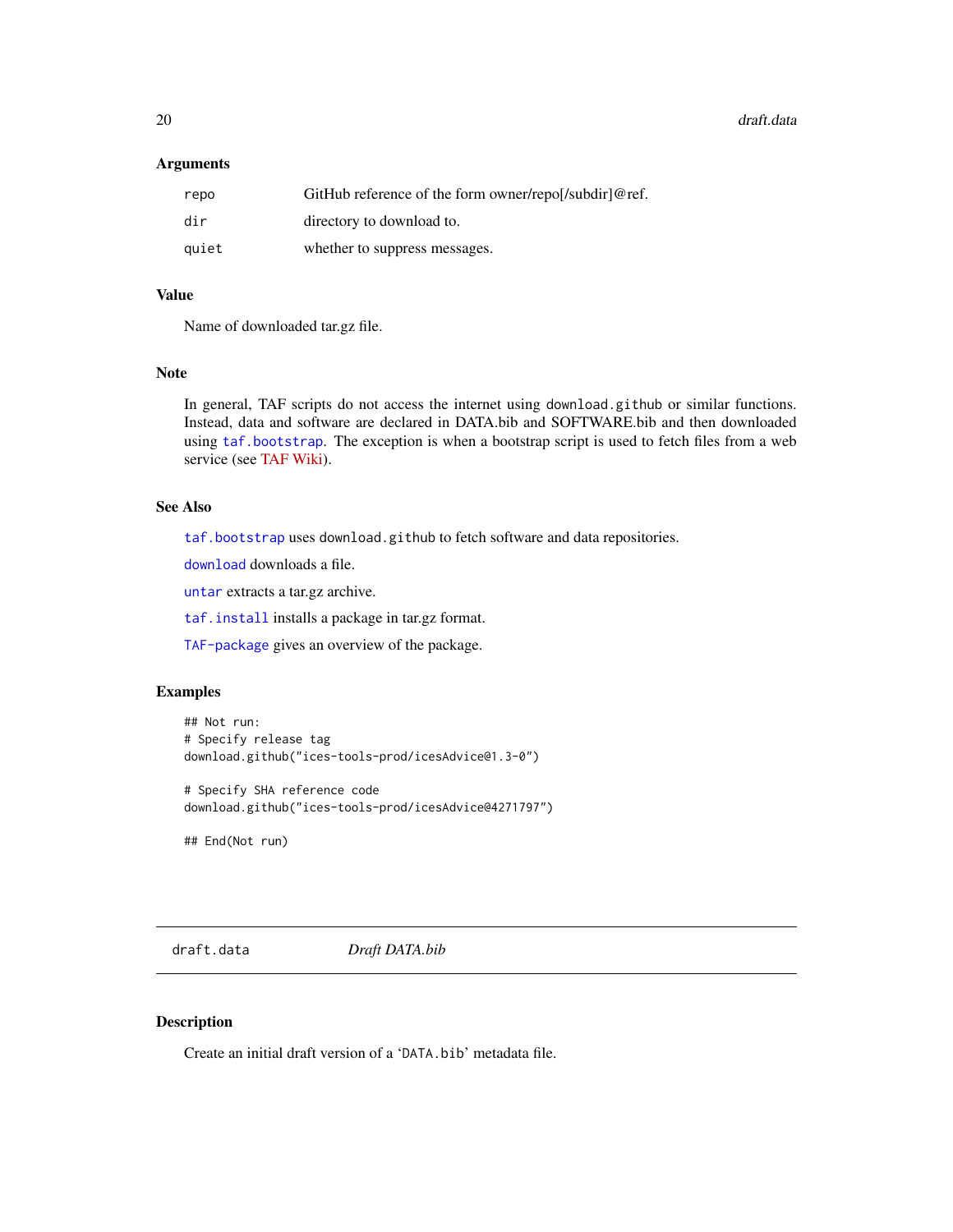#### draft.data 21

#### Usage

```
draft.data(originator = NULL, year = format(Sys.time(), "%Y"),
  title = NULL, period = NULL, access = "Public", source = NULL,
 file = "", append = FALSE, data.files = dir("bootstrap/initial/data"),
 data.scripts = dir("bootstrap", pattern = "\\.R$"))
```
# Arguments

| originator   | who prepared the data, e.g. a working group acronym.                                                                                                                                                                                                                                                |
|--------------|-----------------------------------------------------------------------------------------------------------------------------------------------------------------------------------------------------------------------------------------------------------------------------------------------------|
| year         | year of the analysis when the data were used. The default is the current year.                                                                                                                                                                                                                      |
| title        | description of the data, including survey names or the like.                                                                                                                                                                                                                                        |
| period       | a string of the form "1990-2000", indicating the first and last year that the data<br>cover, separated by a simple dash. Alternatively, a single number if the data<br>cover only one year. If the data do not cover specific years, this metadata field<br>can be suppressed using period = FALSE. |
| access       | data access code: "OSPAR", "Public", or "Restricted".                                                                                                                                                                                                                                               |
| source       | where the data are copied/downloaded from. This can be a URL, filename,<br>special value "file", or special value "script".                                                                                                                                                                         |
| file         | optional filename to save the draft metadata to a file. The value TRUE can be<br>used as shorthand for "bootstrap/DATA.bib".                                                                                                                                                                        |
| append       | whether to append metadata entries to an existing file.                                                                                                                                                                                                                                             |
| data.files   | data files to consider. The default is all folders and files inside bootstrap/initial/data.                                                                                                                                                                                                         |
| data.scripts | bootstrap data scripts to consider. The default is all *.R files in the bootstrap<br>folder.                                                                                                                                                                                                        |

# Details

Typical usage is to specify originator, while using the default values for the other arguments. Most data files have the same originator, which can be specified to facilitate completing the entries after creating the initial draft.

The data access codes come from <https://vocab.ices.dk/?ref=1435>.

The special values source  $=$  "file" and source  $=$  "script" are described on the [TAF Wiki,](https://github.com/ices-taf/doc/wiki/Bib-entries) along with other metadata information.

The default value file = "" prints the initial draft in the console, instead of writing it to a file. The output can then be pasted into a file to edit further, without accidentally overwriting an existing metadata file.

# Value

Object of class Bibtex.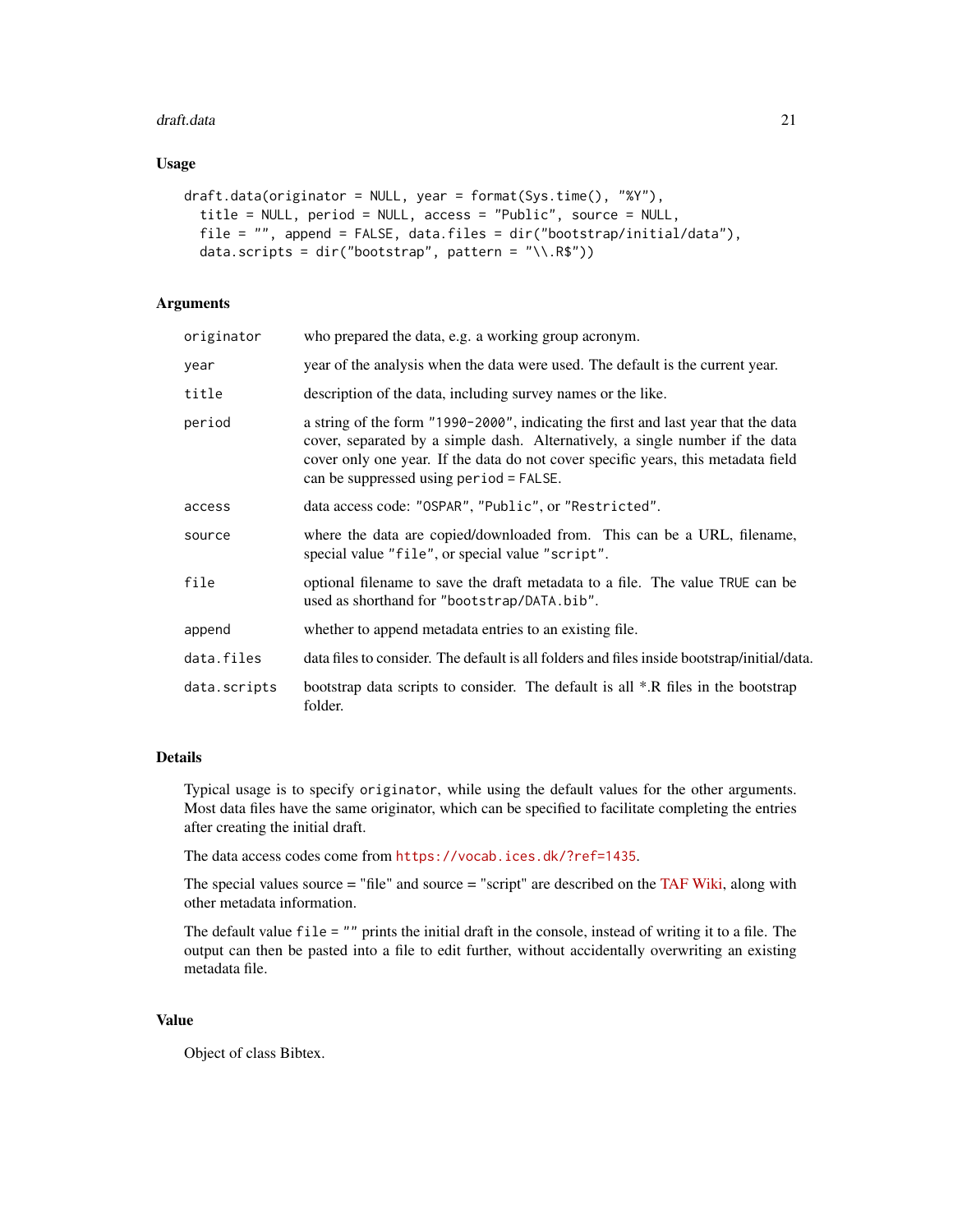# <span id="page-21-0"></span>Note

This function is intended to be called from the top directory of a TAF analysis. It looks for data files inside bootstrap/initial/data folder and data scripts inside bootstrap.

After creating the initial draft, the user can complete the description of each data entry inside the title field and look into each file to specify the period that the data cover.

#### See Also

[period](#page-36-1) pastes two years to form a period string.

[draft.software](#page-21-1) creates an initial draft version of a SOFTWARE.bib metadata file.

[taf.bootstrap](#page-50-1) reads and processes metadata entries.

[TAF-package](#page-2-1) gives an overview of the package.

# Examples

```
## Not run:
# Print in console
draft.data("WGEF", 2015)
# Export to file
draft.data("WGEF", 2015, file=TRUE)
```
## End(Not run)

<span id="page-21-1"></span>draft.software *Draft SOFTWARE.bib*

# Description

Create an initial draft version of a 'SOFTWARE.bib' metadata file.

# Usage

```
draft.software(package, author = NULL, year = NULL, title = NULL,
  version = NULL, source = NULL, file = "", append = FALSE)
```
#### Arguments

| package | name of one or more R packages, or files/folders starting with the path boot-<br>strap/initial/software.         |
|---------|------------------------------------------------------------------------------------------------------------------|
| author  | $\text{author}(s)$ of the software.                                                                              |
| year    | year when this version of the software was released, or the publication year of<br>the cited manual/article/etc. |
| title   | title or short description of the software.                                                                      |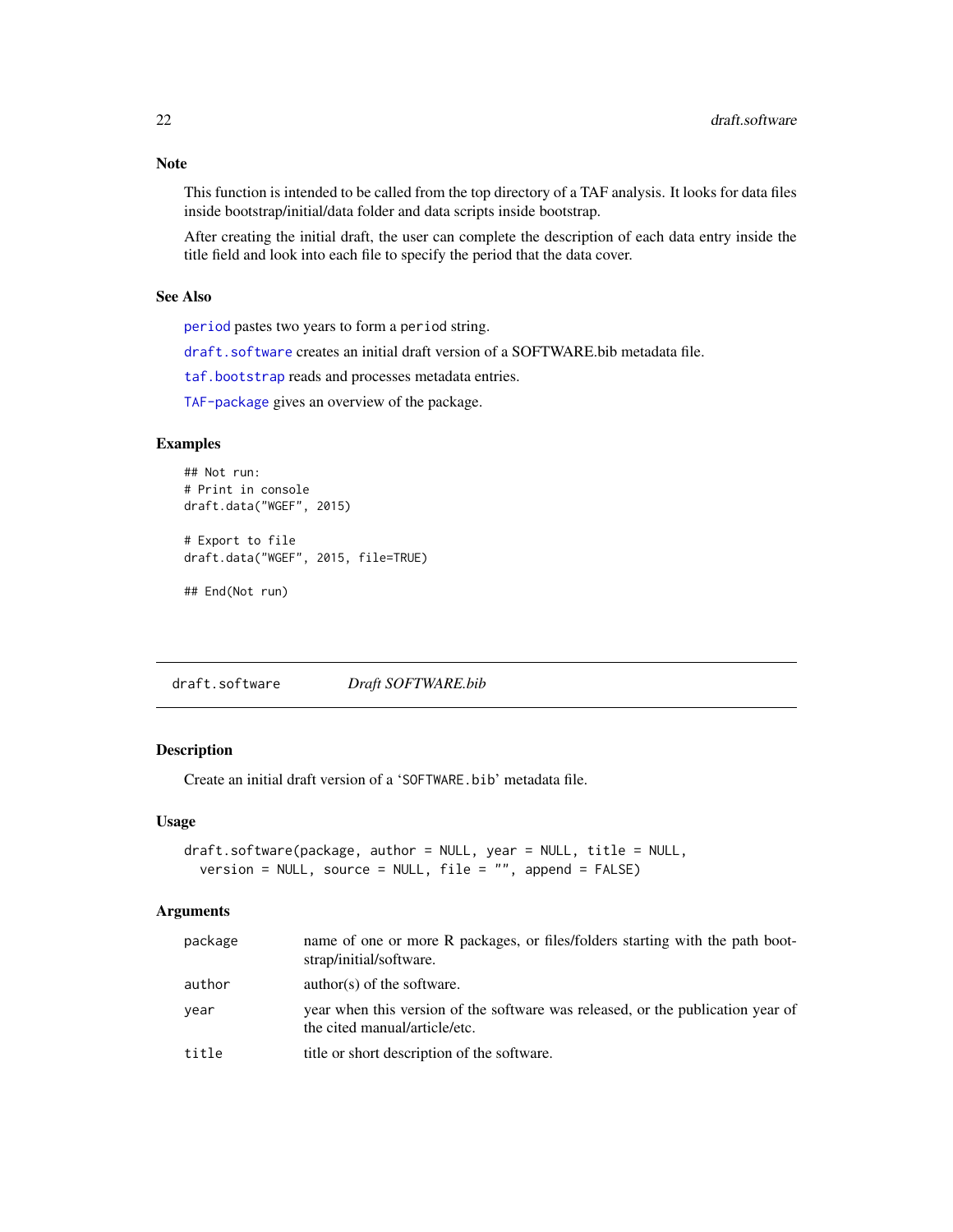# <span id="page-22-0"></span>draft.software 23

| version | string to specify details about the version, e.g. GitHub branch and commit date.                                                                            |
|---------|-------------------------------------------------------------------------------------------------------------------------------------------------------------|
| source  | string to specify where the software are copied/downloaded from. This can be a<br>GitHub reference of the form owner/repol/subdirl@ref, URL, or a filename. |
| file    | optional filename to save the draft metadata to a file. The value TRUE can be<br>used as shorthand for "bootstrap/SOFTWARE.bib".                            |
| append  | whether to append metadata entries to an existing file.                                                                                                     |

# Details

Typical usage is to specify package, while using the default values for the other arguments.

If package is an R package, it can either be a package that is already installed ("icesAdvice") or a GitHub reference ("ices-tools-prod/icesAdvice@4271797").

With the default version = NULL, the function will automatically suggest an appropriate version entry for CRAN packages, but for GitHub packages it is left to the user to add further information about the GitHub branch (if different from master) and the commit date.

With the default source = NULL, the function will automatically suggest an appropriate source entry for CRAN and GitHub packages, but for other R packages it is left to the user to add information about where the software can be accessed.

The default value file = "" prints the initial draft in the console, instead of writing it to a file. The output can then be pasted into a file to edit further, without accidentally overwriting an existing metadata file.

# Value

Object of class Bibtex.

#### Note

After creating the initial draft, the user can complete the version, source, and other fields as required.

This function is especially useful for citing exact versions of R packages on GitHub. To prepare metadata for software other than R packages, see the [TAF Wiki](https://github.com/ices-taf/doc/wiki/Bib-entries) for an example.

#### See Also

[citation](#page-0-0) and [packageDescription](#page-0-0) are the underlying functions to access information about installed R packages.

[draft.data](#page-19-1) creates an initial draft version of a DATA.bib metadata file.

[taf.bootstrap](#page-50-1) reads and processes metadata entries.

[TAF-package](#page-2-1) gives an overview of the package.

# Examples

```
# Print in console
draft.software("TAF")
```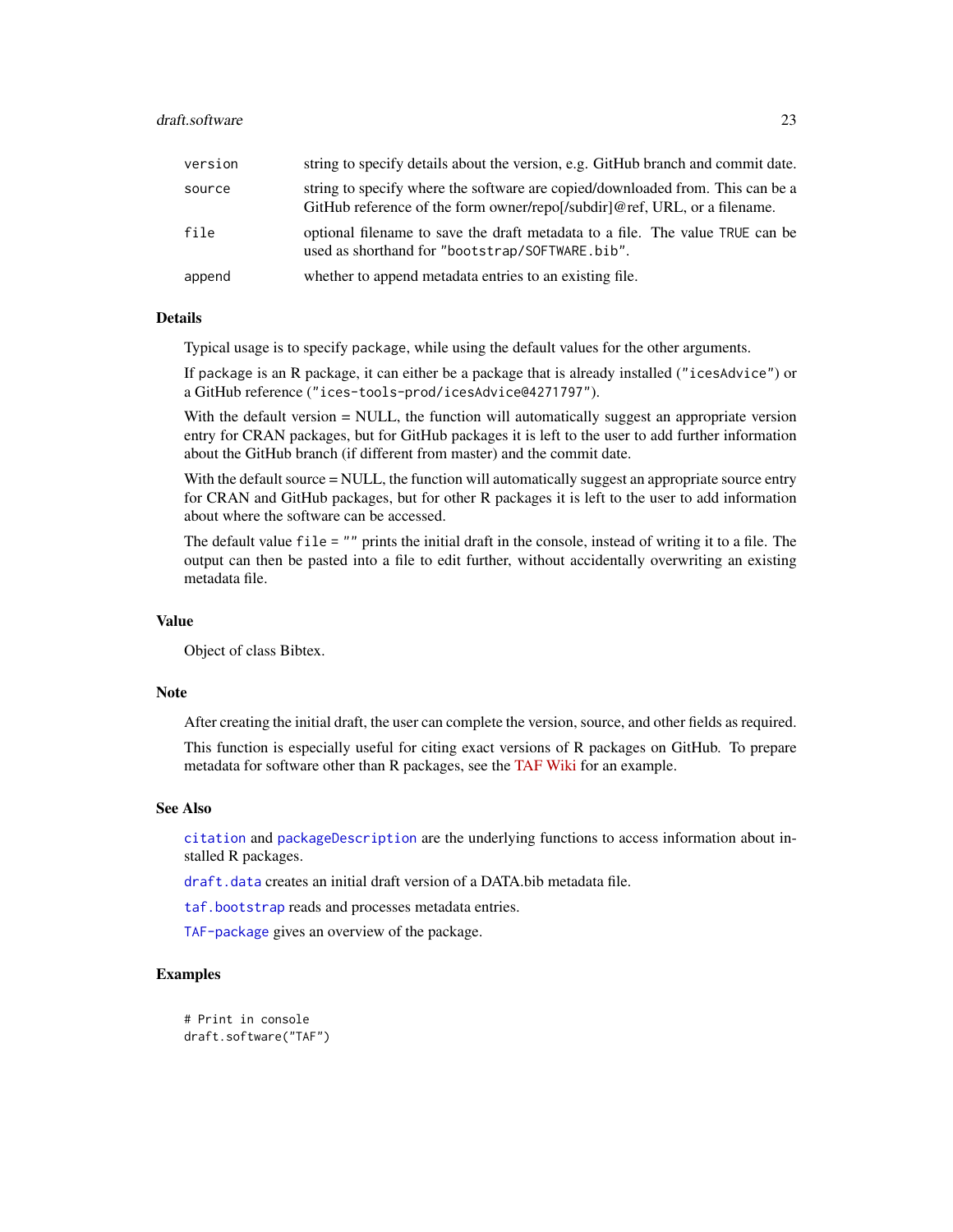```
## Not run:
# Export to file
draft.software("TAF", file=TRUE)
## End(Not run)
```
<span id="page-23-1"></span>file.encoding *File Encoding*

#### Description

Examine file encoding.

#### Usage

file.encoding(file)

#### **Arguments**

file a filename.

# Value

"latin1", "UTF-8", "unknown", or NA.

This function requires the file shell command. If the file utility is not found in the path, this function looks for it inside c:/Rtools/bin. If the required software is not installed, this function returns NA.

#### Note

The encoding "unknown" indicates that the file is an ASCII text file or a binary file.

In TAF, text files that have non-ASCII characters should be encoded as UTF-8.

If this function fails in Windows, the guess\_encoding function in the readr package may help.

#### See Also

[Encoding](#page-0-0) examines the encoding of a string.

[latin1.to.utf8](#page-26-2) converts files from latin1 to UTF-8 encoding.

[line.endings](#page-28-1) examines line endings.

[TAF-package](#page-2-1) gives an overview of the package.

<span id="page-23-0"></span>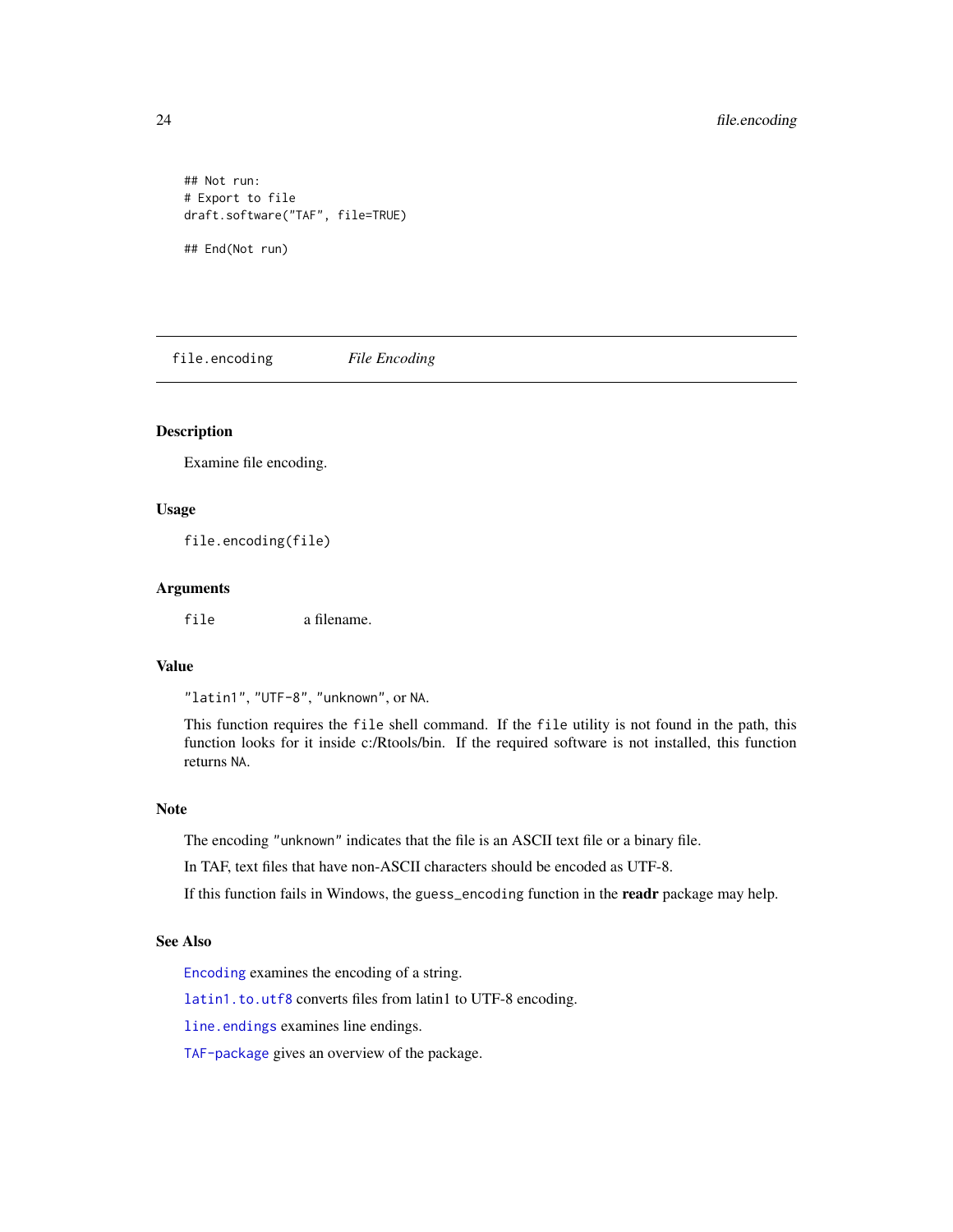#### <span id="page-24-0"></span> $\int$ flr2taf 25

# Examples

```
## Not run:
file.base <- system.file(package="base", "DESCRIPTION")
file.nlme <- system.file(package="nlme", "DESCRIPTION")
file.encoding(file.base) # ASCII
file.encoding(file.nlme)
## End(Not run)
```
<span id="page-24-1"></span>

# flr2taf *Convert FLR Table to TAF Format*

# Description

Convert a table from FLR format to TAF format.

# Usage

flr2taf(x, colname = "Value")

# Arguments

|         | a table of class FLQuant.                                    |
|---------|--------------------------------------------------------------|
| colname | a column name to use if the FLR table contains only one row. |

# Value

A data frame in TAF format.

#### Note

FLR uses the FLQuant class to store tables as 6-dimensional arrays, while TAF tables are stored as data frames with a year column.

# See Also

[catage.taf](#page-5-1) describes the TAF format.

[as.data.frame](#page-0-0) is a method provided by the FLCore package to convert FLQuant tables to a 7 column long format.

[TAF-package](#page-2-1) gives an overview of the package.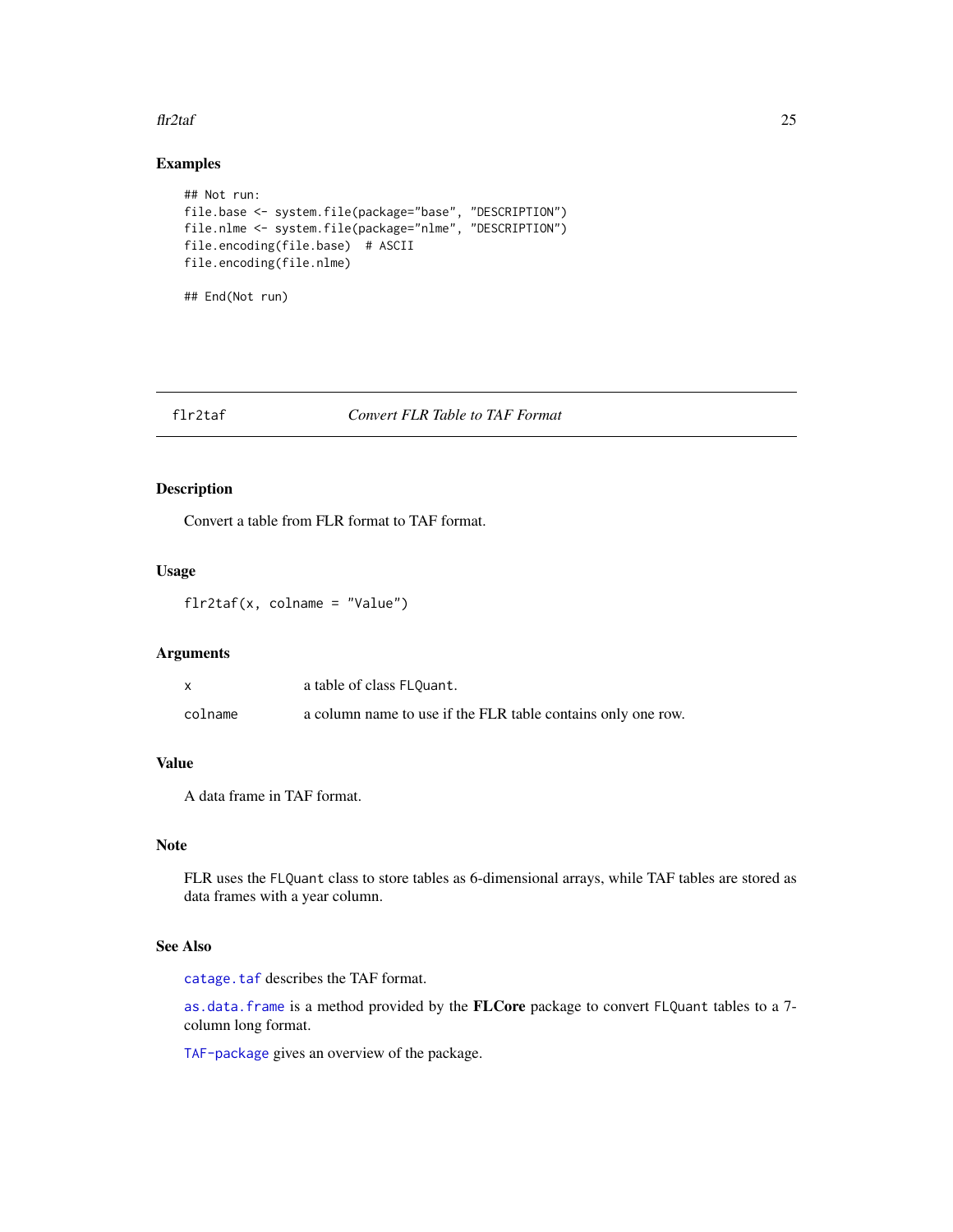#### Examples

```
x \le -\arctan(t(\text{catage}.xtab), \text{dim=c}(4,8,1,1,1,1))dimnames(x) <- list(age=1:4, year=1963:1970,
                      unit="unique", season="all", area="unique", iter=1)
flr2taf(x)
x1 \leftarrow x[1, , , , ,drop=FALSE]
flr2taf(x1)
flr2taf(x1, "Juveniles")
```
<span id="page-25-1"></span>get.remote.sha *Get Remote SHA*

#### Description

Look up SHA reference code on GitHub.

# Usage

get.remote.sha(owner, repo, ref, seven = TRUE)

#### **Arguments**

| owner | repository owner.                                           |
|-------|-------------------------------------------------------------|
| repo  | repository name.                                            |
| ref   | reference.                                                  |
| seven | whether to truncate SHA reference code to seven characters. |

#### Value

SHA reference code as a string.

#### See Also

[taf.bootstrap](#page-50-1) uses get.remote.sha to determine whether it is necessary to remove or download files, via [clean.library](#page-9-1), [clean.software](#page-10-1), and [download.github](#page-18-1).

[TAF-package](#page-2-1) gives an overview of the package.

#### Examples

```
## Not run:
get.remote.sha("ices-tools-prod", "icesAdvice", "master")
get.remote.sha("ices-tools-prod", "icesAdvice", "1.3-0")
get.remote.sha("ices-tools-prod", "icesAdvice", "1.3-0", seven=FALSE)
```
<span id="page-25-0"></span>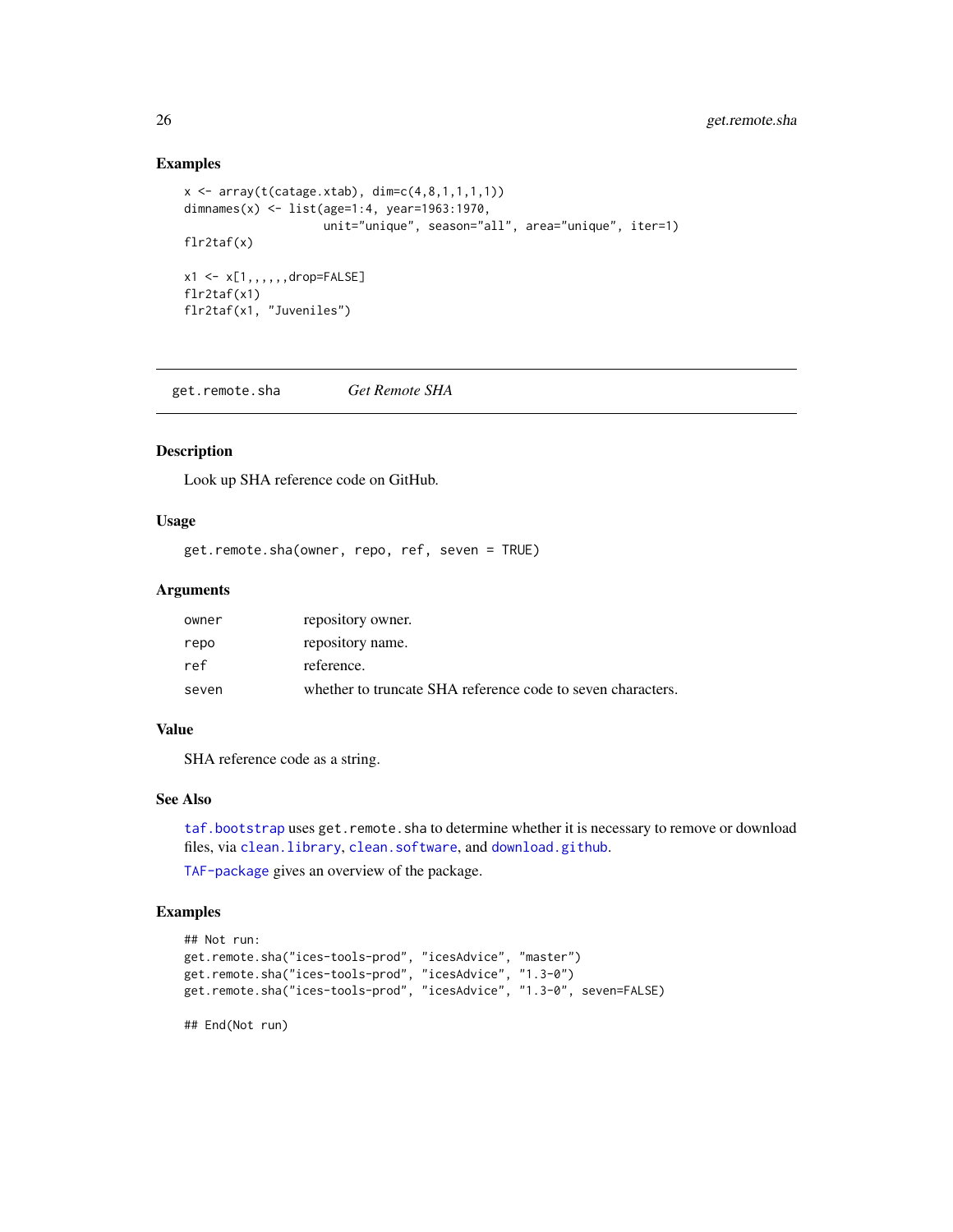<span id="page-26-1"></span><span id="page-26-0"></span>is.r.package *Is R Package*

#### Description

Check if '.tar.gz' file is an R package.

# Usage

is.r.package(targz, spec = NULL, warn = TRUE)

#### Arguments

| targz | a filename ending with tar.gz.                                                                      |
|-------|-----------------------------------------------------------------------------------------------------|
| spec  | an optional list generated with parse, repo.                                                        |
| warn  | whether to warn if the file contents look like an R package nested inside a repos-<br><i>itory.</i> |

# Details

The only purpose of passing spec is to get a more helpful warning message if the file contents look like an R package nested inside a repository.

# Value

Logical indicating whether targz is an R package.

# Examples

```
## Not run:
is.r.package("bootstrap/software/SAM.tar.gz")
is.r.package("bootstrap/software/stockassessment.tar.gz")
```
## End(Not run)

<span id="page-26-2"></span>latin1.to.utf8 *Convert File Encoding*

# <span id="page-26-3"></span>Description

Convert file encoding between "latin1" and "UTF-8".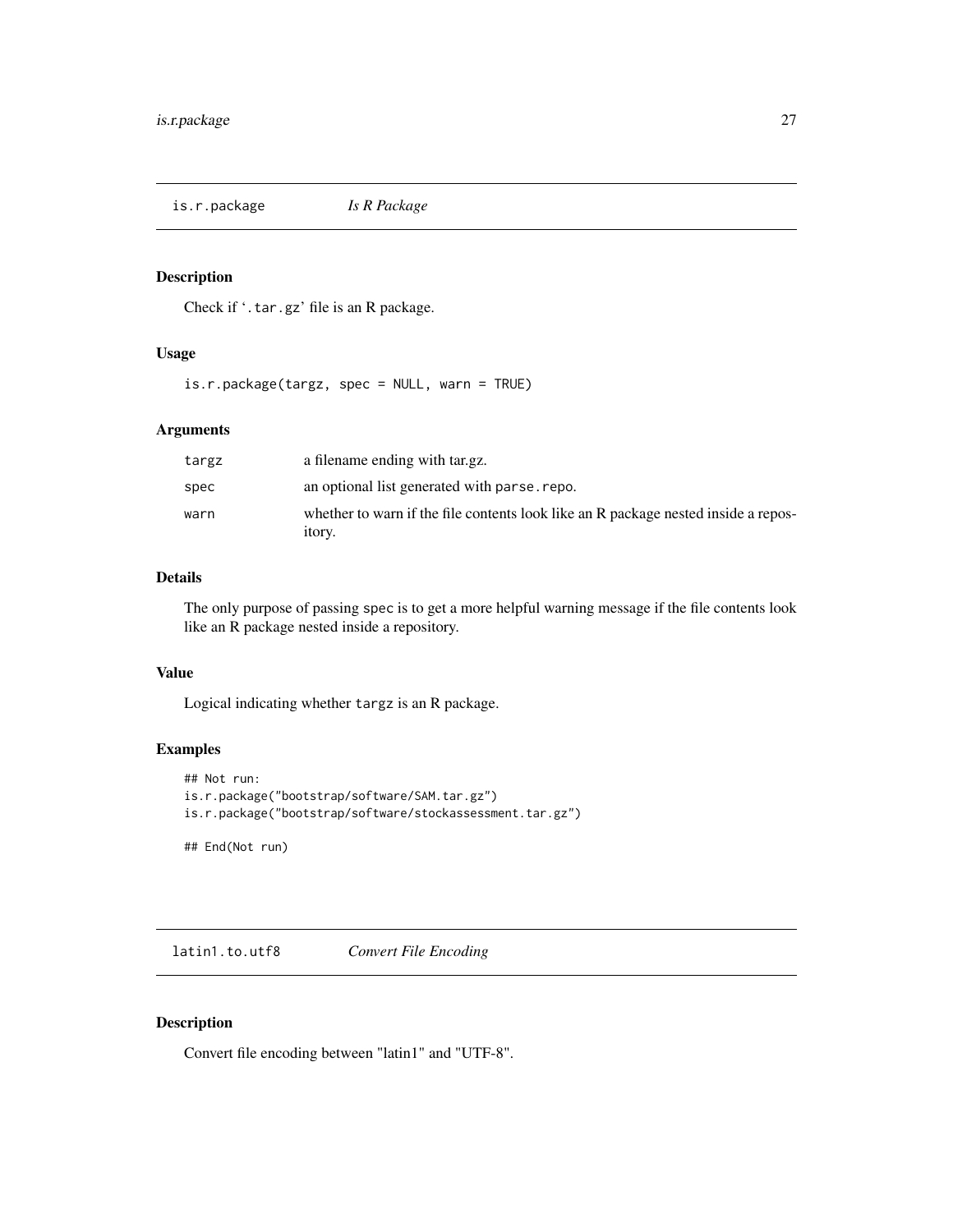# <span id="page-27-0"></span>Usage

```
latin1.to.utf8(file, force = FALSE)
```

```
utf8.to.latin1(file, force = FALSE)
```
# Arguments

| file  | a filename.                                                                   |
|-------|-------------------------------------------------------------------------------|
| force | whether to perform the conversion even if the current file encoding cannot be |
|       | verified with file, encoding. Not recommended.                                |

# Value

No return value, called for side effects.

#### Note

In TAF, text files that have non-ASCII characters must be encoded as UTF-8.

#### See Also

[iconv](#page-0-0) converts the encoding of a string.

[file.encoding](#page-23-1) examines the encoding of a file.

[TAF-package](#page-2-1) gives an overview of the package.

# Examples

```
## Not run:
utf8.to.latin1("data.txt")
latin1.to.utf8("data.txt")
```
## End(Not run)

<span id="page-27-1"></span>lim *Axis Limits*

# Description

Compute axis limits. The lower limit is 0 and the upper limit is determined by the highest data value, times a multiplier.

#### Usage

 $\lim(x, \text{ mult } = 1.1)$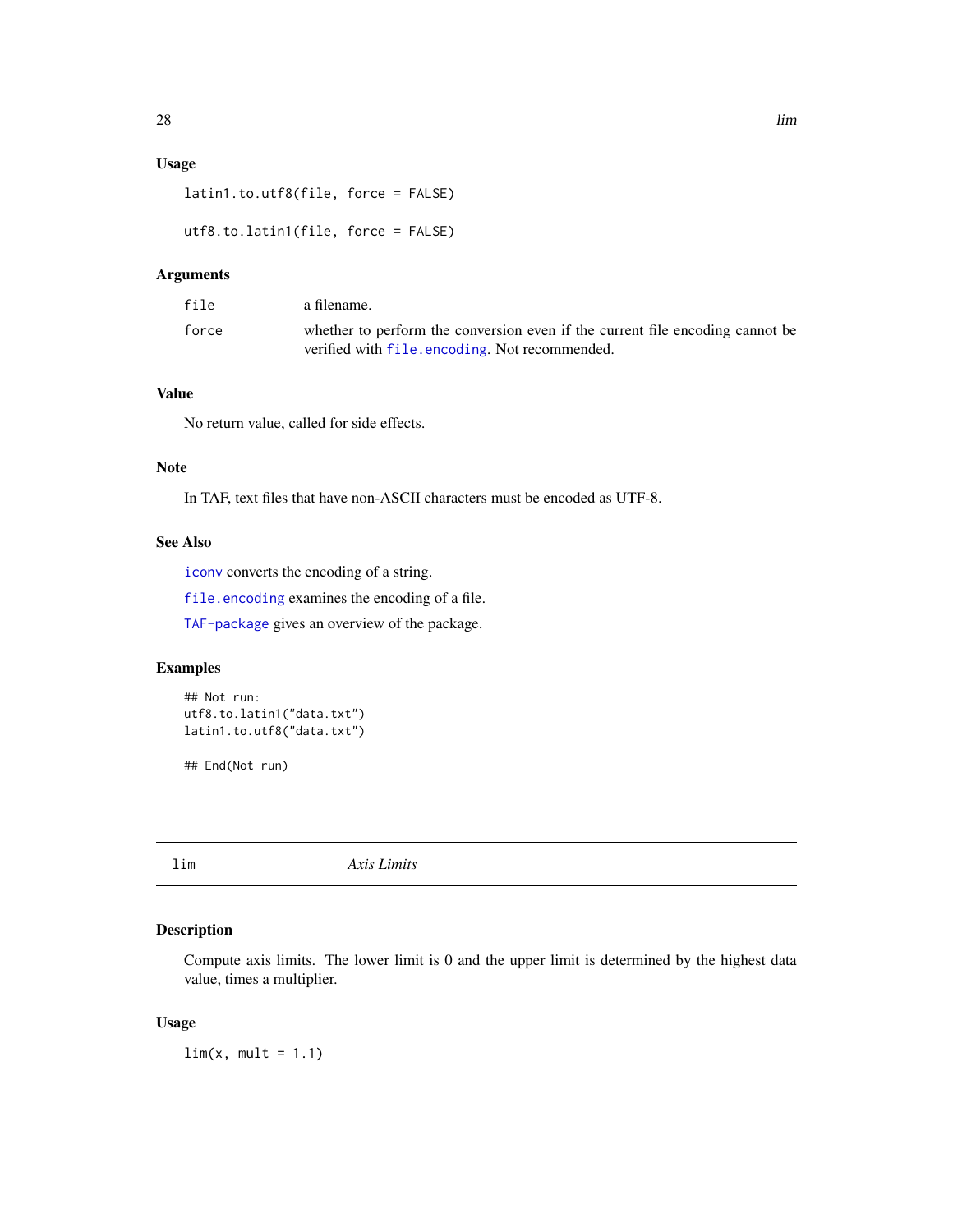# <span id="page-28-0"></span>line.endings 29

#### Arguments

|      | a vector of data values.                          |
|------|---------------------------------------------------|
| mult | a number to multiply with the highest data value. |

# Value

A vector of length two, which can be used as axis limits.

# See Also

[TAF-package](#page-2-1) gives an overview of the package.

# Examples

```
plot(precip)
plot(precip, ylim=lim(precip))
plot(precip, ylim=lim(precip), yaxs="i")
```
<span id="page-28-1"></span>line.endings *Line Endings*

# Description

Examine whether file has Dos or Unix line endings.

# Usage

```
line.endings(file)
```
#### Arguments

file a filename.

#### Value

String indicating the line endings: "Dos" or "Unix".

#### See Also

[file.encoding](#page-23-1) examines the encoding of a file.

[dos2unix](#page-16-1) and [unix2dos](#page-16-2) convert line endings.

[TAF-package](#page-2-1) gives an overview of the package.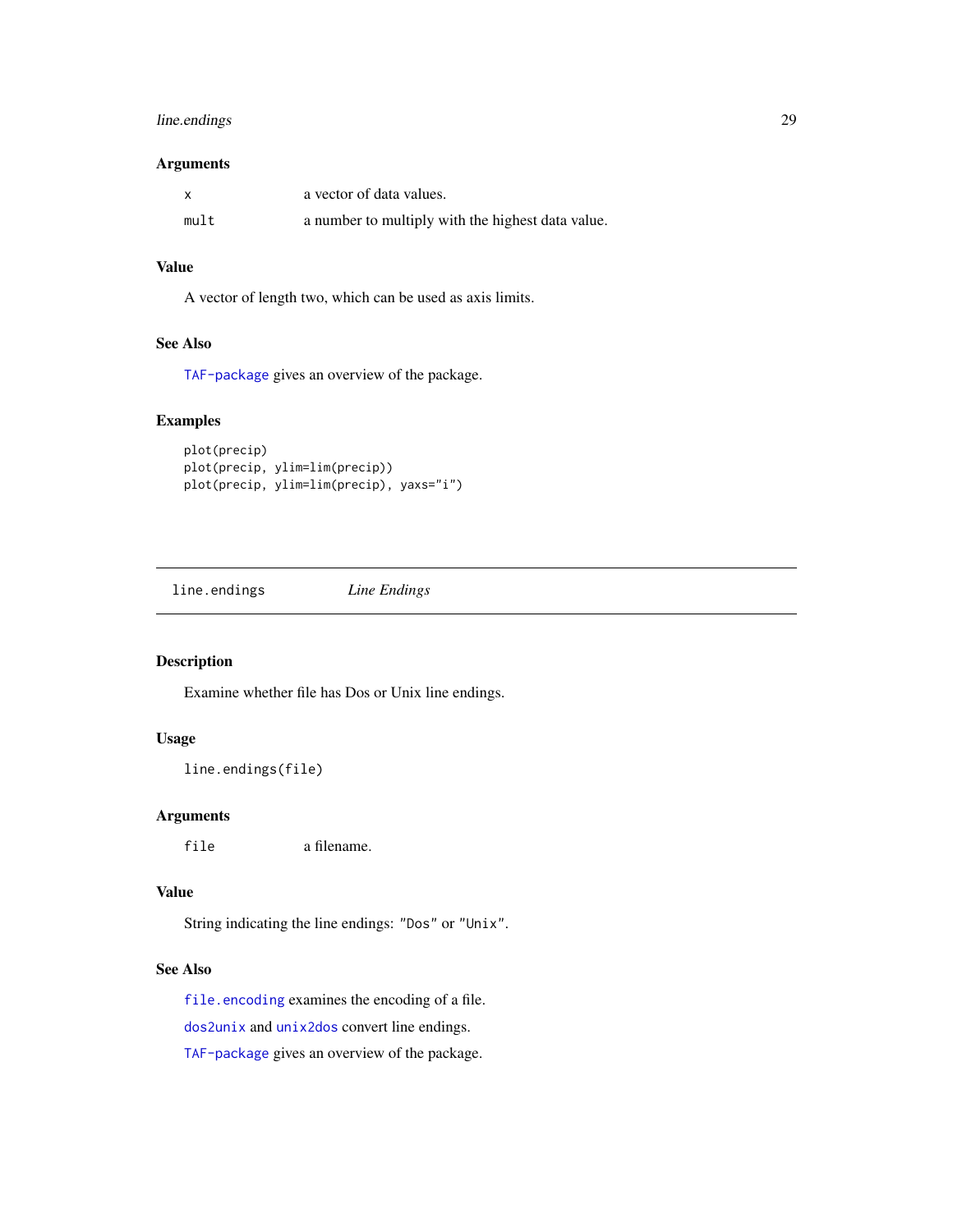30 long2taf

# Examples

```
## Not run:
file <- system.file(package="TAF", "DESCRIPTION")
line.endings(file)
## End(Not run)
```
<span id="page-29-1"></span>long2taf *Convert Long Table to TAF Format*

# Description

Convert a table from long format to TAF format.

#### Usage

long2taf(x)

#### Arguments

x a data frame in long format.

#### Value

A data frame in TAF format.

# Note

TAF stores tables as data frames, usually with a year column as seen in stock assessment reports. The long format is more convenient for analysis and producing plots.

# See Also

[catage.long](#page-4-1) and [catage.taf](#page-5-1) describe the long and TAF formats.

[taf2long](#page-61-1) converts a TAF table to long format.

[TAF-package](#page-2-1) gives an overview of the package.

# Examples

long2taf(catage.long)

<span id="page-29-0"></span>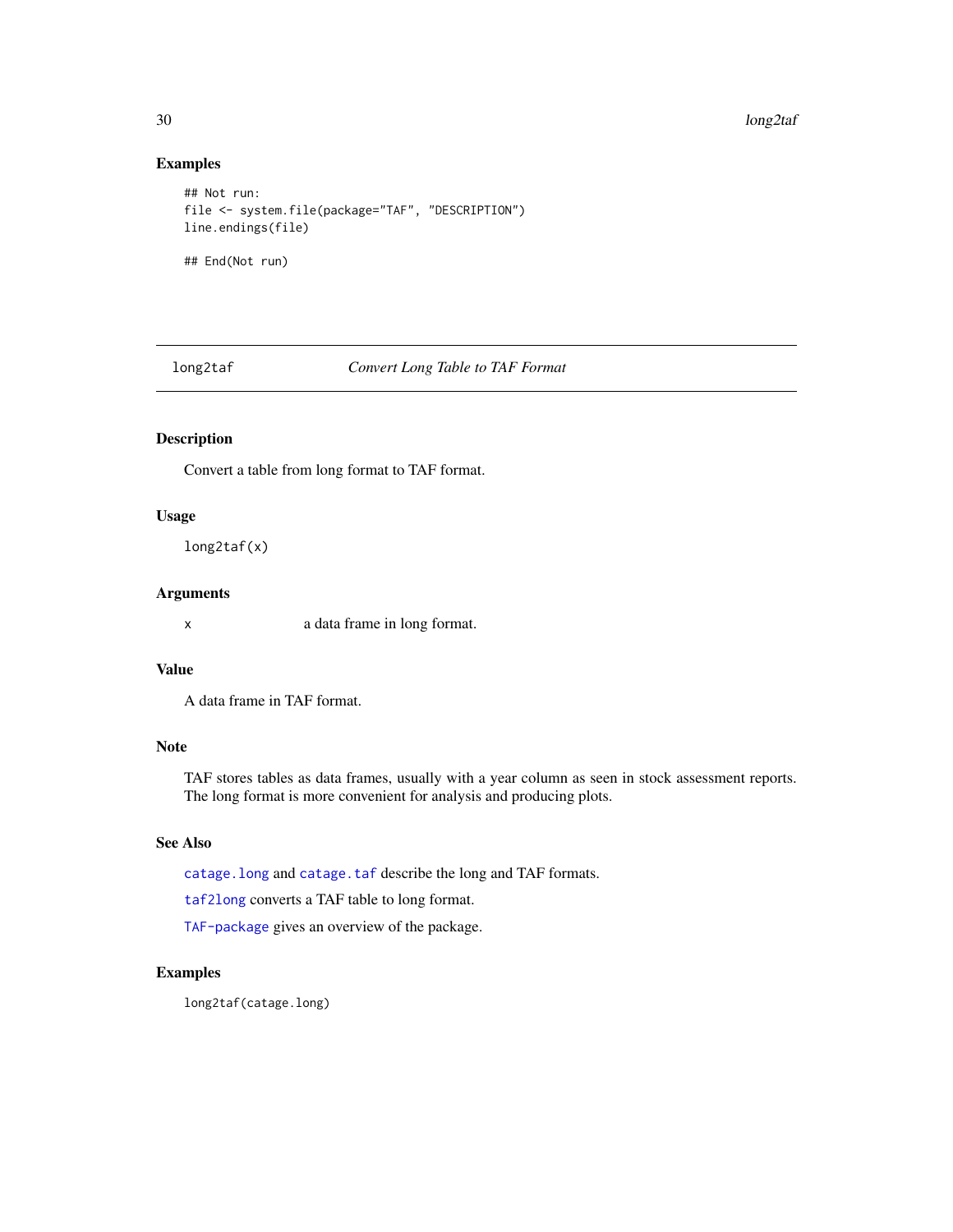<span id="page-30-2"></span><span id="page-30-0"></span>

Convert a table from long format to crosstab format.

#### Usage

long2xtab(x)

# Arguments

x a data frame in long format.

# Value

A data frame with years as row names.

#### See Also

[catage.long](#page-4-1) and [catage.xtab](#page-6-1) describe the long and crosstab formats.

[long2taf](#page-29-1) and [taf2xtab](#page-62-1) are the underlying functions that perform the conversion.

[TAF-package](#page-2-1) gives an overview of the package.

# Examples

long2xtab(catage.long)

<span id="page-30-1"></span>make *Run R Script If Needed*

# Description

Run an R script if underlying files have changed, otherwise do nothing.

#### Usage

```
make(recipe, prereq, target, include = TRUE, engine = source,
  debug = FALSE, force = FALSE, recon = FALSE, \ldots)
```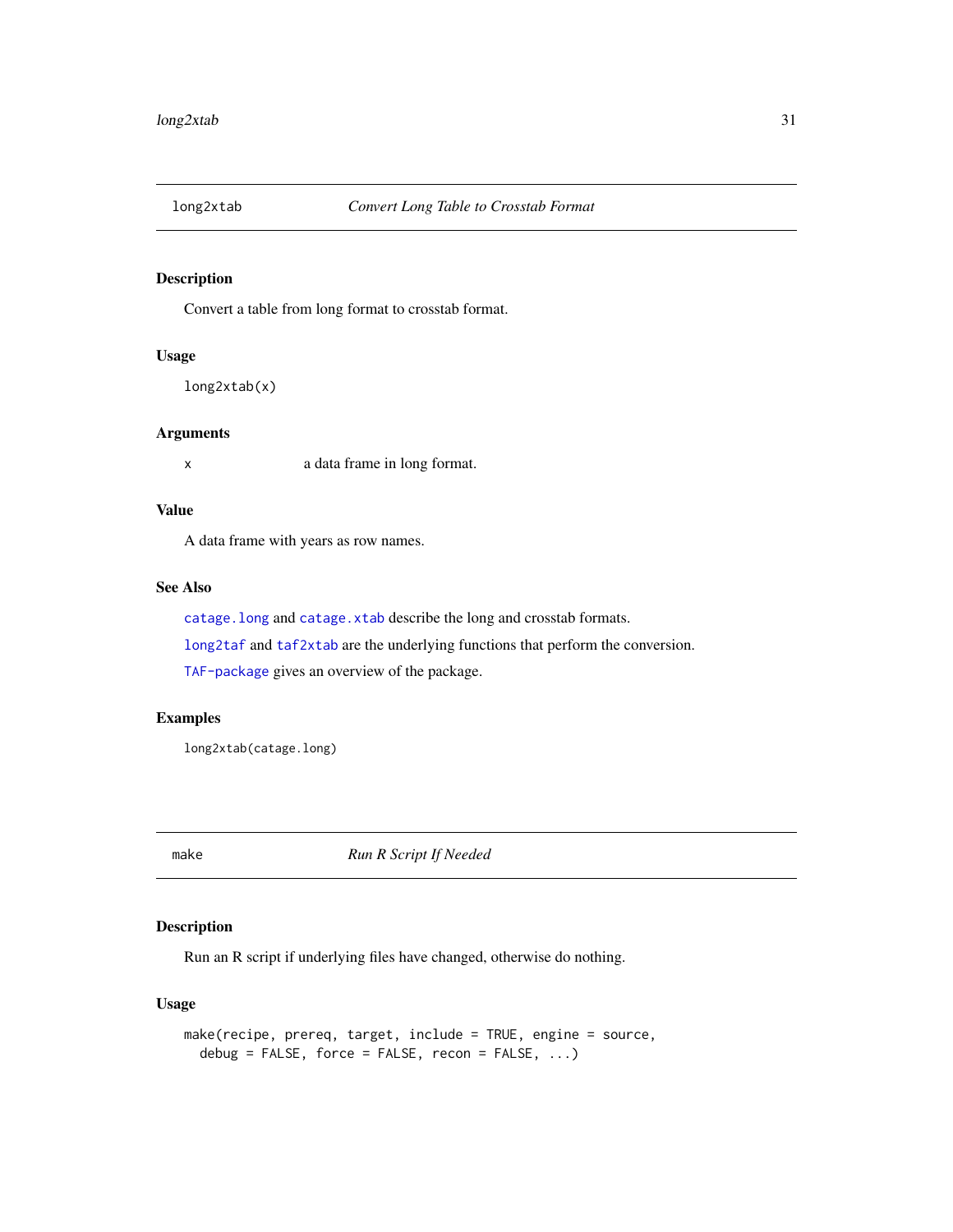#### <span id="page-31-0"></span>Arguments

| recipe  | script filename.                                                                                 |
|---------|--------------------------------------------------------------------------------------------------|
| prereg  | one or more underlying files, required by the script. For example, data files<br>and/or scripts. |
| target  | one or more output files, produced by the script. Directory names can also be<br>used.           |
| include | whether to automatically include the script itself as a prerequisite file.                       |
| engine  | function to source the script.                                                                   |
| debug   | whether to show a diagnostic table of files and time last modified.                              |
| force   | whether to run the R script unconditionally.                                                     |
| recon   | whether to return TRUE or FALSE, without actually running the R script.                          |
| .       | passed to engine.                                                                                |

# Value

TRUE or FALSE, indicating whether the script was run.

#### Note

This function provides functionality similar to makefile rules, to determine whether a script should be (re)run or not.

If any target is missing or older than any prereq, then the script is run.

# References

Stallman, R. M. *et al.* An introduction to makefiles. Chapter 2 in the *[GNU Make manual](https://www.gnu.org/software/make/manual/make.pdf)*.

#### See Also

[source](#page-0-0) runs any R script, [sourceTAF](#page-46-1) is more convenient for running a TAF script, and [sourceAll](#page-44-1) runs all TAF scripts.

[make](#page-30-1), [makeTAF](#page-33-1), and [makeAll](#page-32-1) are similar to the source functions, except they avoid repeating tasks that have already been run.

[TAF-package](#page-2-1) gives an overview of the package.

# Examples

```
## Not run:
make("model.R", "data/input.dat", "model/results.dat")
```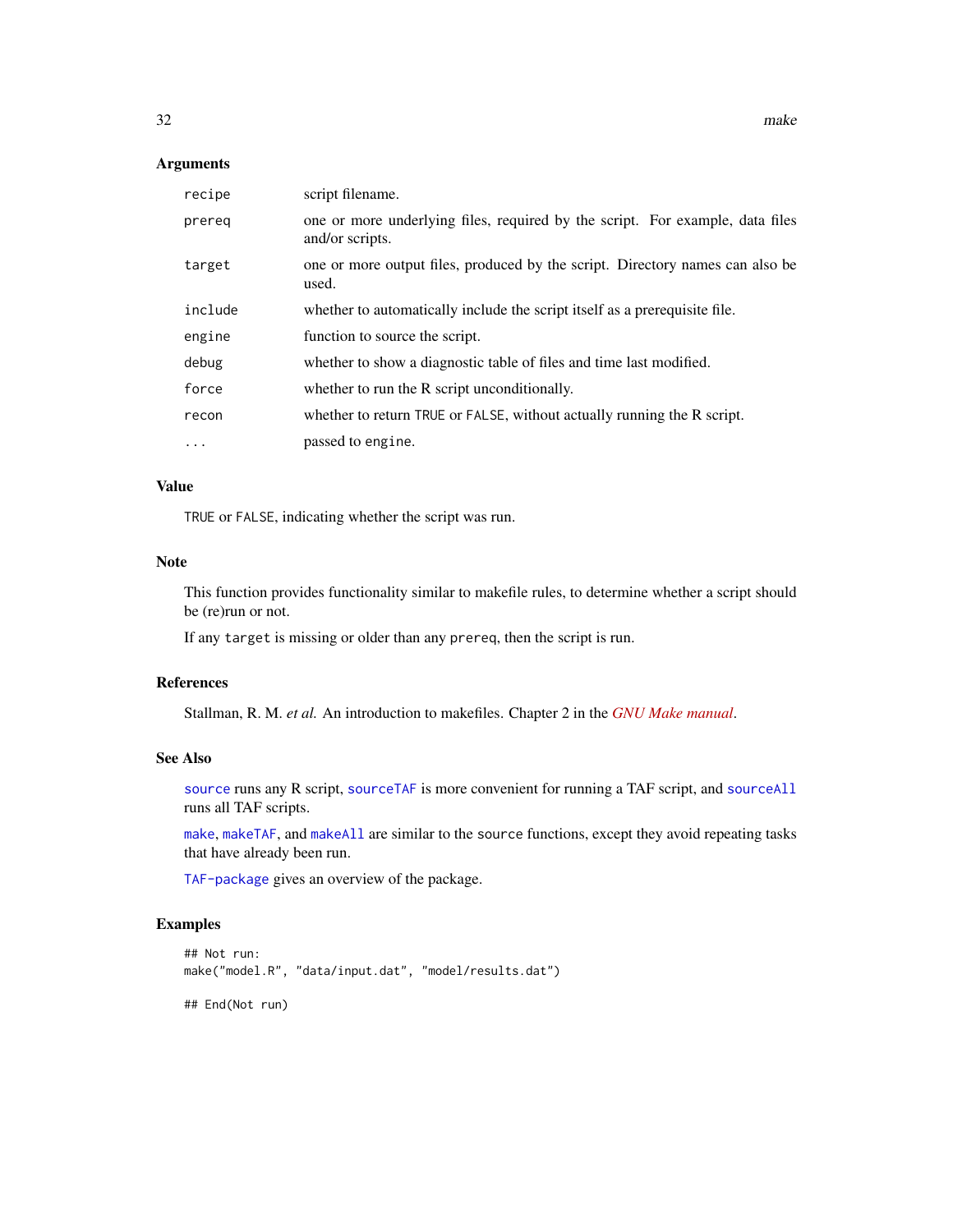<span id="page-32-1"></span><span id="page-32-0"></span>

Run core TAF scripts that have changed, or if previous steps were rerun.

# Usage

makeAll(...)

#### Arguments

... passed to [makeTAF](#page-33-1).

#### Value

Logical vector indicating which scripts were run.

#### Note

TAF scripts that will be run as needed: utilities.R, data.R, model.R, output.R, and report.R.

#### See Also

[source](#page-0-0) runs any R script, [sourceTAF](#page-46-1) is more convenient for running a TAF script, and [sourceAll](#page-44-1) runs all TAF scripts.

[make](#page-30-1), [makeTAF](#page-33-1), and [makeAll](#page-32-1) are similar to the source functions, except they avoid repeating tasks that have already been run.

[TAF-package](#page-2-1) gives an overview of the package.

# Examples

```
## Not run:
makeAll()
```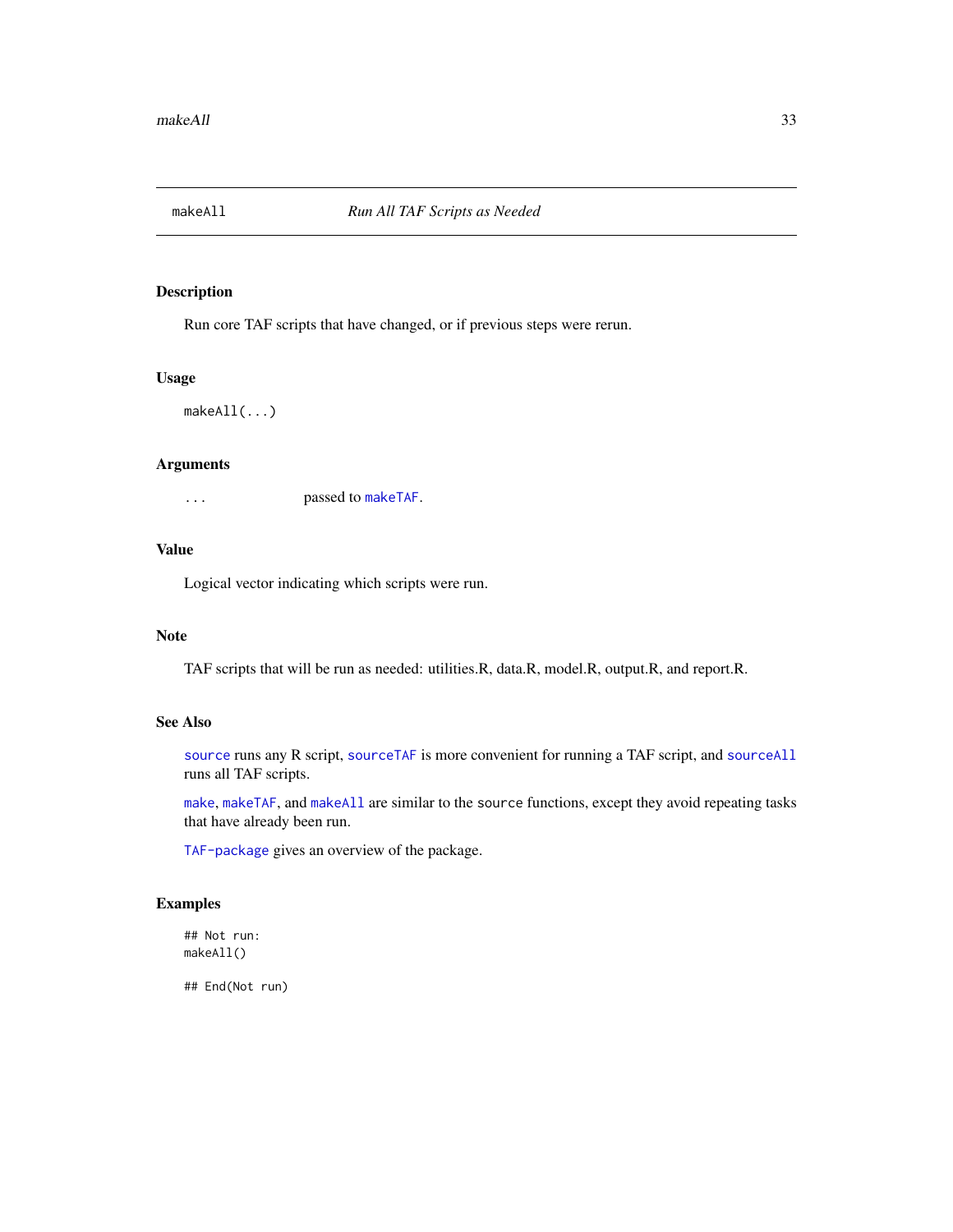<span id="page-33-1"></span><span id="page-33-0"></span>

Run a TAF script if the target directory is either older than the script, or older than the directory of the previous TAF step.

# Usage

makeTAF(script, ...)

# Arguments

| script            | TAF script filename.          |
|-------------------|-------------------------------|
| $\cdot\cdot\cdot$ | passed to make and sourceTAF. |

#### Value

TRUE or FALSE, indicating whether the script was run.

#### Note

Any underlying scripts are automatically included if they share the same filename prefix, followed by an underscore. For example, when determining whether a script data.R should be run, this function checks whether data\_foo.R and data\_bar.R have been recently modified.

#### See Also

[source](#page-0-0) runs any R script, [sourceTAF](#page-46-1) is more convenient for running a TAF script, and [sourceAll](#page-44-1) runs all TAF scripts.

[make](#page-30-1), [makeTAF](#page-33-1), and [makeAll](#page-32-1) are similar to the source functions, except they avoid repeating tasks that have already been run.

[TAF-package](#page-2-1) gives an overview of the package.

# Examples

## Not run: makeTAF("model.R")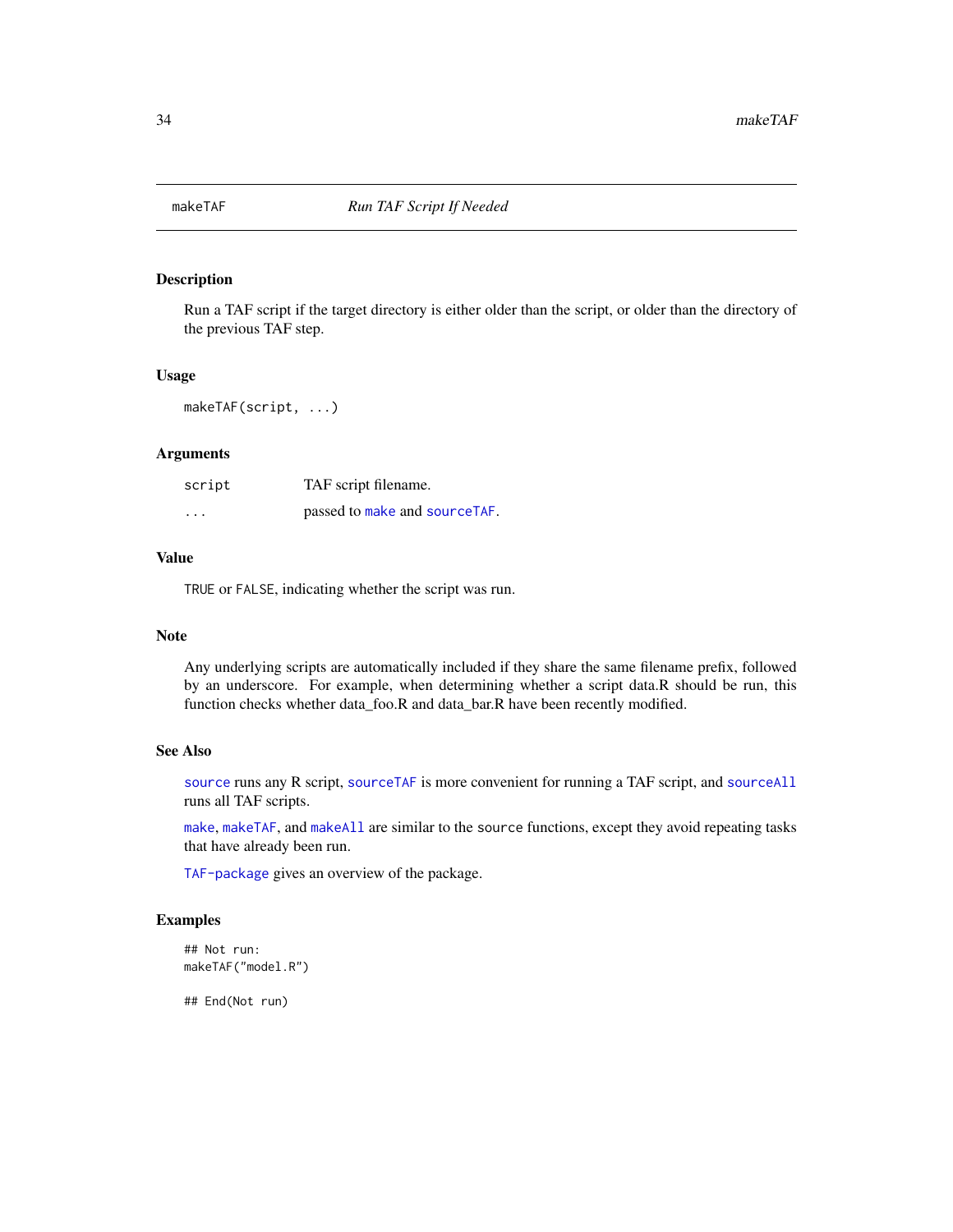<span id="page-34-1"></span><span id="page-34-0"></span>

Create directory, including parent directories if necessary, without generating a warning if the directory already exists.

#### Usage

mkdir(path)

#### Arguments

path a directory name.

# Value

TRUE for success, FALSE for failure, invisibly.

# See Also

[dir.create](#page-0-0) is the base function to create a new directory.

[rmdir](#page-41-1) removes an empty directory.

[clean](#page-7-1) can be used to remove non-empty directories.

[TAF-package](#page-2-1) gives an overview of the package.

# Examples

```
## Not run:
mkdir("emptydir")
rmdir("emptydir")
mkdir("outer/inner")
rmdir("outer", recursive=TRUE)
```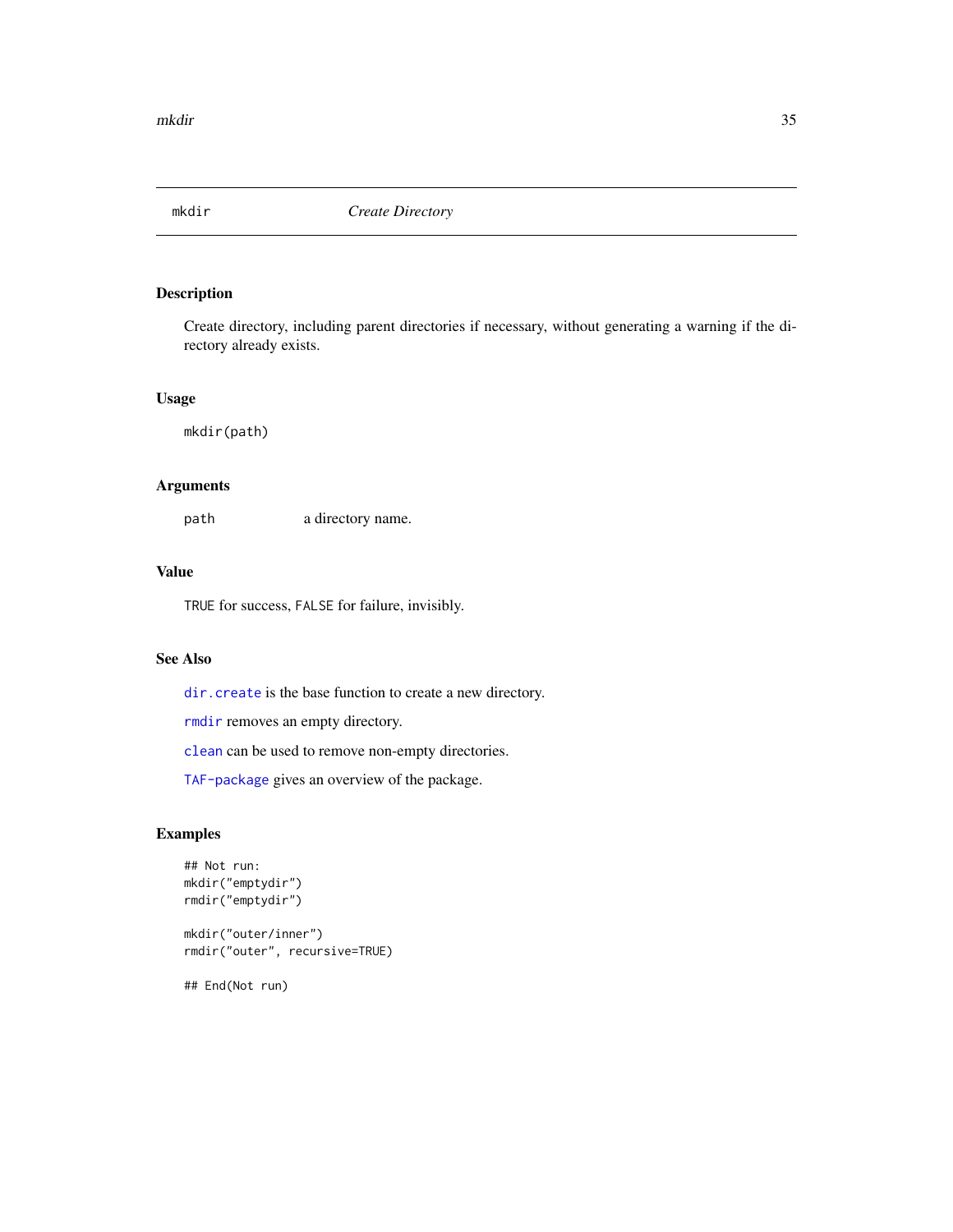<span id="page-35-1"></span><span id="page-35-0"></span>

Show a message, as well as the current time.

#### Usage

 $msg(\ldots)$ 

# Arguments

... passed to message.

# Value

No return value, called for side effects.

# See Also

[message](#page-0-0) is the base function to show messages, without the current time.

[sourceTAF](#page-46-1) reports progress using msg.

[TAF-package](#page-2-1) gives an overview of the package.

# Examples

msg("script.R running...")

os *Operating System*

# <span id="page-35-2"></span>Description

Determine operating system name.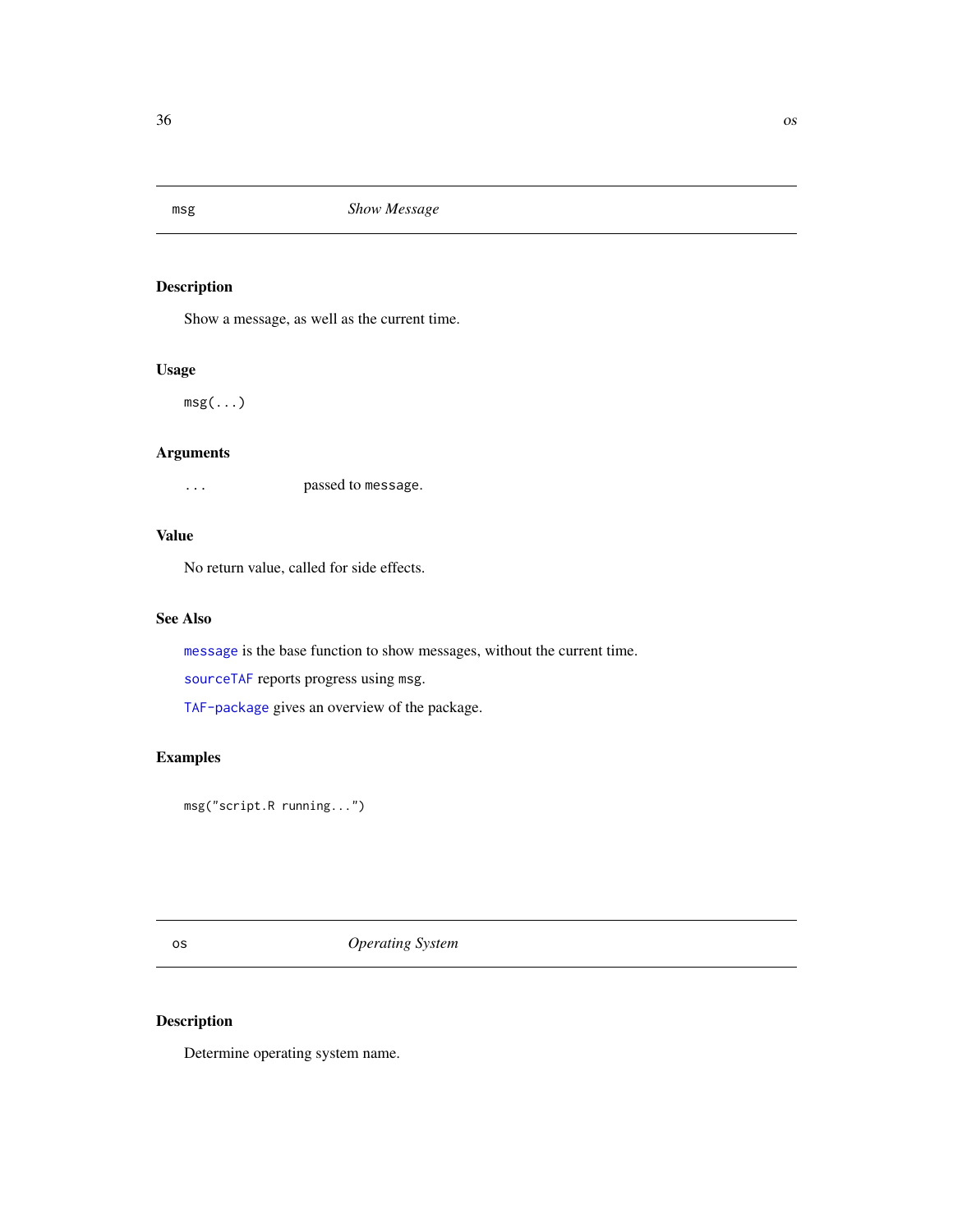#### <span id="page-36-0"></span>period 37

# Usage

os() os.linux() os.macos() os.windows() os.unix()

# Value

os returns the name of the operating system, typically "Linux", "Darwin", or "Windows". os.linux, os.macos, os.unix, and os.windows return TRUE or FALSE.

#### Note

The macOS operating system identifies itself as "Darwin".

Both Linux and macOS are os.unix.

These shorthand functions can be useful when writing workaround solutions in platform-independent scripts.

#### See Also

[Sys.info](#page-0-0) is the underlying function used to extract the operating system name.

[TAF-package](#page-2-1) gives an overview of the package.

# Examples

os() os.linux() os.macos() os.unix() os.windows()

<span id="page-36-1"></span>period *Period*

#### Description

Paste two years to form a period string.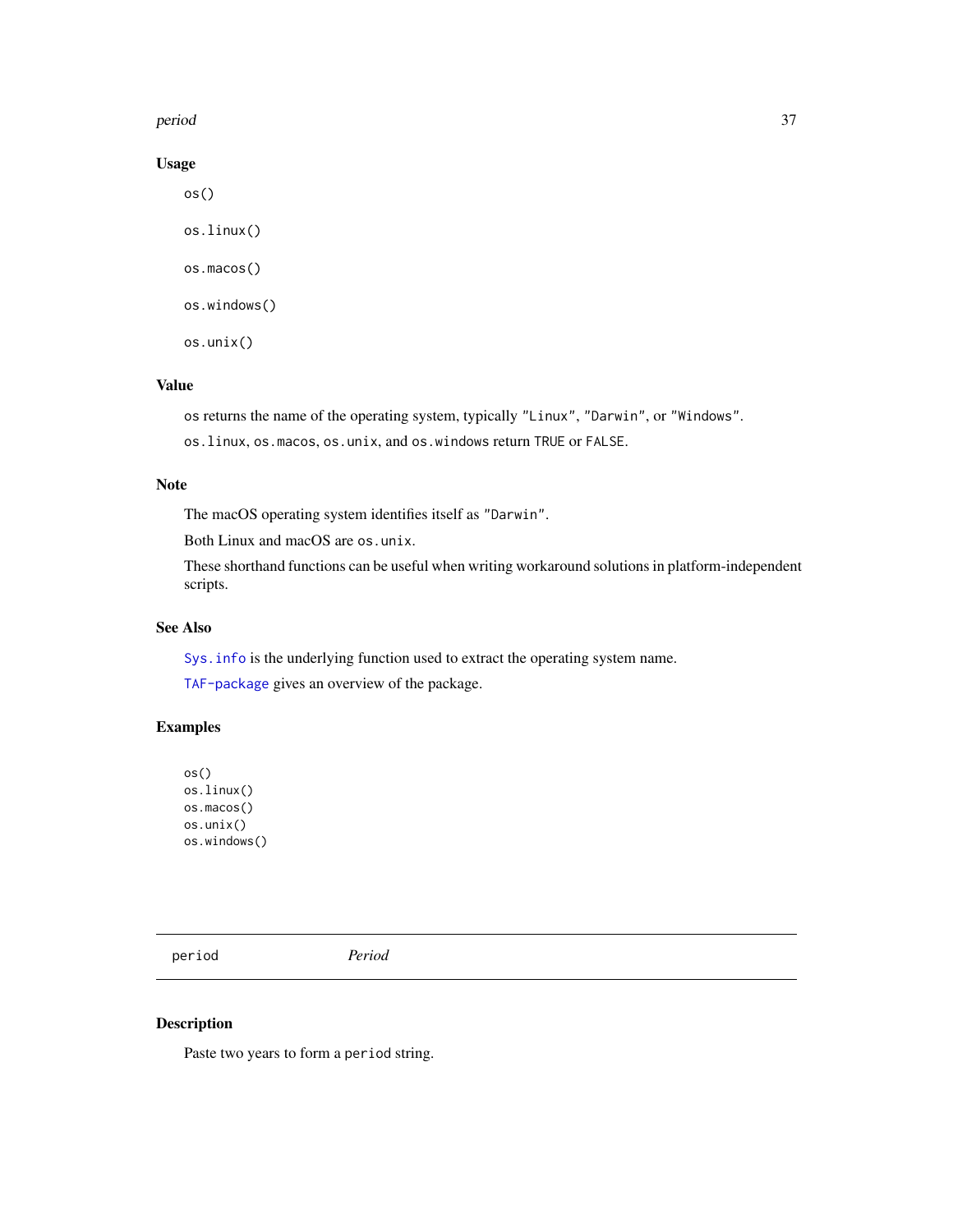#### Usage

 $period(x, y = NULL)$ 

# Arguments

| the first year, vector of years, matrix, or data frame. |
|---------------------------------------------------------|
| the last year, if x is only the first year.             |

#### Details

If x is a vector or a data frame, then the lowest and highest years are used, and y is ignored.

If x is a matrix or data frame, this function looks for years in the first column. If the values of the first column do not look like years (four digits), then it looks for years in the row names.

# Value

A string of the form "1990-2000".

# Note

This function can be useful when working with [draft.data](#page-19-1).

# See Also

[paste](#page-0-0) is the underlying function to paste strings.

[draft.data](#page-19-1) has an argument called period.

[TAF-package](#page-2-1) gives an overview of the package.

#### Examples

```
period(1963, 1970)
period(c(1963, 1970))
period(1963:1970)
```
period(range(catage.taf\$Year)) period(catage.taf\$Year) period(catage.taf) period(catage.xtab) period(catage.long)

<span id="page-37-0"></span>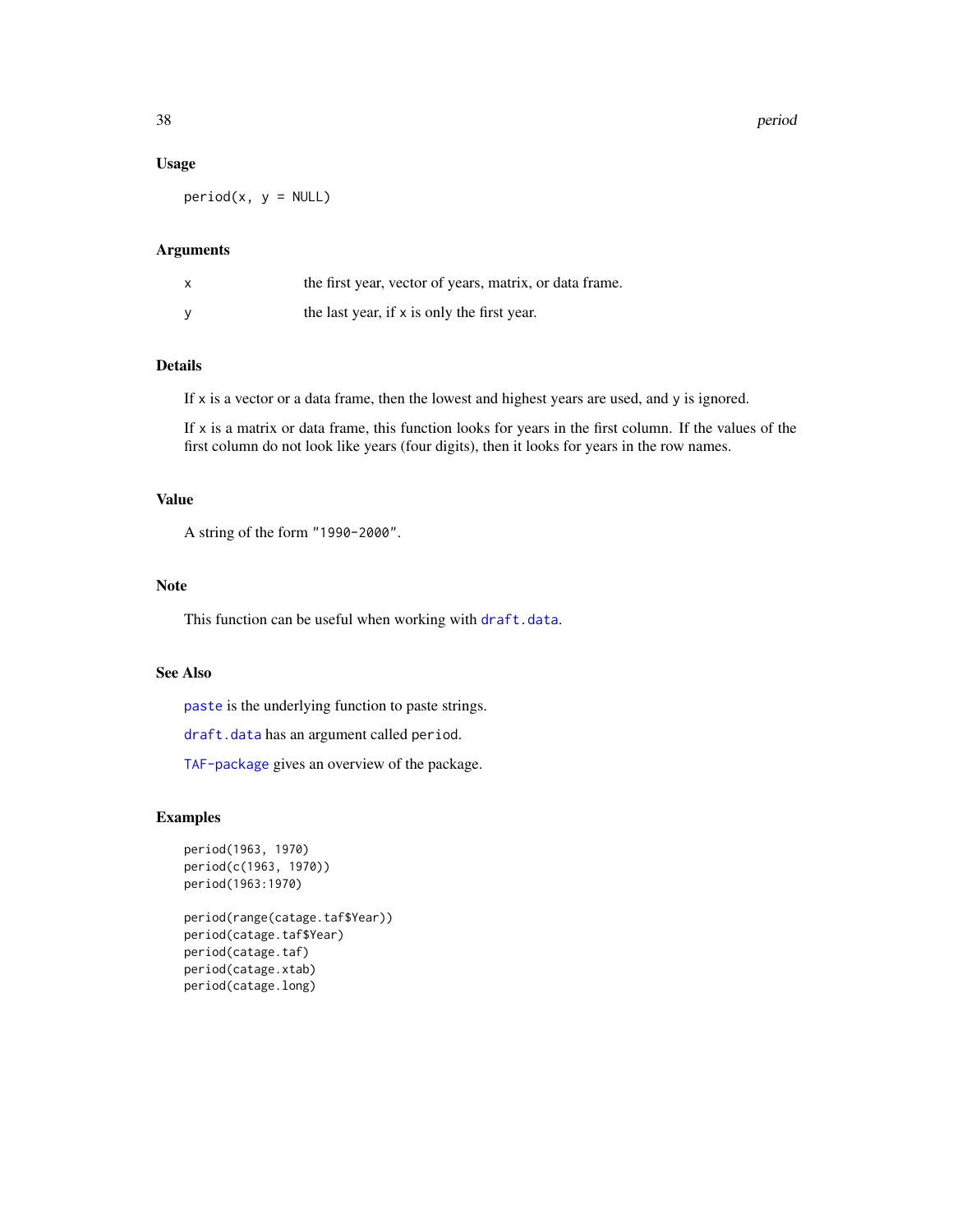<span id="page-38-1"></span><span id="page-38-0"></span>

Rename the last column in a data frame, by appending a "+" character. This is useful if the last column is a plus group.

#### Usage

plus(x)

# Arguments

x a data frame.

#### Value

A data frame similar to x, after renaming the last column.

#### Note

If the last column name already ends with a "+", the original data frame is returned without modifications.

#### See Also

[names](#page-0-0) is the underlying function to rename columns.

[TAF-package](#page-2-1) gives an overview of the package.

# Examples

```
catage <- catage.taf
```
# Rename last column catage <- plus(catage)

# Shorter and less error-prone than names(catage)[names(catage)=="4"] <- "4+"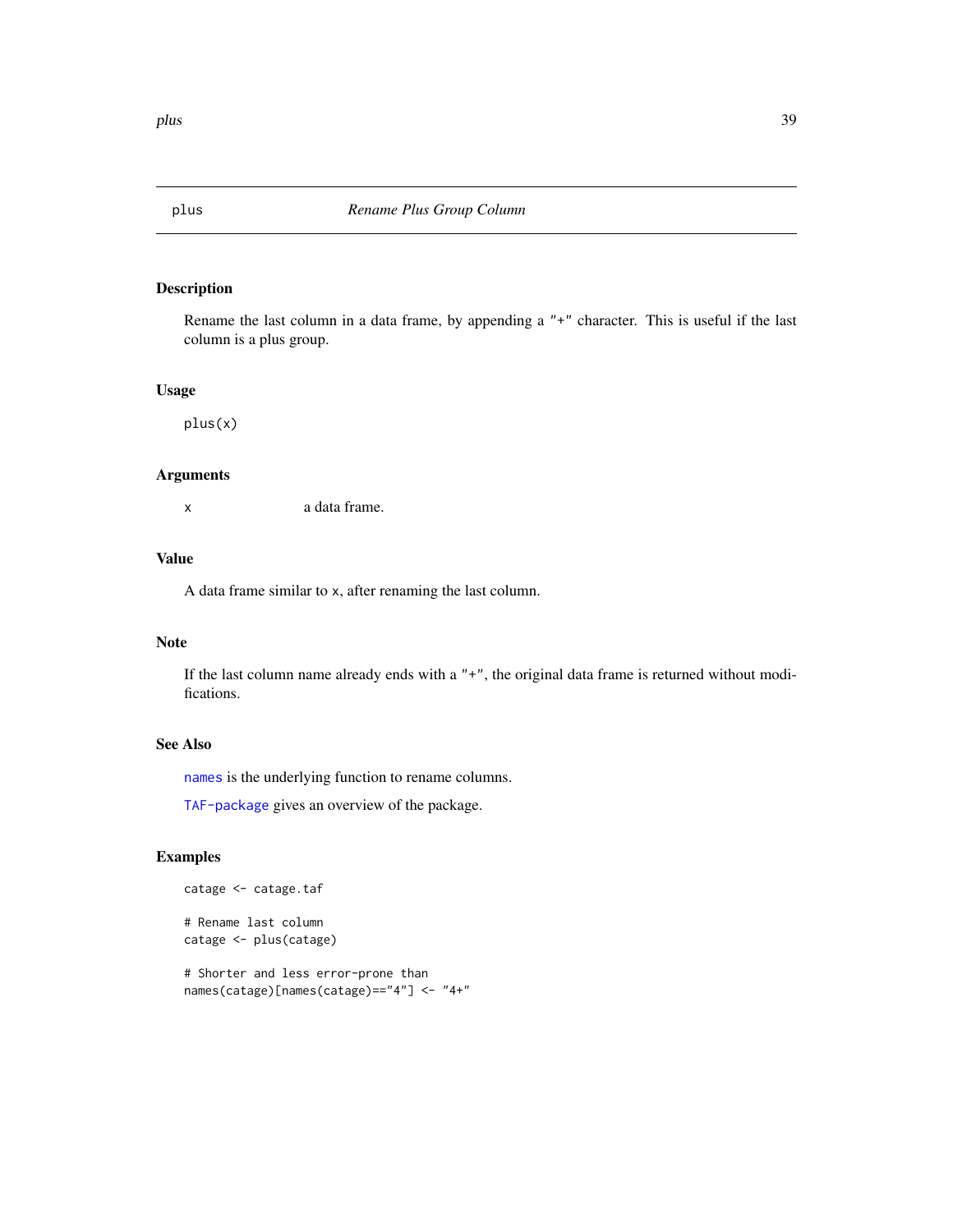<span id="page-39-0"></span>

Parser for bibliography databases written in the bib format.

#### Usage

read.bib(file)

# Arguments

file bib file to parse

# Details

Upload a table of F at age to the ICES TAF results database. The data and assessment\_info will be checked against a schema, and any errors reported back to the user as attributes to the FALSE return value.

# Value

TRUE if successfull, FALSE otherwise

#### Note

The data argument expects a data.frame with the first column named "year" as described in the help for [xtab2taf](#page-66-1).

# See Also

The [xtab2taf](#page-66-1) function is to create a data.frame

[taf.png](#page-56-1) opens a PNG graphics device.

[TAF-package](#page-2-1) gives an overview of the package.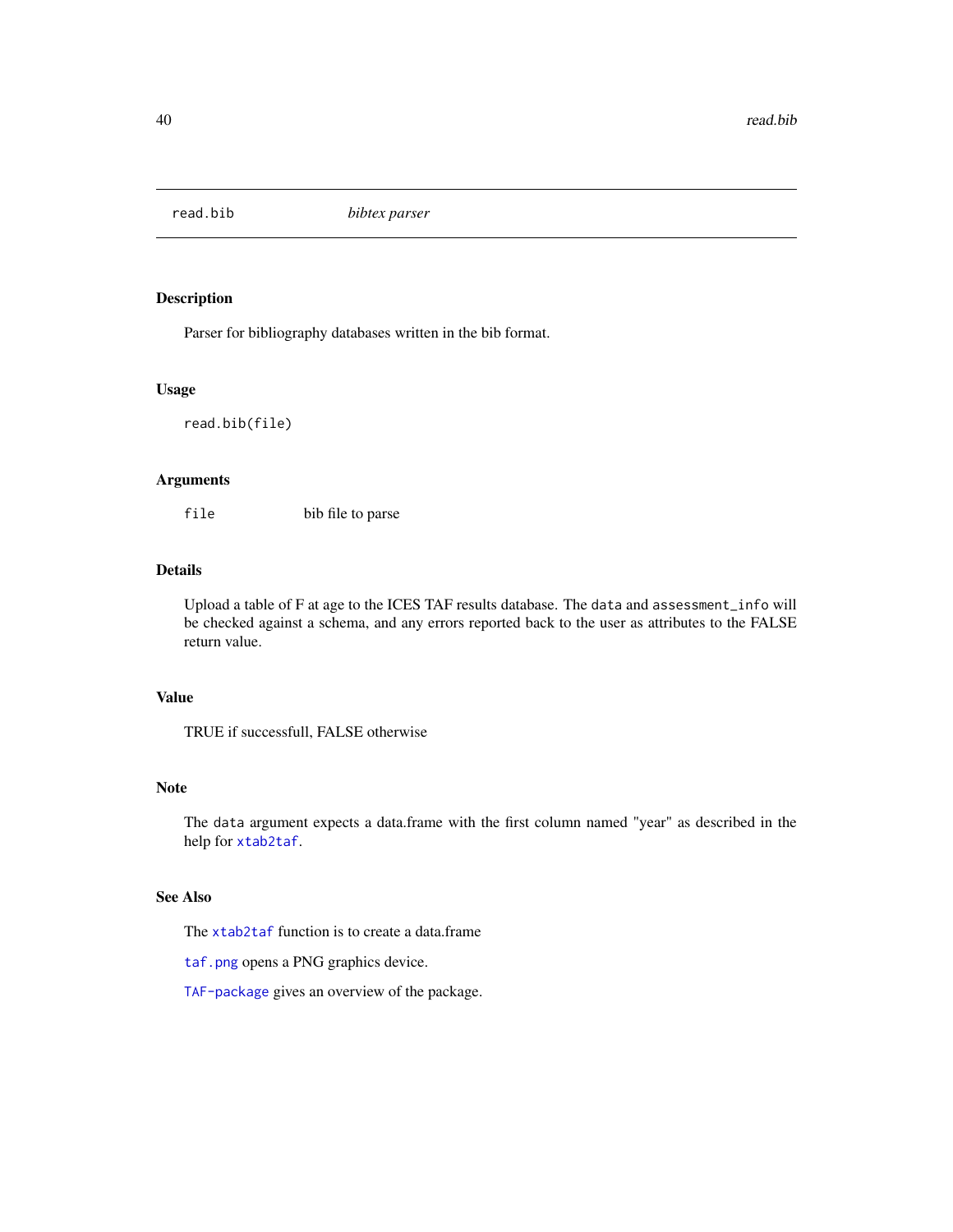<span id="page-40-1"></span><span id="page-40-0"></span>

Read a TAF table from a file into a data frame.

# Usage

```
read.taf(file, check.names = FALSE, stringsAsFactors = FALSE,
 fileEncoding = "UTF-8", ...
```
### Arguments

| file             | a filename.                                                                                       |  |
|------------------|---------------------------------------------------------------------------------------------------|--|
| check.names      | whether to enforce regular column names, e.g. convert column name ""3" to<br>$\cdot$ " $\chi$ 3"' |  |
| stringsAsFactors |                                                                                                   |  |
|                  | whether to import strings as factors.                                                             |  |
| fileEncoding     | character encoding of input file.                                                                 |  |
| $\ddotsc$        | passed to read.csv.                                                                               |  |

#### Details

Alternatively, file can be a directory or a vector of filenames, to read many tables in one call.

#### Value

A data frame in TAF format, or a list of data frames if file is a directory or a vector of filenames.

#### See Also

[read.csv](#page-0-0) is the underlying function used to read a table from a file.

[write.taf](#page-64-1) writes a TAF table to a file.

[TAF-package](#page-2-1) gives an overview of the package.

#### Examples

```
## Not run:
write.taf(catage.taf, "catage.csv")
catage <- read.taf("catage.csv")
```
write.taf(catage) file.remove("catage.csv")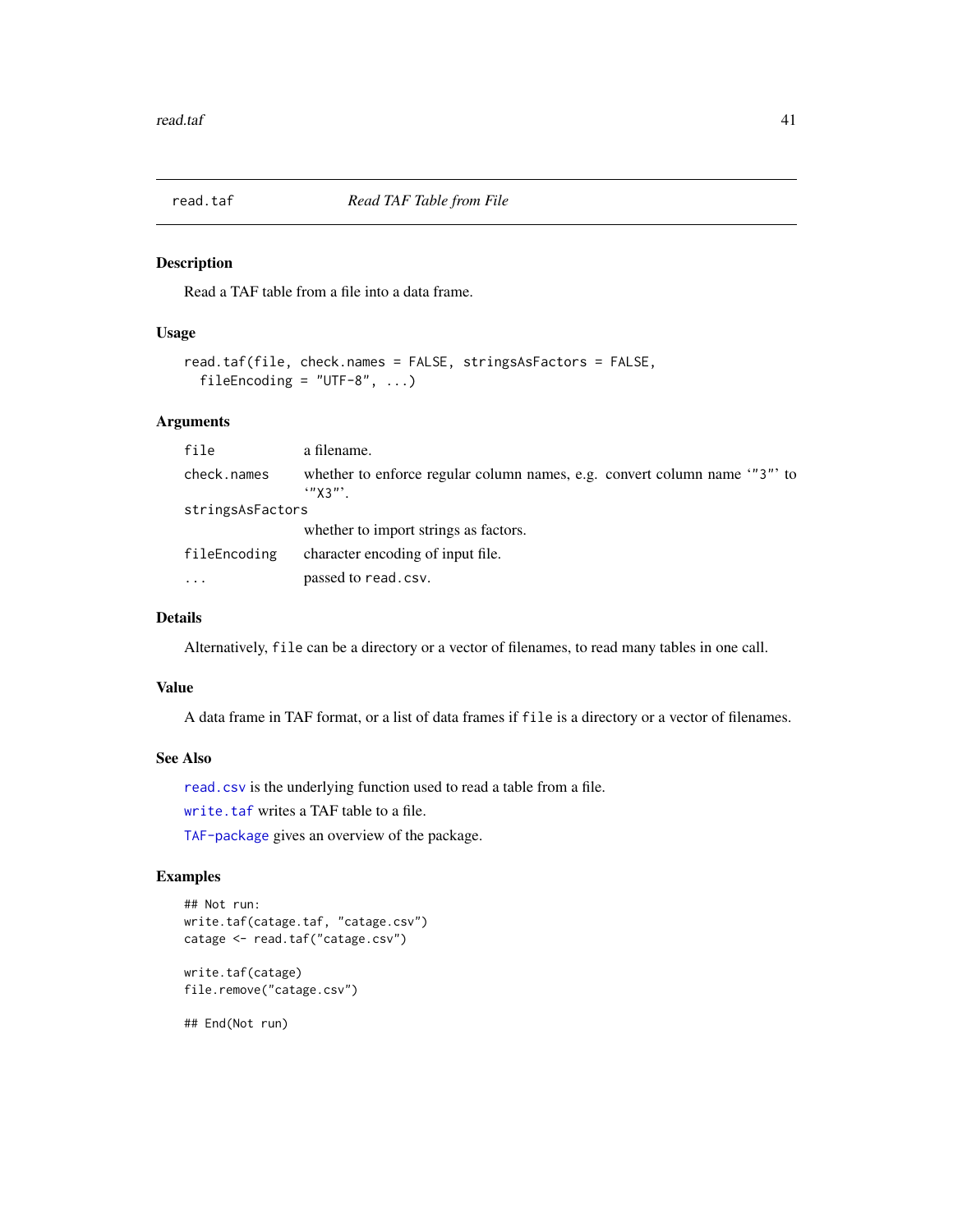<span id="page-41-1"></span><span id="page-41-0"></span>

Remove empty directory under any operating system.

# Usage

```
rmdir(path, recursive = FALSE)
```
# Arguments

| path      | a directory name.                               |
|-----------|-------------------------------------------------|
| recursive | whether to remove empty subdirectories as well. |

# Value

TRUE for success, FALSE for failure, invisibly.

#### Note

The base function unlink(dir, recursive=FALSE) does not remove empty directories in Windows and unlink(dir, recursive=TRUE) removes non-empty directories, making it unsuitable for tidying up empty ones.

#### See Also

[unlink](#page-0-0) with recursive = TRUE removes non-empty directories.

[mkdir](#page-34-1) creates a new directory.

[clean](#page-7-1) can be used to remove non-empty directories.

[TAF-package](#page-2-1) gives an overview of the package.

# Examples

```
## Not run:
mkdir("emptydir")
rmdir("emptydir")
```
mkdir("outer/inner") rmdir("outer", recursive=TRUE)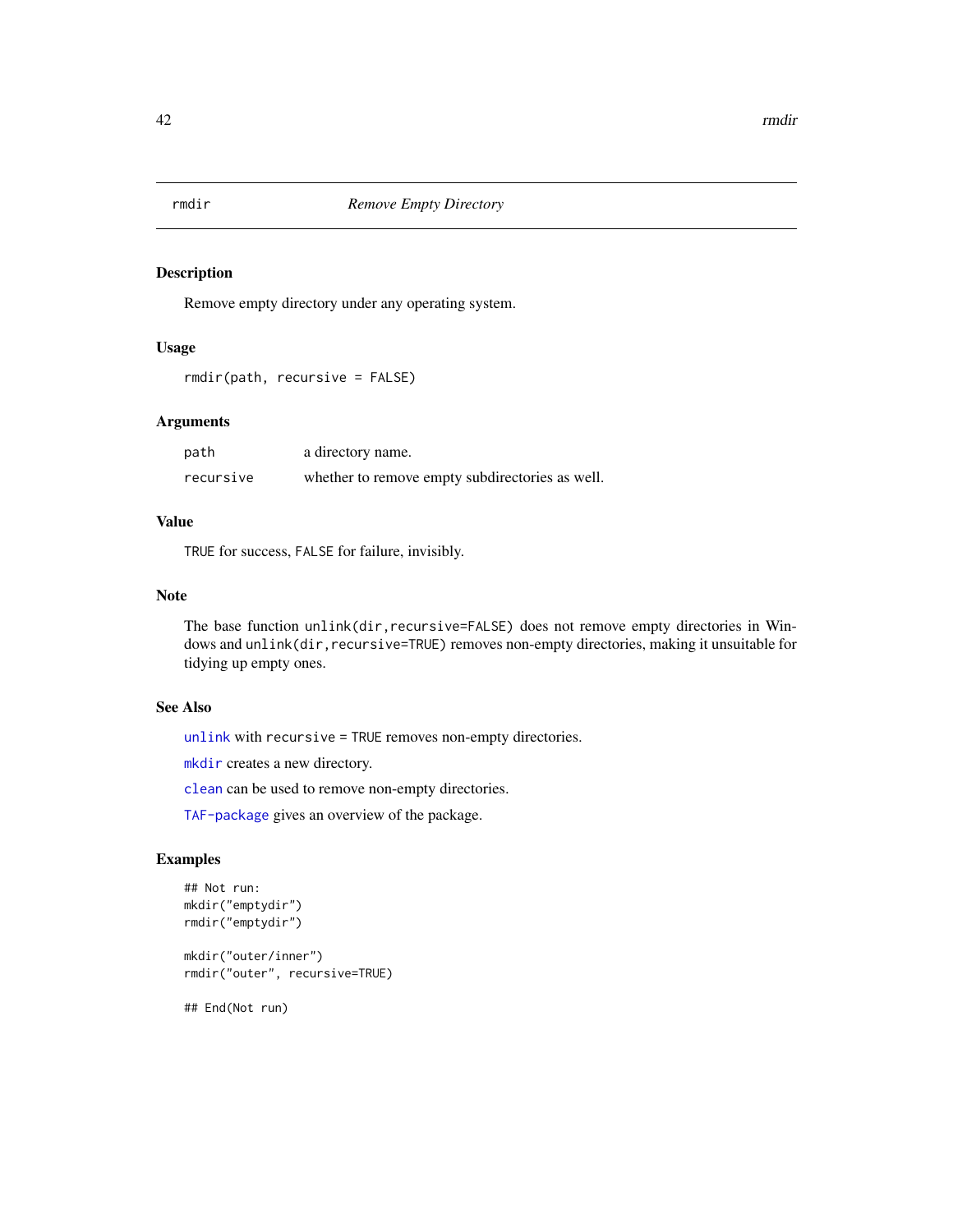<span id="page-42-1"></span><span id="page-42-0"></span>

Round column values in a data frame.

#### Usage

rnd(x, cols, digits =  $0$ , grep = FALSE, ...)

#### Arguments

| $\mathsf{x}$ | a data frame.                         |
|--------------|---------------------------------------|
| cols         | column names, or column indices.      |
| digits       | number of decimal places.             |
| grep         | whether cols is a regular expression. |
|              | passed to $\text{green}()$ .          |

# Value

A data frame similar to x, after rounding columns cols to the number of digits.

#### Note

Provides notation that is convenient for modifying many columns at once.

#### See Also

[round](#page-0-0) is the underlying function used to round numbers.

[grep](#page-0-0) is the underlying function used to match column names if grep is TRUE.

[div](#page-15-1) is a similar function that divides columns with a common number.

[TAF-package](#page-2-1) gives an overview of the package.

The icesAdvice package provides the [icesRound](#page-0-0) function to round values for ICES advice sheets.

#### Examples

# With rnd() we no longer need to repeat the column names:

```
m <- mtcars
m[c("mpg","disp","qsec")] <- round(m[c("mpg","disp","qsec")])
m <- rnd(m, c("mpg","disp","qsec"))
# The x1/x2/x3/x4 approaches are equivalent:
x1 <- rnd(summary.taf, c("Rec","Rec_lo","Rec_hi",
```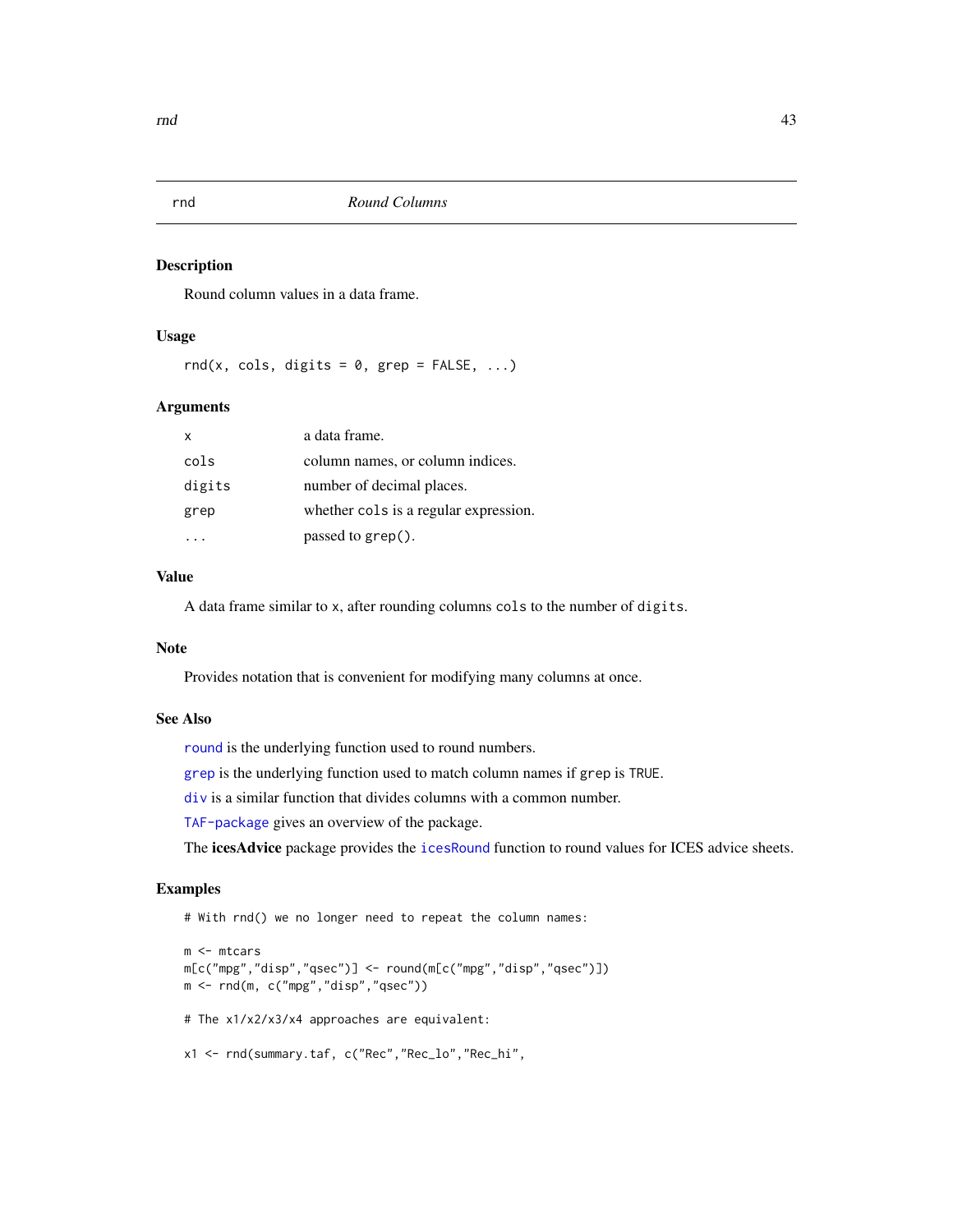#### <span id="page-43-0"></span>44 sam2taf

```
"TSB","TSB_lo","TSB_hi",
                            "SSB","SSB_lo","SSB_hi",
                            "Removals","Removals_lo","Removals_hi"))
x1 \leftarrow \text{rnd}(x1, c("Fbar", "Fbar\_lo", "Fbar\_hi"), 3)x2 <- rnd(summary.taf, "Rec|TSB|SSB|Removals", grep=TRUE)
x2 \leq -rnd(x2, "Fbar", 3, grep=TRUE)x3 <- rnd(summary.taf, "Fbar", grep=TRUE, invert=TRUE)
x3 \leq -rnd(x3, "Fbar", 3, grep=TRUE)# Less reliable in scripts if columns have been added/deleted/reordered:
x4 \leftarrow \text{rnd}(summary.taf, 2:13)x4 \leq \text{rnd}(x4, 14:16, 3)
```
<span id="page-43-1"></span>sam2taf *Convert SAM Table to TAF Format*

# Description

Convert a table from SAM format to TAF format.

#### Usage

 $sam2taf(x, colname = NULL, year = TRUE)$ 

# Arguments

| $\mathsf{x}$ | a matrix containing columns Estimate, Low, and High. |
|--------------|------------------------------------------------------|
| colname      | a descriptive column name for the output.            |
| vear         | whether to include a year column.                    |

# Details

The default when colname  $=$  NULL is to try to infer a column name from the  $x$  argument. For example,

```
sam2taf(ssbtable(fit))
sam2taf(ssb)
sam2taf(SSB)
```
will recognize ssbtable calls and ssb object names, implicitly setting colname = "SSB" if the user does not pass an explicit value for colname.

#### Value

A data frame in TAF format.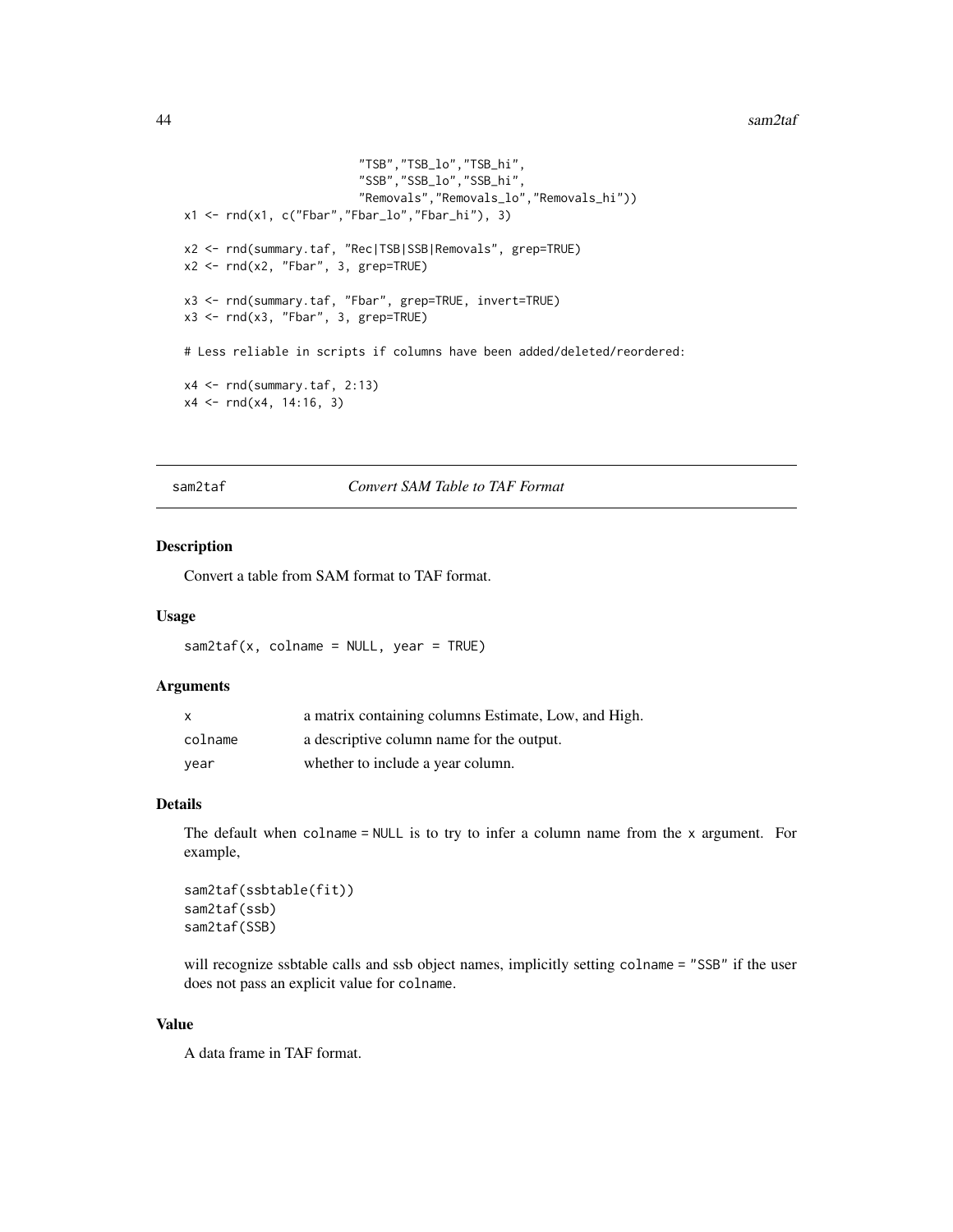#### <span id="page-44-0"></span>sourceAll 45

#### Note

The stockassessment package provides accessor functions that return a matrix with columns Estimate, Low, and High, while TAF tables are stored as data frames with a year column.

#### See Also

[summary.taf](#page-48-1) describes the TAF format.

catchtable, fbartable, rectable, ssbtable, and tsbtable (in the stockassessment package) return matrices with SAM estimates and confidence limits.

The summary method for sam objects produces a summary table with some key quantities of interest, containing duplicated column names (Low, High) and rounded values.

[TAF-package](#page-2-1) gives an overview of the package.

#### Examples

```
## Example objects
x <- as.matrix(summary.taf[grep("SSB", names(summary.taf))])
rec <- as.matrix(summary.taf[grep("Rec", names(summary.taf))])
tsb <- as.matrix(summary.taf[grep("TSB", names(summary.taf))])
dimnames(x) <- list(summary.taf$Year, c("Estimate", "Low", "High"))
dimnames(rec) <- dimnames(tsb) <- dimnames(x)
## One SAM table, arbitrary object name
sam2taf(x)
sam2taf(x, "SSB")
sam2taf(x, "SSB", year=FALSE)
## Many SAM tables, recognized names
sam2taf(rec)
data.frame(sam2taf(rec), sam2taf(tsb, year=FALSE))
## Not run:
## Accessing tables from SAM fit object
data.frame(sam2taf(rectable(fit)), sam2taf(tsbtable(fit), year=FALSE))
```
## End(Not run)

```
sourceAll Run All TAF Scripts
```
#### Description

Run core TAF scripts in current directory.

#### Usage

sourceAll(...)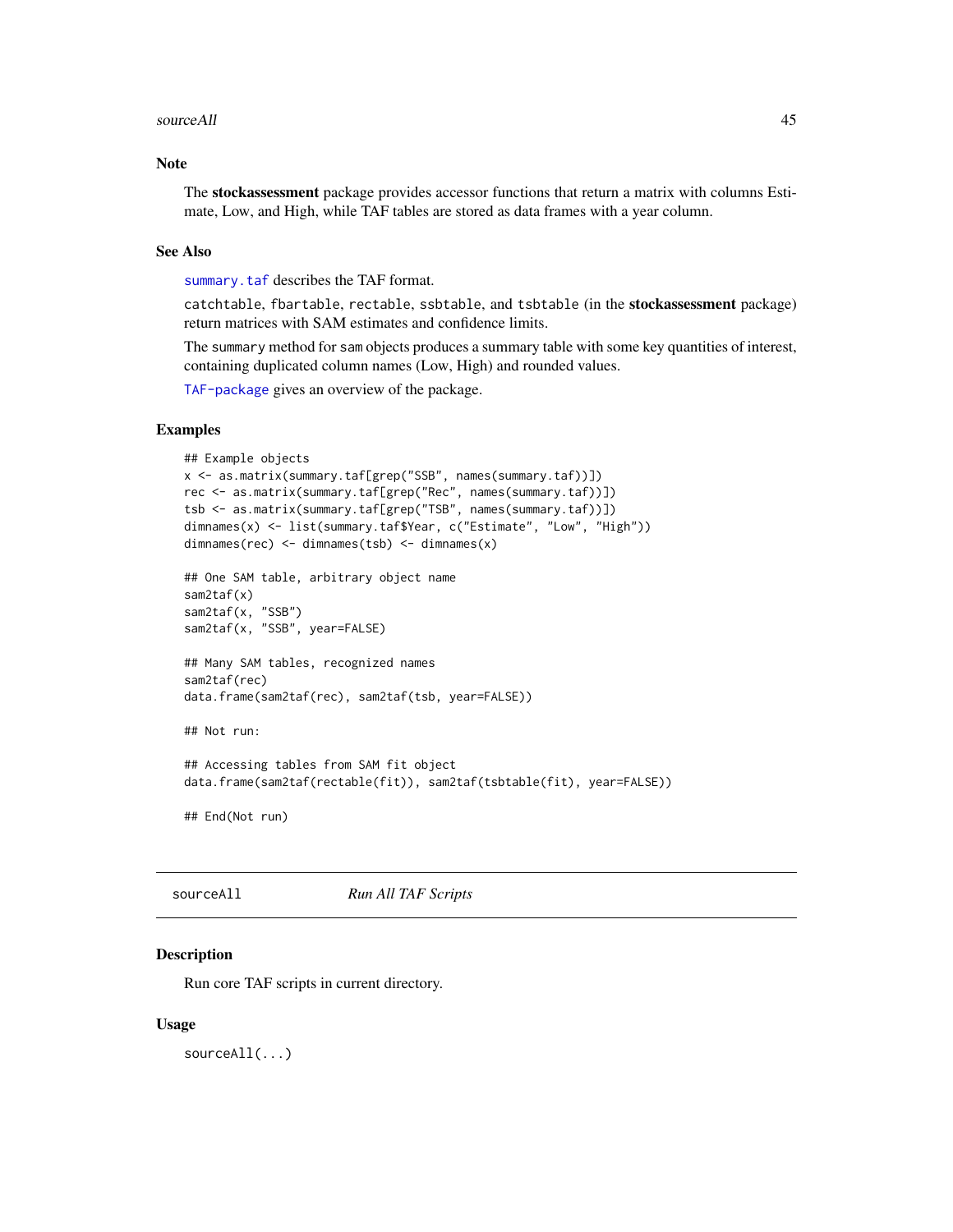#### 46 sourceDir

#### Arguments

... passed to [sourceTAF](#page-46-1).

#### Value

Logical vector, indicating which scripts ran without errors.

# Note

TAF scripts that will be run if they exist: utilities.R, data.R, model.R, output.R, and report.R.

# See Also

[sourceTAF](#page-46-1) runs a TAF script. [makeAll](#page-32-1) runs all TAF scripts as needed. [clean](#page-7-1) cleans TAF directories. [TAF-package](#page-2-1) gives an overview of the package.

#### Examples

## Not run: sourceAll()

## End(Not run)

<span id="page-45-1"></span>sourceDir *Source Directory*

# Description

Read all \*.R files from a directory containing R functions.

# Usage

```
sourceDir(dir, pattern = "\\.[r|R]$", all.files = FALSE,
  recursively = FALSE, quiet = TRUE, ...)
```
#### Arguments

| dir       | a directory containing R source files. |
|-----------|----------------------------------------|
| pattern   | passed to dir when selecting files.    |
| all.files | passed to dir when selecting files.    |
| recursive | passed to dir when selecting files.    |
| quiet     | whether to suppress messages.          |
|           | passed to source when sourcing files.  |

<span id="page-45-0"></span>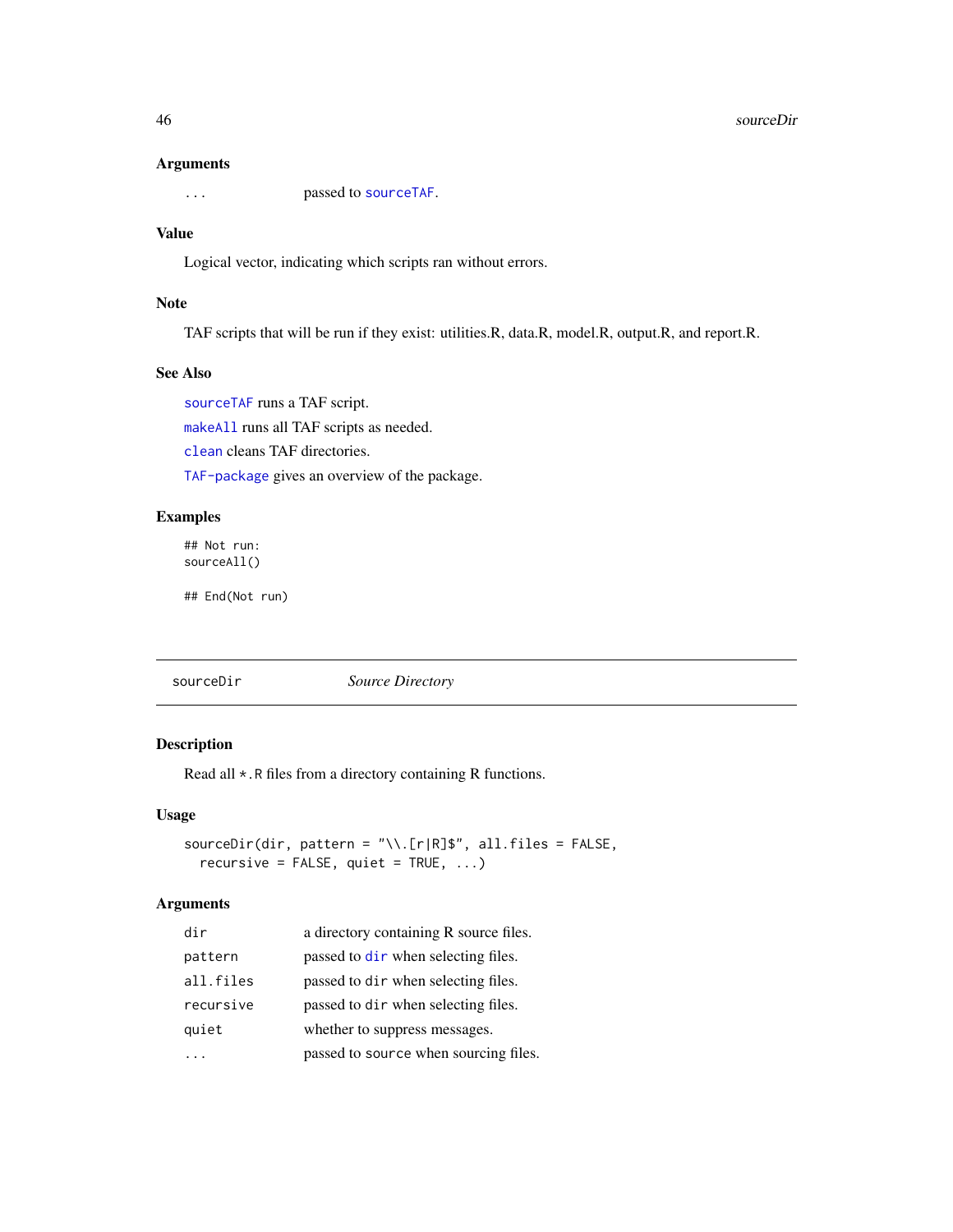#### <span id="page-46-0"></span> $sourceTAF$  and  $47$

# Details

The dir argument can also be a vector of filenames, instead of a directory name. This can be useful to specify certain files while avoiding others.

# Value

Names of sourced files.

# Note

This function is convenient in TAF analyses when many R utility functions are stored in a directory, see example below.

# See Also

[source](#page-0-0) is the base function to read R code from a file.

[TAF-package](#page-2-1) gives an overview of the package.

# Examples

```
## Not run:
sourceDir("bootstrap/software/utilities")
```
## End(Not run)

<span id="page-46-1"></span>sourceTAF *Run TAF Script*

# Description

Run a TAF script and return to the original directory.

#### Usage

```
sourceTAF(script, rm = FALSE, clean = TRUE, detach = FALSE, taf = NULL,
 quiet = FALSE)
```
#### Arguments

| script | script filename.                                                                                                                                                               |
|--------|--------------------------------------------------------------------------------------------------------------------------------------------------------------------------------|
| rm     | whether to remove all objects from the global environment before and after the<br>script is run.                                                                               |
| clean  | whether to clean the target directory before running the script.                                                                                                               |
| detach | whether to detach all non-base packages before running the script, to ensure that<br>the script is not affected by packages that may have been attached outside the<br>script. |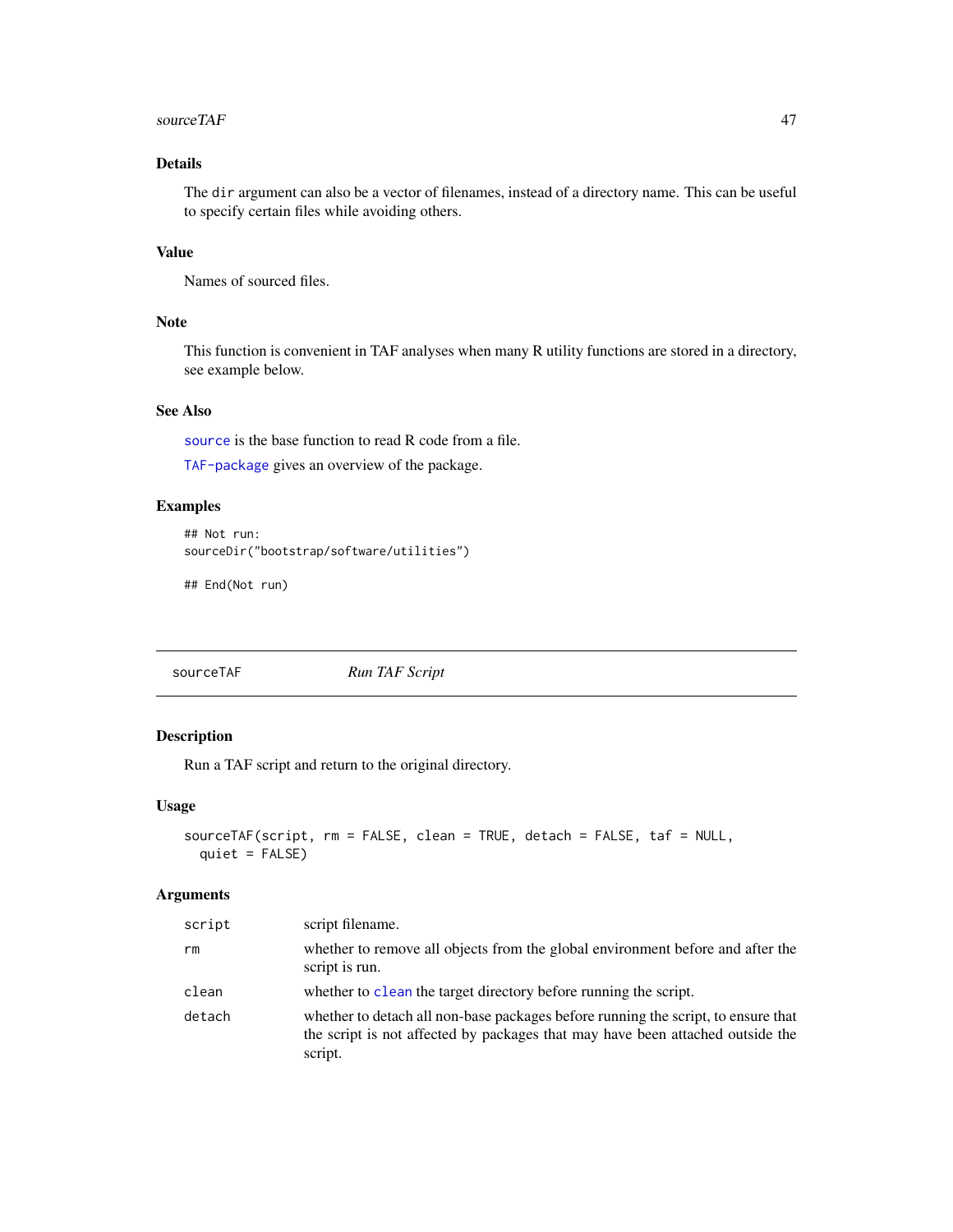<span id="page-47-0"></span>

| taf   | a convenience flag where taf = TRUE sets rm, clean, and detach to TRUE, as is<br>done on the TAF server. Any other value of taf is ignored. |
|-------|---------------------------------------------------------------------------------------------------------------------------------------------|
| auiet | whether to suppress messages reporting progress.                                                                                            |

# Details

The default value of rm = FALSE is to protect users from accidental loss of work, but the TAF server always runs with rm = TRUE to make sure that only files, not objects in memory, are carried over between scripts.

Likewise, the TAF server runs with clean = TRUE to make sure that the script starts with a clean directory. The target directory of a TAF script has the same filename prefix as the script: data.R creates 'data' etc.

#### Value

TRUE or FALSE, indicating whether the script ran without errors.

#### Note

Commands within a script (such as setwd) may change the working directory, but sourceTAF guarantees that the working directory reported by getwd() is the same before and after running a script.

# See Also

[source](#page-0-0) is the base function to run R scripts.

[makeTAF](#page-33-1) runs a TAF script if needed.

[sourceAll](#page-44-1) runs all TAF scripts in a directory.

[TAF-package](#page-2-1) gives an overview of the package.

#### Examples

```
## Not run:
write("print(pi)", "script.R")
source("script.R")
sourceTAF("script.R")
file.remove("script.R")
```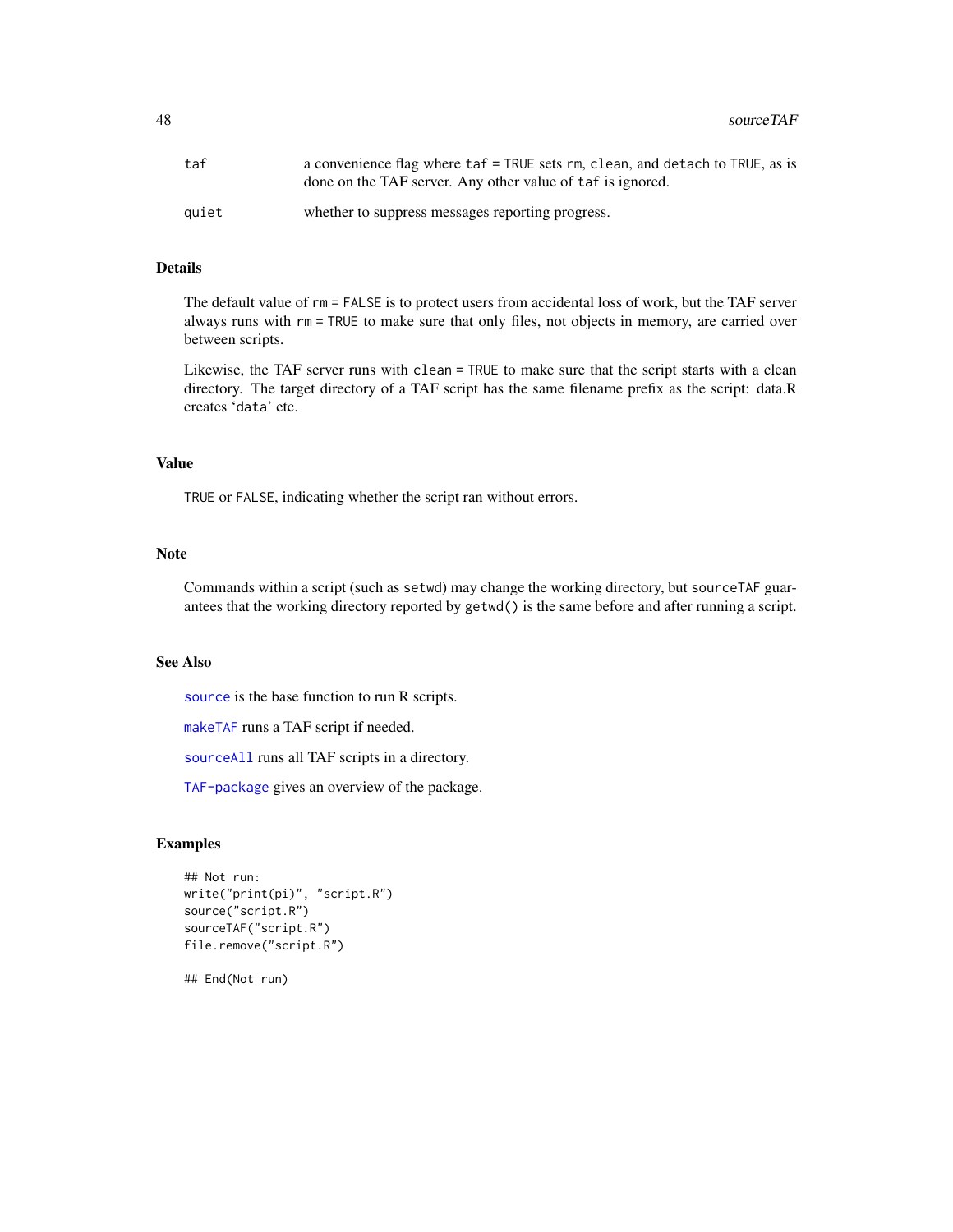<span id="page-48-1"></span><span id="page-48-0"></span>

Small summary results table to describe a TAF format data frame to store values by year.

#### Usage

summary.taf

# Format

Data frame containing 16 columns:

| Year        | year                                                           |
|-------------|----------------------------------------------------------------|
| Rec         | recruitment, numbers at age 1 in this year (thousands)         |
| Rec_lo      | lower 95% confidence limit                                     |
| Rec_hi      | upper 95% confidence limit                                     |
| <b>TSB</b>  | total stock biomass (tonnes)                                   |
| TSB_lo      | lower 95% confidence limit                                     |
| TSB_hi      | upper 95% confidence limit                                     |
| <b>SSB</b>  | spawning stock biomass (tonnes)                                |
| SSB_lo      | lower 95% confidence limit                                     |
| SSB_hi      | upper 95% confidence limit                                     |
| Removals    | total removals, including catches due to unaccounted mortality |
| Removals_lo | lower 95% confidence limit                                     |
| Removals_hi | upper 95% confidence limit                                     |
| Fbar        | average fishing mortality (ages 2-4)                           |
| Fbar_lo     | lower $95\%$ confidence limit                                  |
| Fbar_hi     | upper 95% confidence limit                                     |

# Details

The data are an excerpt (first years) from the summary results table for North Sea cod from the ICES (2016) assessment.

#### Source

ICES (2016). Report of the working group on the assessment of demersal stocks in the North Sea and Skagerrak (WGNSSK). *ICES CM 2016/ACOM:14*, p. 673. doi: [10.17895/ices.pub.5329.](https://doi.org/10.17895/ices.pub.5329)

# See Also

[div](#page-15-1) and [rnd](#page-42-1) can modify a large number of columns.

[TAF-package](#page-2-1) gives an overview of the package.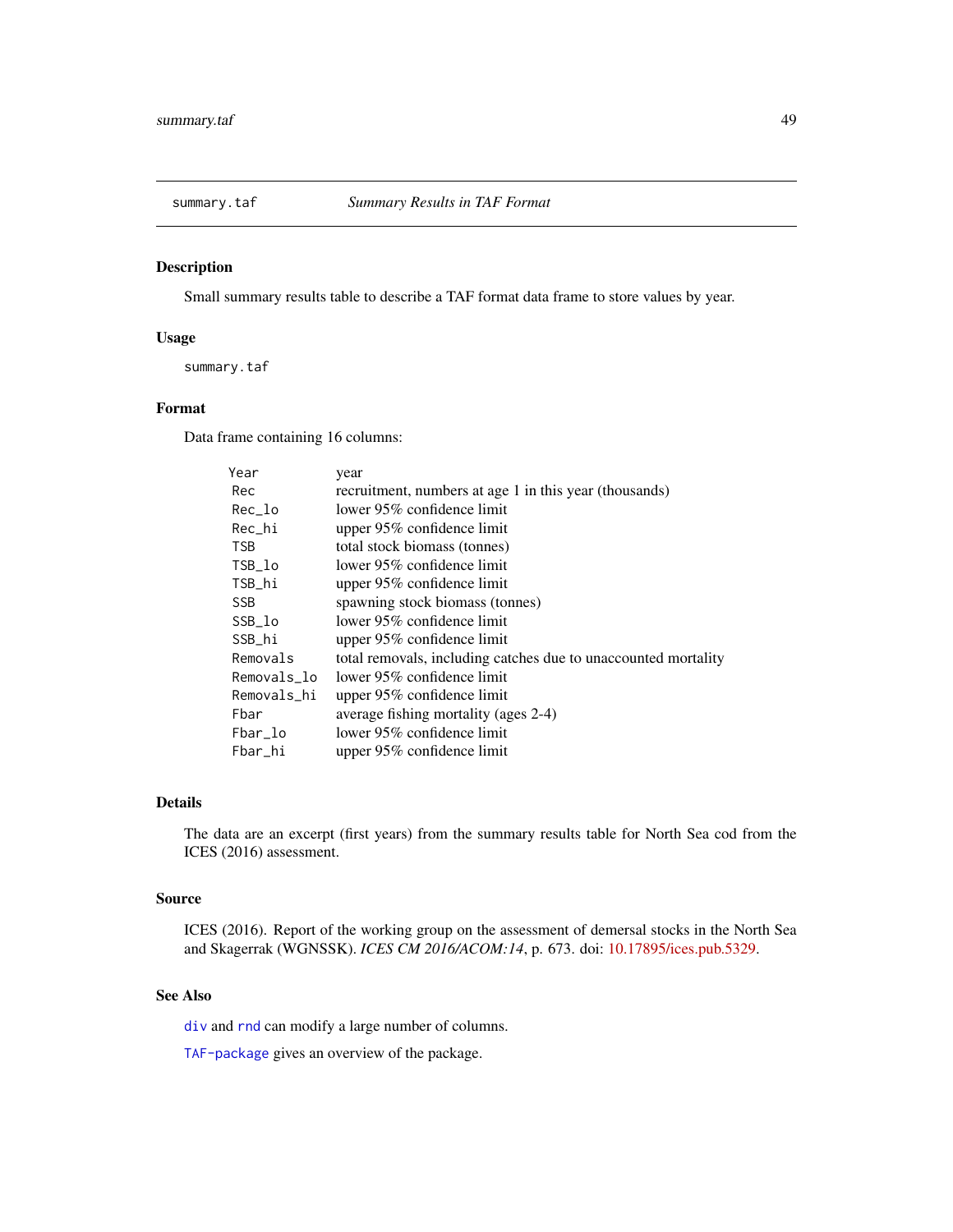# Examples

```
summary.taf
x <- div(summary.taf, "Rec|TSB|SSB|Removals", grep=TRUE)
x <- rnd(x, "Rec|TSB|SSB|Removals", grep=TRUE)
x <- rnd(x, "Fbar", 3, grep=TRUE)
```
taf.boot.path *Construct Path to a TAF bootstrap folder*

# Description

Construct the path to a file in the TAF bootstrap data folder from components in a platformindependent way. This function checks to see if R is running in the bootstrap folder - i.e. 'taf.bootstrap()' is running, and adjusts the path accordingly.

# Usage

taf.boot.path(..., fsep = .Platform\$file.sep)

#### Arguments

| $\cdots$ | character vectors. Long vectors are not supported. |
|----------|----------------------------------------------------|
| fsep     | the path separator to use (assumed to be ASCII).   |

# Details

This function, simplifies the construction of file paths to the boot (bootstrap) folder.

# Value

character

# See Also

[file.path](#page-0-0)

<span id="page-49-0"></span>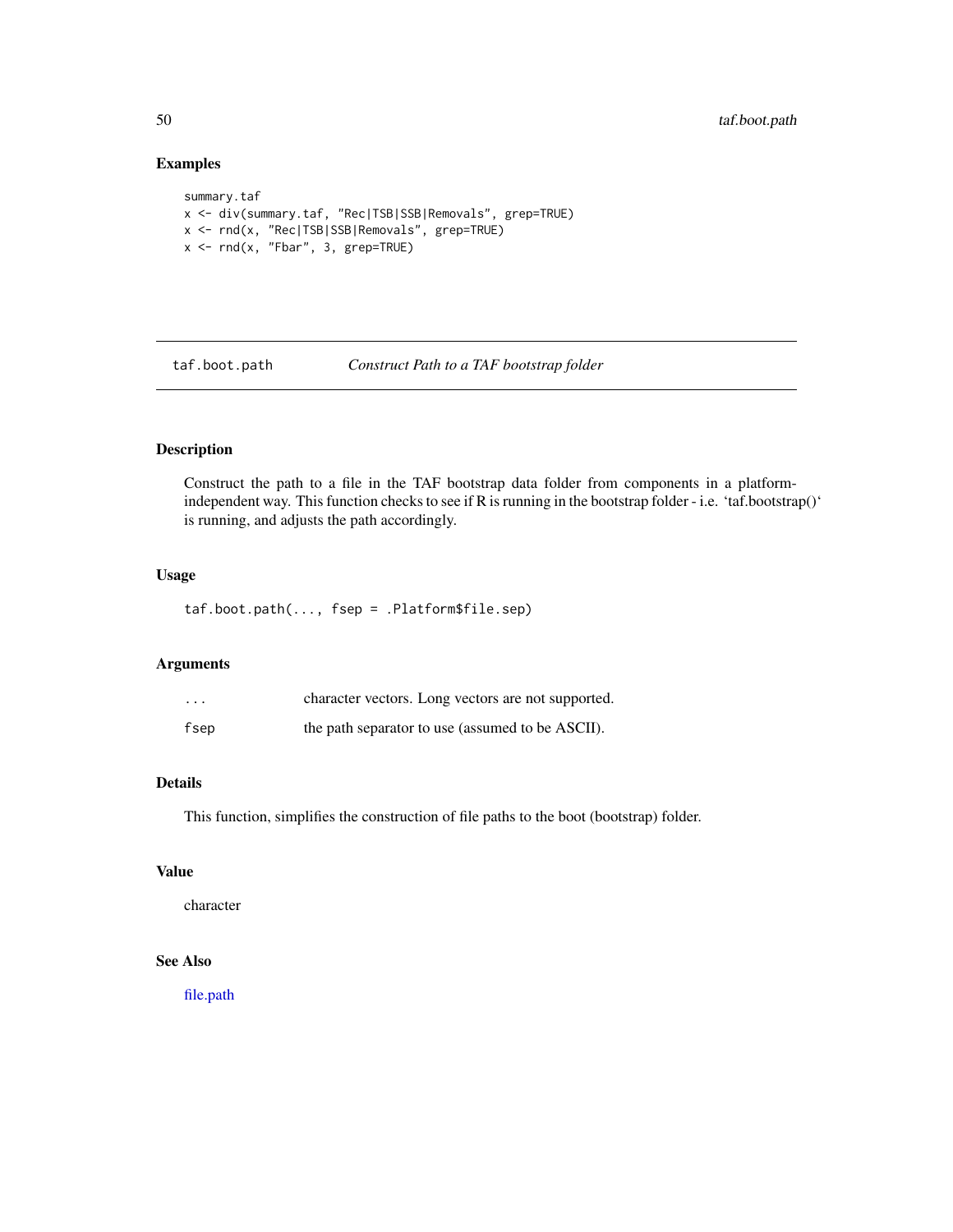<span id="page-50-1"></span><span id="page-50-0"></span>taf.bootstrap *Bootstrap TAF Analysis*

#### Description

Process metadata files 'SOFTWARE.bib' and 'DATA.bib' to set up software and data files required for the analysis.

#### Usage

```
taf.bootstrap(software = TRUE, data = TRUE, clean = TRUE,
  force = FALSE, taf = NULL, quiet = FALSE)
```
#### Arguments

| software | whether to process SOFTWARE.bib.                                                                                                                       |
|----------|--------------------------------------------------------------------------------------------------------------------------------------------------------|
| data     | whether to process DATA.bib.                                                                                                                           |
| clean    | whether to clean directories during the bootstrap procedure.                                                                                           |
| force    | whether to remove existing bootstrap/data, bootstrap/library, and bootstrap/software<br>directories before the bootstrap procedure.                    |
| taf      | a convenience flag where taf = TRUE sets software, data, clean, and force to<br>TRUE, as is done on the TAF server. Any other value of taf is ignored. |
| quiet    | whether to suppress messages reporting progress.                                                                                                       |

#### Details

If clean = TRUE then:

- 1. [clean.software](#page-10-1) and [clean.library](#page-9-1) are run if 'SOFTWARE.bib' is processed.
- 2. [clean.data](#page-8-1) is run if 'DATA.bib' is processed.

The default behavior of taf.bootstrap is to skip downloading of remote files (GitHub resources, URLs, bootstrap scripts) and also skip installing R packages from GitHub if the files seem to be already in place. This is done to speed up the bootstrap procedure as much as possible. To override this and guarantee that all data and software files are updated, pass force = TRUE to download and install everything declared in SOFTWARE.bib and DATA.bib.

# Value

Logical vector indicating which metadata files were processed.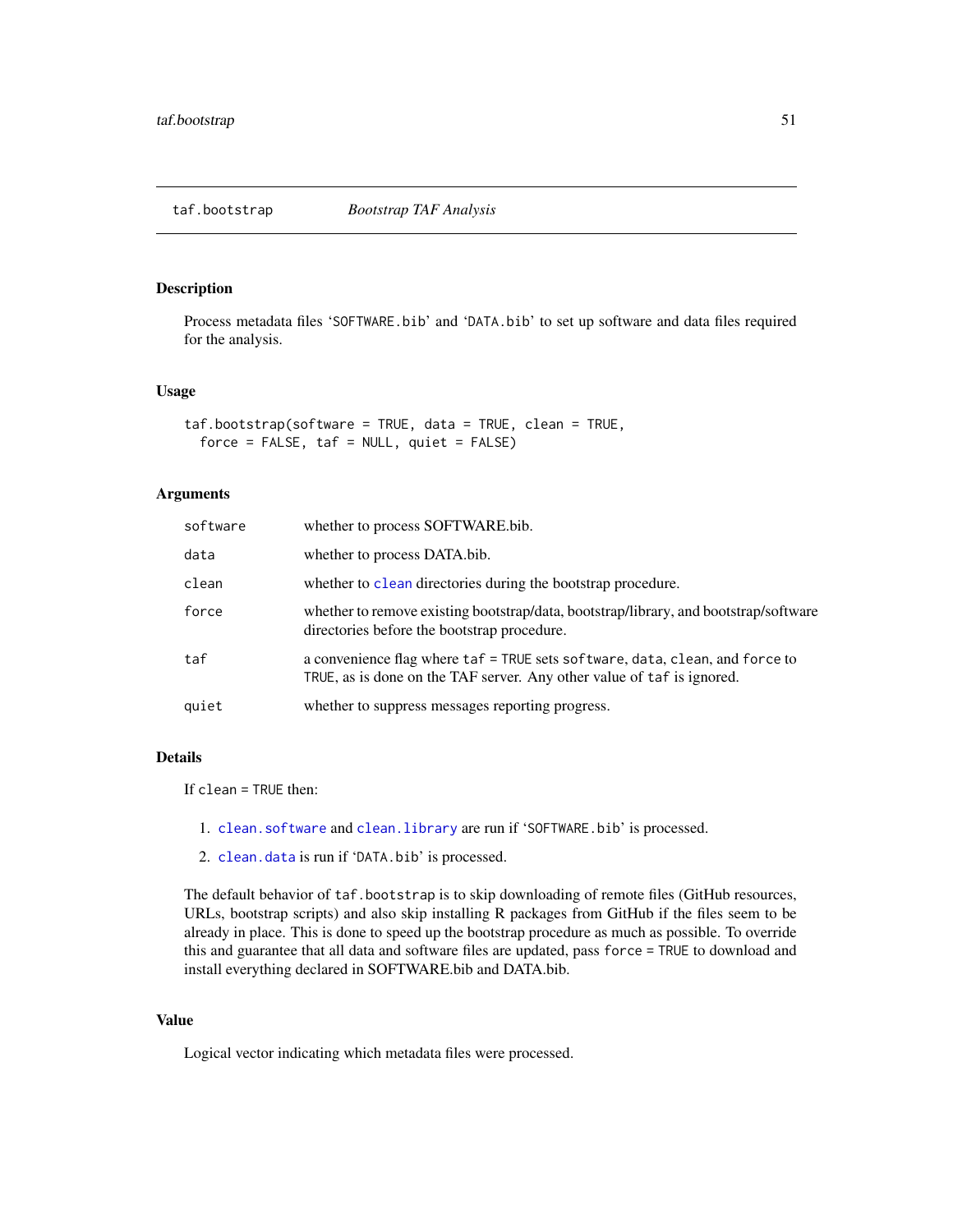<span id="page-51-0"></span>This function should be called from the top directory of a TAF analysis. It looks for a directory called 'bootstrap' and prepares data files and software according to metadata specifications.

The bootstrap procedure consists of the following steps:

- 1. If a bootstrap/SOFTWARE.bib metadata file exists, it is processed.
- 2. If a bootstrap/DATA.bib metadata file exists, it is processed.

After the bootstrap procedure, software and data have been documented and are ready to be used in the subsequent analysis. Specifically, the procedure populates up to three new directories:

- bootstrap/data with data files.
- bootstrap/library with R packages compiled for the local platform.
- bootstrap/software with software files, such as R packages in tar.gz source code format.

Model settings and configuration files can be set up within DATA.bib, see [TAF Wiki.](https://github.com/ices-taf/doc/wiki/Bib-entries)

#### See Also

[draft.data](#page-19-1) and [draft.software](#page-21-1) can be used to create initial draft versions of 'DATA.bib' and 'SOFTWARE.bib' metadata files.

[taf.library](#page-55-1) loads a package from bootstrap/library.

[TAF-package](#page-2-1) gives an overview of the package.

#### Examples

## Not run: taf.bootstrap()

## End(Not run)

<span id="page-51-1"></span>taf.colors *TAF Colors*

#### Description

Predefined colors that can be useful in TAF plots.

# Usage

taf.green taf.orange taf.blue taf.dark taf.light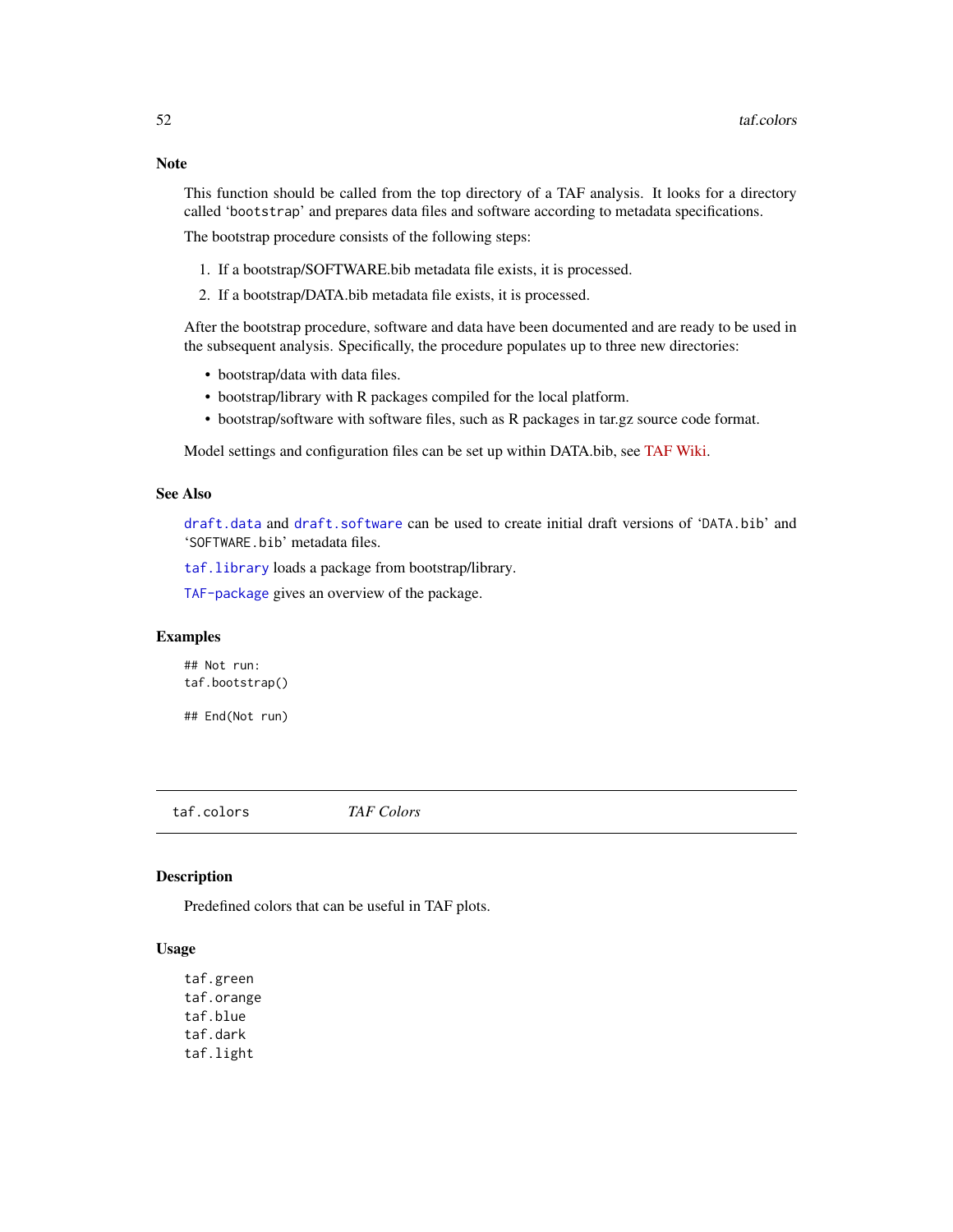# <span id="page-52-0"></span>taf.data.path 53

#### See Also

[TAF-package](#page-2-1) gives an overview of the package.

#### Examples

```
taf.green
opar <- par(mfrow=c(3,1))
barplot(5:1, main="Five",
       col=c(taf.green, taf.orange, taf.blue, taf.dark, taf.light))
barplot(6:1, main="Six", col=c(taf.green, taf.orange, taf.blue,
                               taf.dark, taf.light, "white"))
barplot(7:1, main="Seven", col=c("black", taf.dark, taf.light,
                                 taf.green, taf.orange, taf.blue, "white"))
par(opar)
```
taf.data.path *Construct Path to a TAF bootstrap data file*

#### **Description**

Construct the path to a file in the TAF bootstrap data folder from components in a platformindependent way. This function checks to see if R is running in the bootstrap folder - i.e. 'taf.bootstrap()' is running, and adjusts the path accordingly.

#### Usage

taf.data.path(..., fsep = .Platform\$file.sep)

#### Arguments

| $\cdot\cdot\cdot$ | character vectors. Long vectors are not supported. |
|-------------------|----------------------------------------------------|
| fsep              | the path separator to use (assumed to be ASCII).   |

#### Details

This function, simplifies the construction of file paths to inintial data files gathered during the TAF bootstrapping step. In addition, this function is useful when developing scripts used in the bootstrap procedure, as these scripts are run with the working directory set to the bootstrap folder, and hence make it to develop and debug.

#### Value

character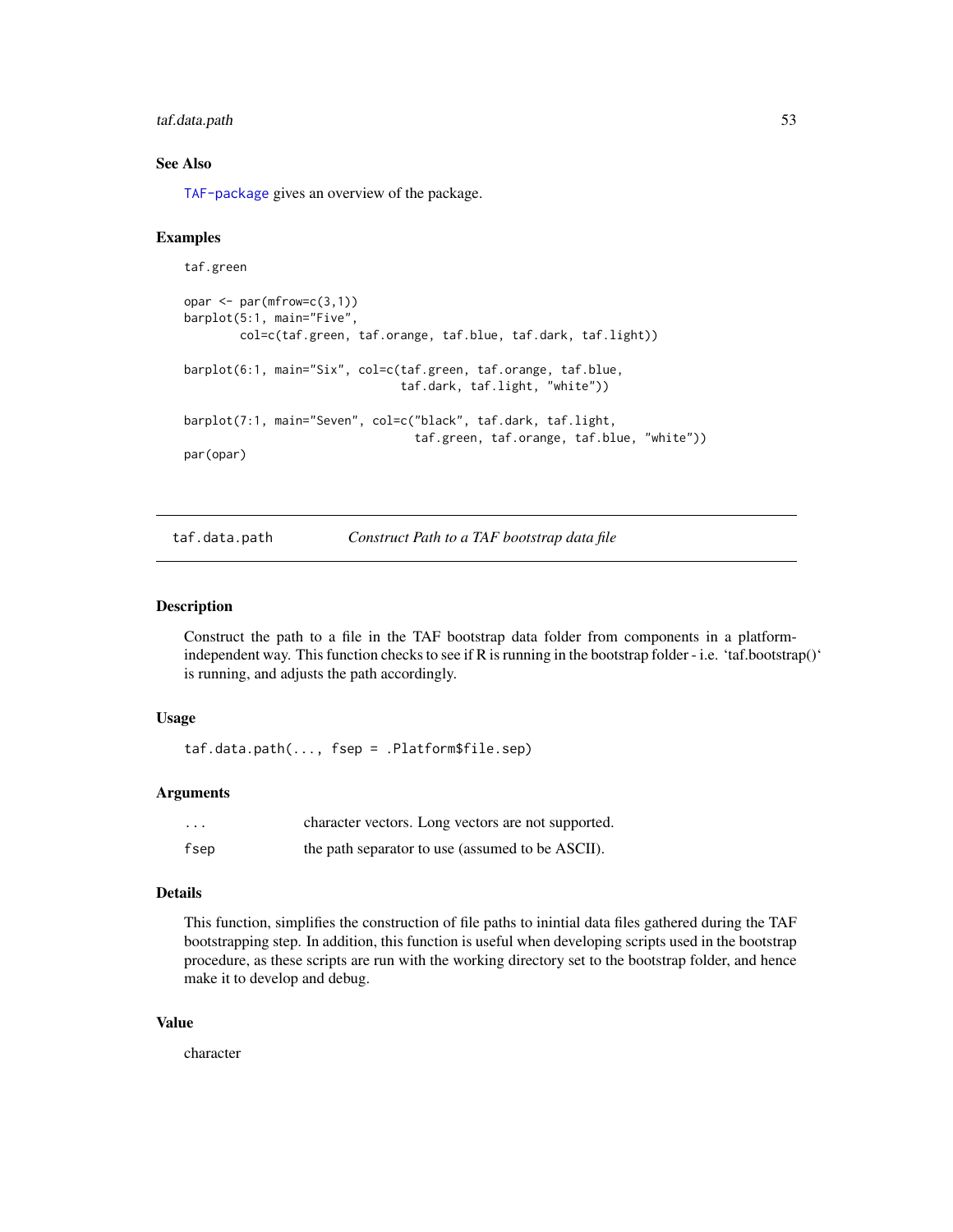# <span id="page-53-0"></span>See Also

[file.path](#page-0-0)

<span id="page-53-1"></span>taf.install *TAF Install*

#### Description

Install packages in 'tar.gz' format in local TAF library.

# Usage

```
taf.install(targz = NULL, lib = "bootstrap/library", quiet = FALSE)
```
#### Arguments

| targz | a package filename, vector of filenames, or NULL. |
|-------|---------------------------------------------------|
| lib   | location of local TAF library.                    |
| quiet | whether to suppress messages.                     |

# Details

If targz = NULL, all packages found in bootstrap/software are installed, as long as they have filenames of the form package\_sha.tar.gz containing a 7-character SHA reference code.

The default behavior of taf.install is to install packages in alphabetical order. When the installation order matters because of dependencies, the user can specify a vector of package filenames to install.

# Value

No return value, called for side effects.

# Note

The taf.bootstrap procedure downloads and installs R packages, without requiring the user to run taf.install. The main reason for a TAF user to run taf.install directly is to initialize and run a TAF analysis without running the bootstrap procedure, e.g. to avoid updating the underlying datasets and software.

After installing the package, this function writes the remote SHA reference code into the package files DESCRIPTION and Meta/package.rds.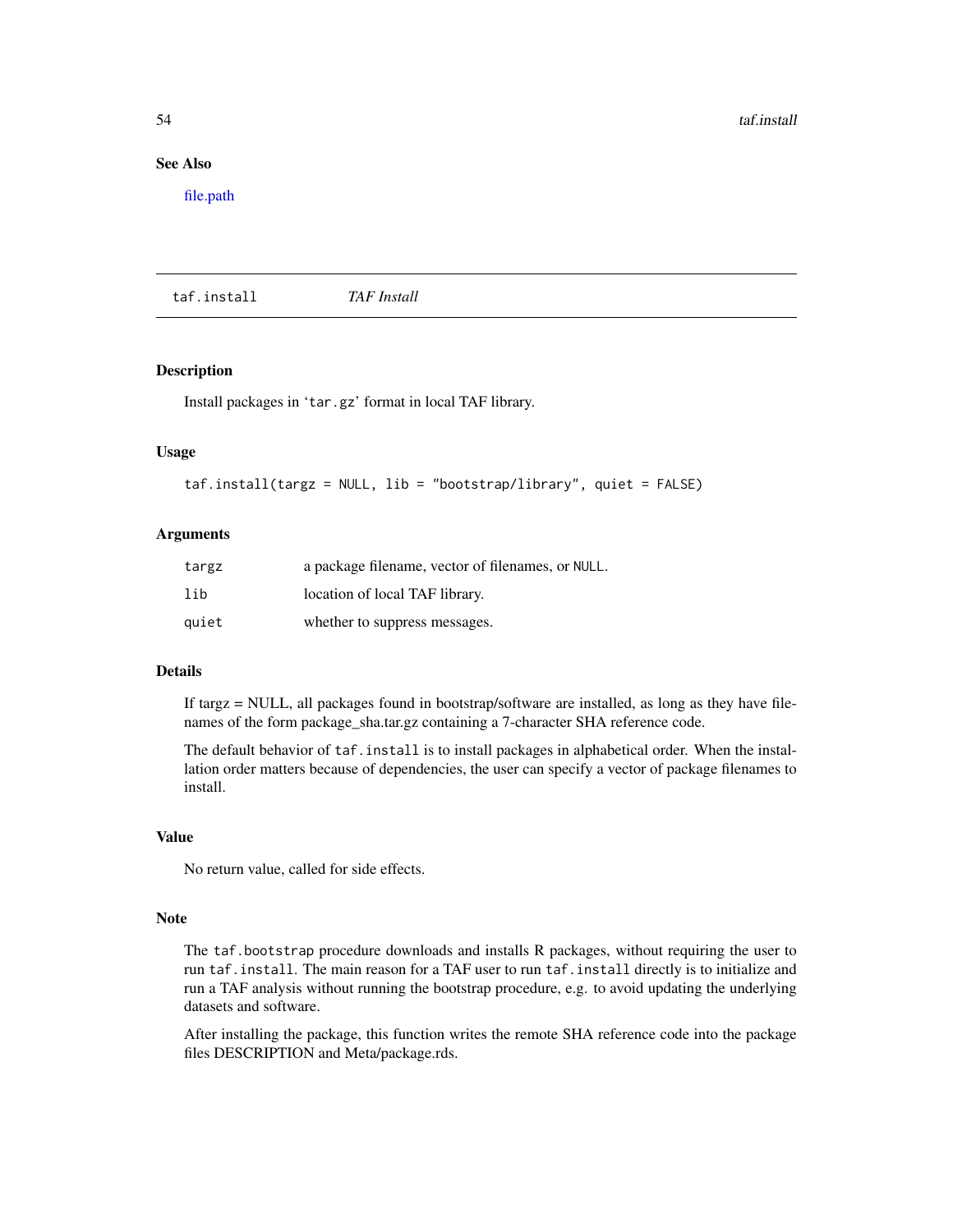#### <span id="page-54-0"></span>taf.libPaths 55

# See Also

[taf.bootstrap](#page-50-1) calls [download.github](#page-18-1) and taf.install to download and install R packages.

[taf.library](#page-55-1) loads a package from bootstrap/library.

[clean.library](#page-9-1) selectively removes packages from the local TAF library.

[install.packages](#page-0-0) is the underlying base function to install a package.

[TAF-package](#page-2-1) gives an overview of the package.

#### Examples

```
## Not run:
# Install one package
taf.install("bootstrap/software/FLAssess_f1e5acb.tar.gz")
# Install all packages found in bootstrap/software
taf.install()
## End(Not run)
```
<span id="page-54-1"></span>taf.libPaths *Add TAF Library Path*

#### Description

Add TAF library to the search path for R packages.

# Usage

taf.libPaths(remove = FALSE)

#### Arguments

remove whether to remove TAF library from the search path, instead of adding it.

#### Value

The resulting vector of file paths.

#### Warning

An unwanted side effect of having the TAF library as the first element in the search path is that install.packages will then install packages inside bootstrap/library. This is not a serious side effect, since a subsequent call to taf.bootstrap or clean.library will remove packages from the TAF library that are not declared in the 'SOFTWARE.bib' file.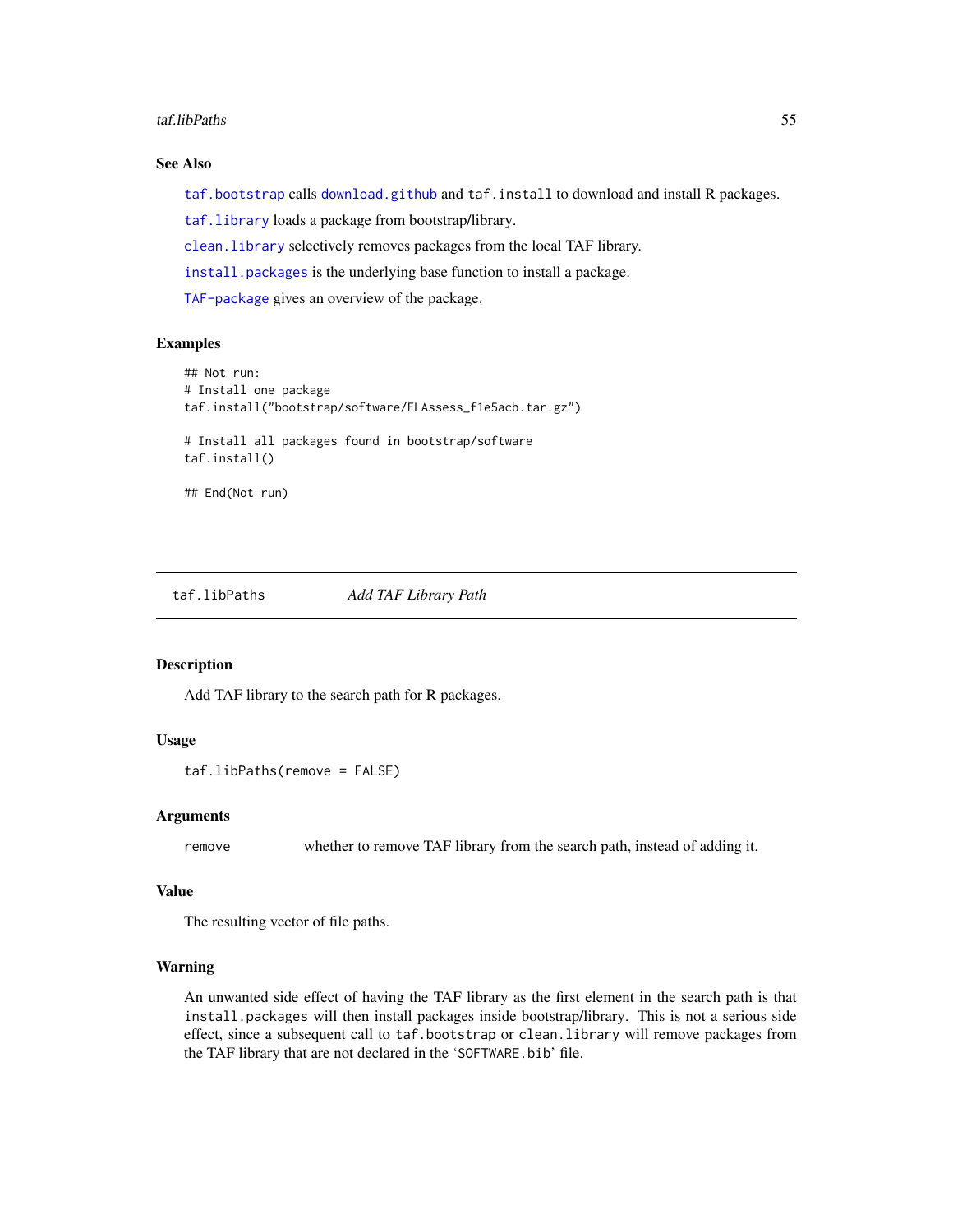<span id="page-55-0"></span>Specifically, this function sets "bootstrap/library" as the first element of .libPaths(). This is rarely beneficial in TAF scripts, but can be useful when using the sessioninfo package, for example.

#### See Also

[.libPaths](#page-0-0) is the underlying function to modify the search path for R packages.

[taf.library](#page-55-1) loads a package from bootstrap/library.

[TAF-package](#page-2-1) gives an overview of the package.

# Examples

taf.libPaths() taf.libPaths(remove=TRUE)

<span id="page-55-1"></span>taf.library *TAF Library*

#### Description

Load and attach package from local TAF library.

#### Usage

```
taf.library(package, messages = FALSE, warnings = FALSE)
```
# Arguments

| package  | name of a package found in bootstrap/library. |
|----------|-----------------------------------------------|
| messages | whether to show messages when package loads.  |
| warnings | whether to show warnings when package loads.  |

#### Value

The names of packages currently installed in the TAF library.

#### Note

The purpose of the TAF library is to retain R packages that are not commonly used (and not on CRAN), to support long-term reproducibility of TAF analyses.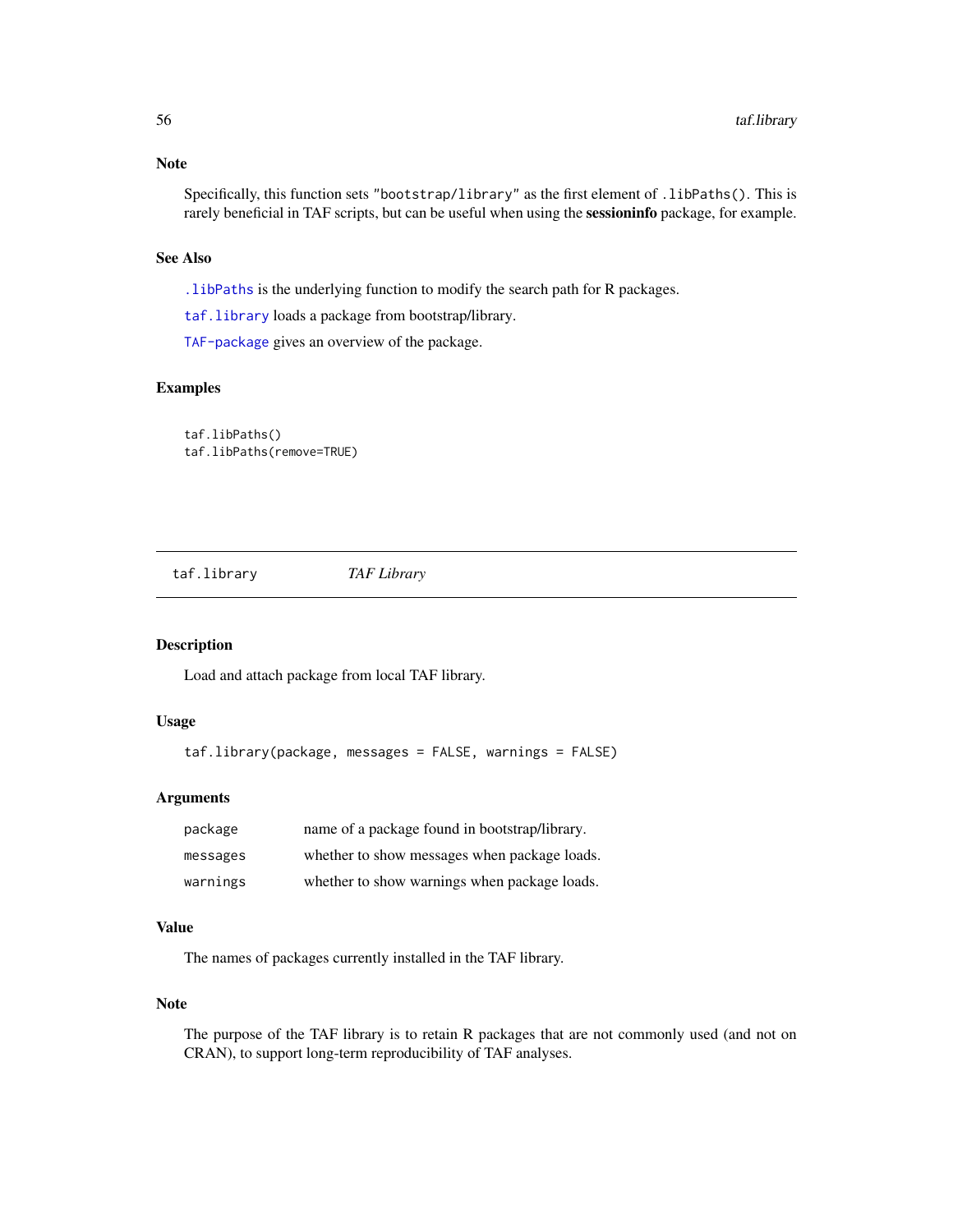#### <span id="page-56-0"></span>taf.png 57

# See Also

[library](#page-0-0) is the underlying base function to load and attach a package.

[taf.bootstrap](#page-50-1) is the procedure to install packages into a local TAF library, via the SOFTWARE.bib metadata file.

[detach.packages](#page-14-1) detaches all packages.

[TAF-package](#page-2-1) gives an overview of the package.

#### Examples

## Not run:

# Show packages in TAF library taf.library() # Load packages taf.library(this)

taf.library(that)

## End(Not run)

<span id="page-56-1"></span>taf.png *PNG Device*

#### Description

Open PNG graphics device to export a plot into the TAF report folder.

#### Usage

```
\text{taf.png(filename, width = 1600, height = 1200, res = 200, ...)}
```
#### Arguments

| filename | plot filename.                                                           |
|----------|--------------------------------------------------------------------------|
| width    | image width.                                                             |
| height   | image height.                                                            |
| res      | resolution determining the text size, line width, plot symbol size, etc. |
| $\cdot$  | passed to png.                                                           |

#### Details

The filename can be passed without the preceding "report/", and without the ".png" filename extension.

Specifically, the function prepends "report/" to the filename if (1) the filename does not contain  $a''$ , separator, (2) the working directory is not report, and (3) the directory report exists. The function also appends ".png" to the filename if it does not already have that filename extension.

This automatic filename manipulation can be bypassed by using the png function directly.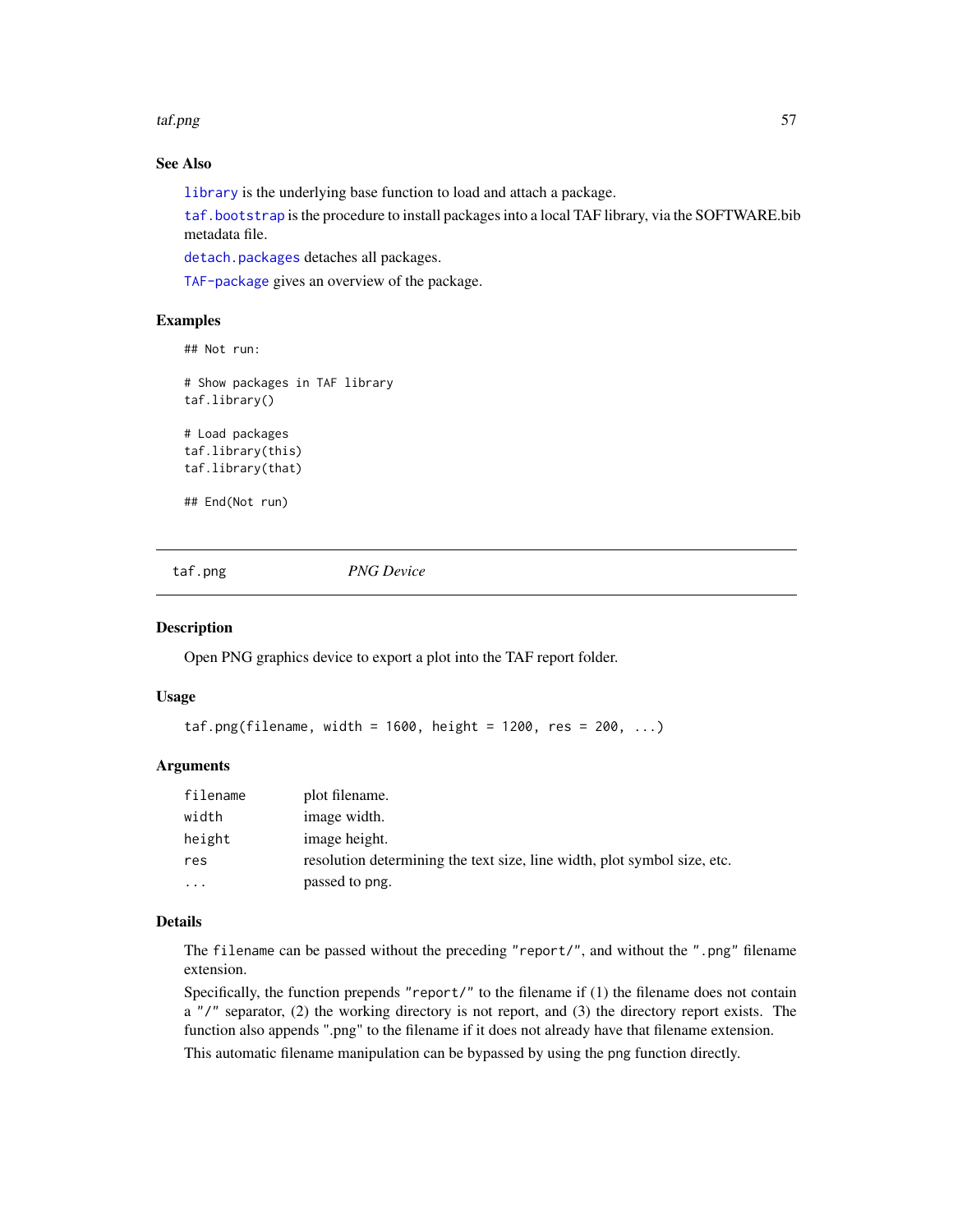# <span id="page-57-0"></span>Value

No return value, called for side effects.

#### Note

A simple convenience function to shorten

```
png("report/plot.png", width=1600, height=1200, res=200)
```
to

taf.png("plot")

The res argument affects the text size, along with all other plot elements. To change the text size of specific lattice plot elements, the zoom function can be helpful.

For consistent image width and text size, it can be useful to keep the default width = 1600 but vary the height to adjust the desired aspect ratio for each plot.

# See Also

[png](#page-0-0) is the underlying function used to open a PNG graphics device.

[zoom](#page-67-1) changes text size in a lattice plot.

[TAF-package](#page-2-1) gives an overview of the package.

#### Examples

```
## Not run:
taf.png("myplot")
plot(1)
dev.off()
library(lattice)
taf.png("mytrellis")
xyplot(1~1)
dev.off()
library(ggplot2)
taf.png("myggplot")
qplot(1, 1)
dev.off()
## End(Not run)
```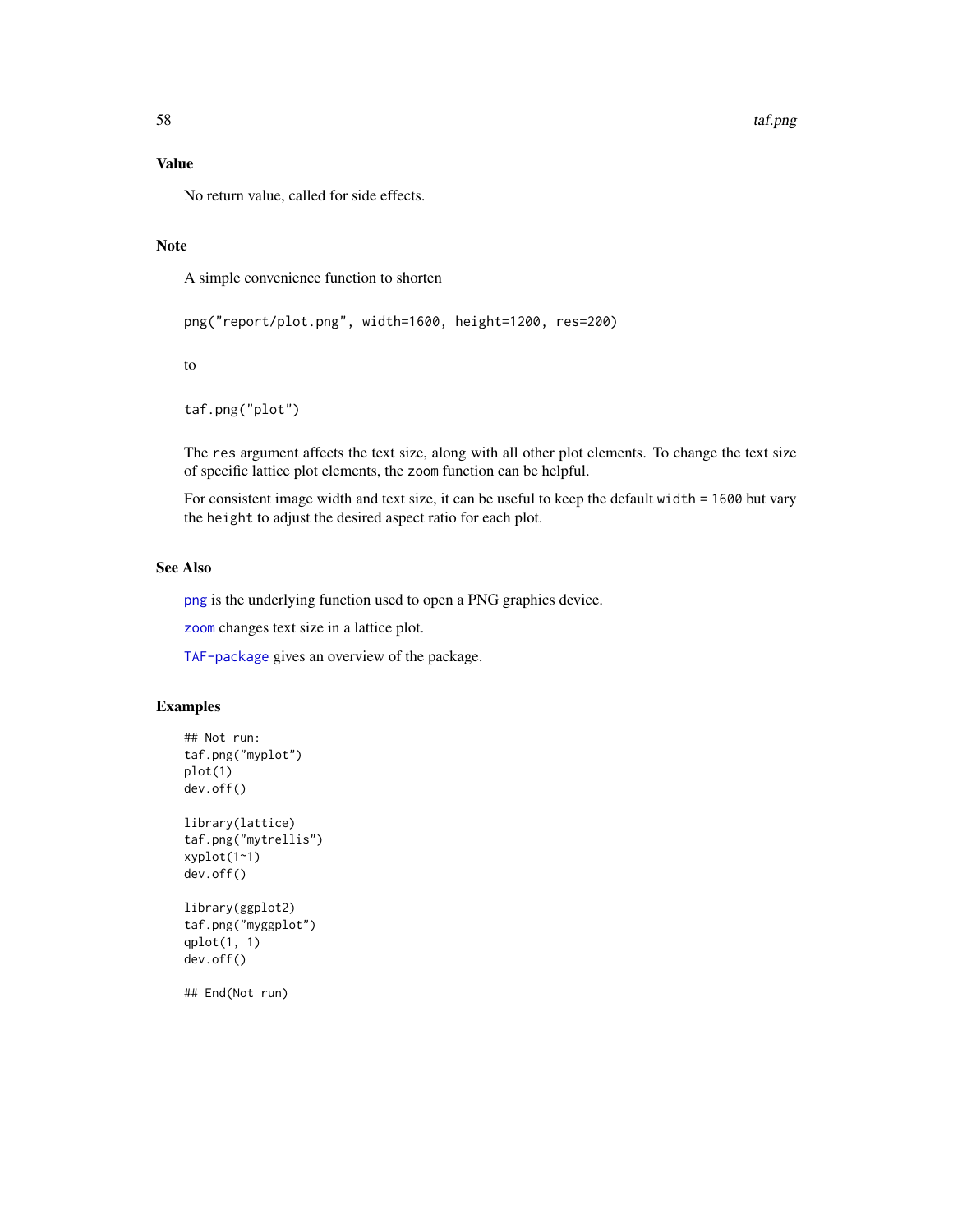<span id="page-58-2"></span><span id="page-58-0"></span>taf.session *TAF Session*

# Description

Show session information about loaded packages, clearly indicating which packages were loaded from the local TAF library.

#### Usage

taf.session(sort = FALSE, details = FALSE)

# Arguments

| sort    | whether to sort packages by name.                     |
|---------|-------------------------------------------------------|
| details | whether to include more detailed session information. |

# Value

List containing session information about loaded packages.

# See Also

[sessionInfo](#page-0-0) and the sessioninfo package provide similar information, but do not indicate clearly packages that were loaded from the local TAF library.

[TAF-package](#page-2-1) gives an overview of the package.

# Examples

```
taf.session()
taf.session(sort=TRUE)
taf.session(details=TRUE)
```
<span id="page-58-1"></span>taf.skeleton *TAF Skeleton*

# Description

Create initial directories and R scripts for a new TAF analysis.

#### Usage

 $taf. skeleton(path = "."$ , force =  $FALSE)$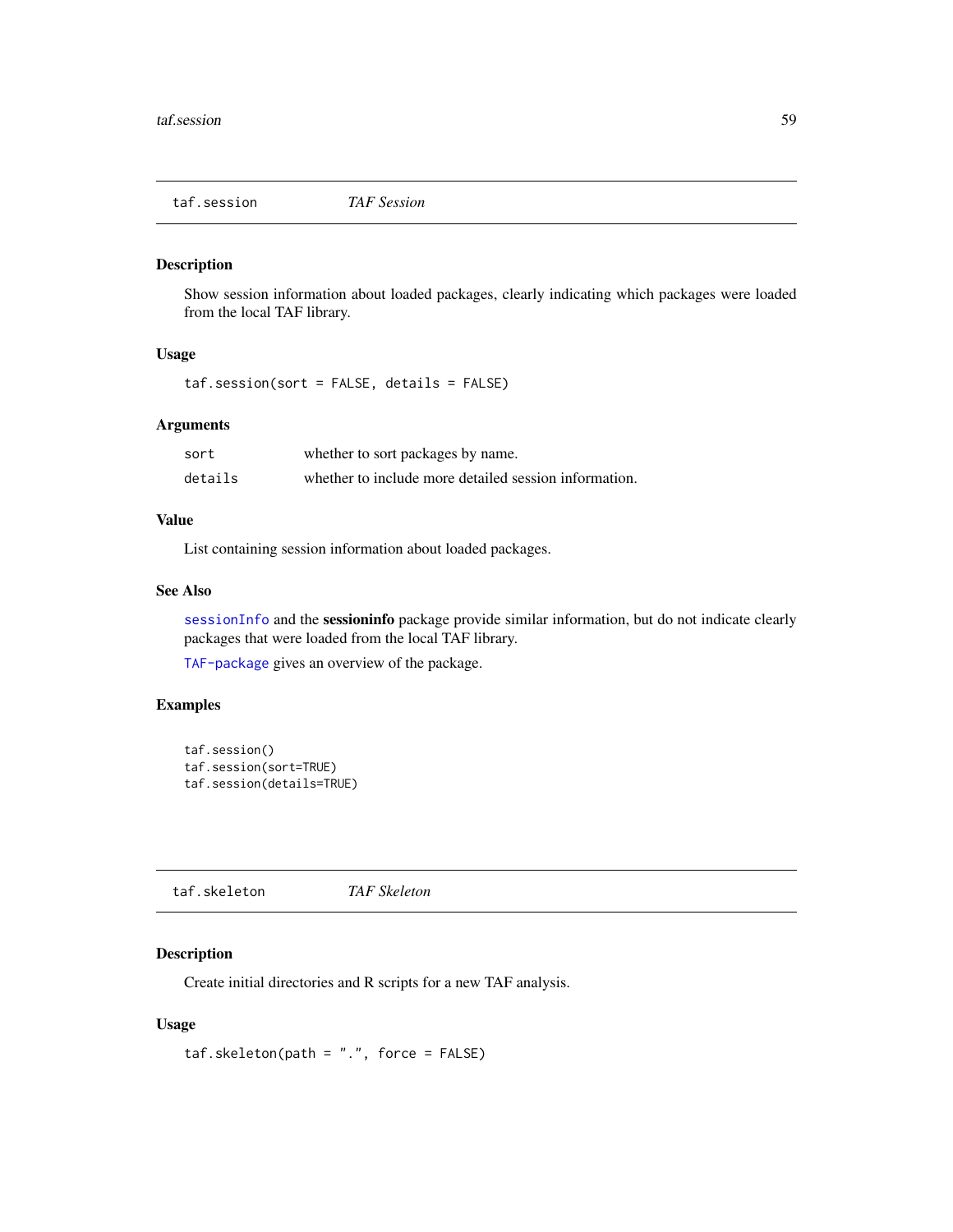# <span id="page-59-0"></span>Arguments

| path  | where to create initial directories and R scripts. The default is the current work-<br>ing directory. |
|-------|-------------------------------------------------------------------------------------------------------|
| force | whether to overwrite existing scripts.                                                                |

# Value

Full path to analysis directory.

#### See Also

[package.skeleton](#page-0-0) creates an empty template for a new R package. [TAF-package](#page-2-1) gives an overview of the package.

# Examples

## Not run: taf.skeleton()

## End(Not run)

taf.sources *Extract sources from TAF \*.bib file*

#### Description

Extract a list of sources from a TAF \*.bib file (i.e. DATA.bib or SOFTWARE.bib). This allows the user to print the lisst of sources but also to process them individualy, giving more flexibiulity when developing larger projects.

# Usage

```
taf.sources(type)
```
# Arguments

type one of "data", "software" or "both"

# Value

List of metadata entries.

#### See Also

[process.entry](#page-0-0) to process one of the entries returned by 'taf.sources'.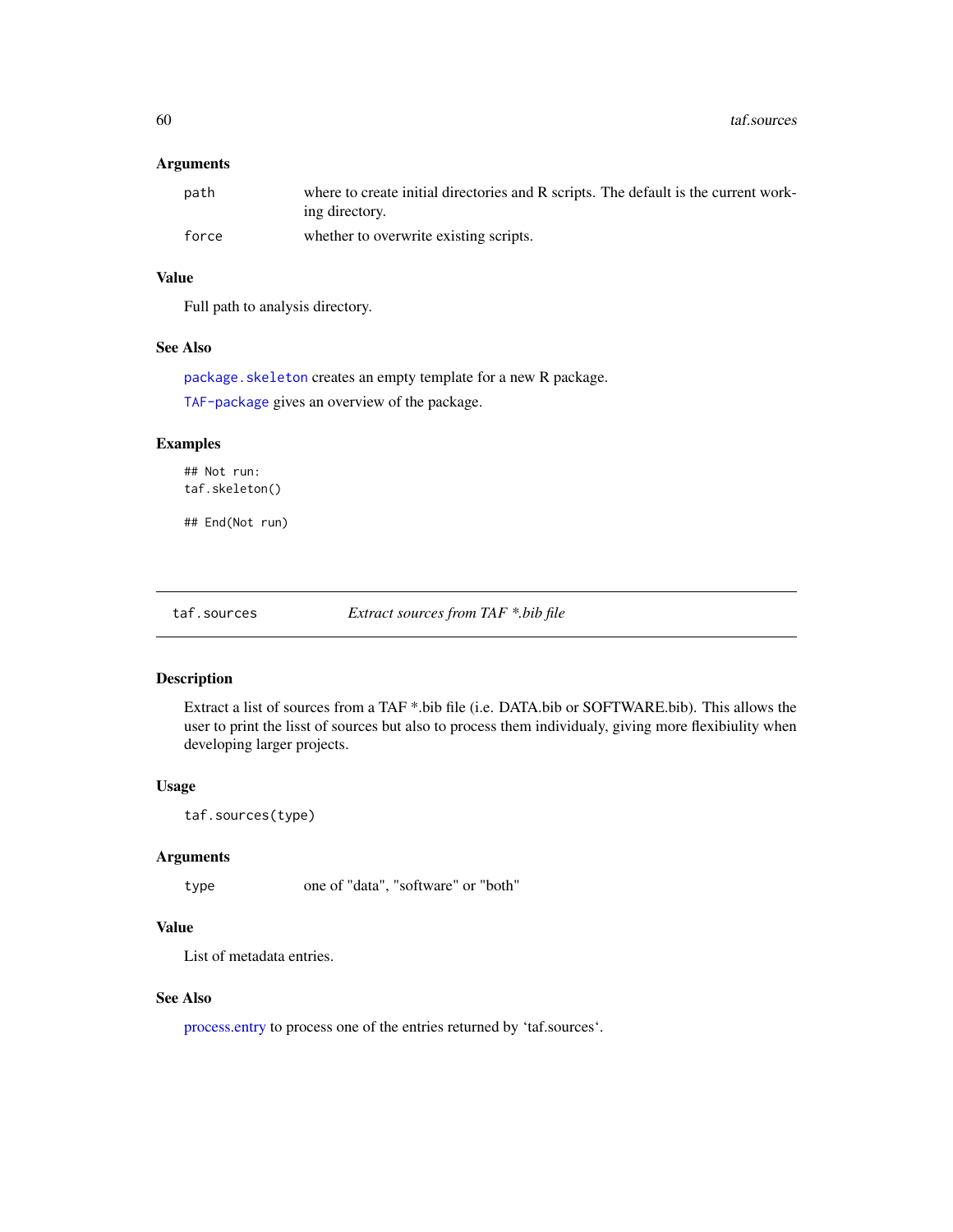<span id="page-60-1"></span><span id="page-60-0"></span>taf.unzip *Unzip File*

#### Description

Extract files from a zip archive, retaining executable file permissions.

#### Usage

```
\text{taf.unzip(zipfile, files = NULL, exit = "."], unzip = NULL, ...}
```
#### Arguments

| zipfile | zip archive filename.                                  |
|---------|--------------------------------------------------------|
| files   | files to extract, default is all files.                |
| exdir   | directory to extract to, will be created if necessary. |
| unzip   | extraction method to use, see details below.           |
|         | passed to unzip.                                       |

# Details

The default method unzip = NULL uses the external unzip program in Unix-compatible operating systems, but an internal method in Windows. For additional information, see the [unzip](#page-0-0) help page.

#### Value

No return value, called for side effects.

#### Note

One shortcoming of the base unzip function is that the default "internal" method resets file permissions, so Linux and macOS executables will return a 'Permission denied' error when run.

This function is identical to the base unzip function, except the default value unzip = NULL chooses an appropriate extraction method in all operating systems, making it useful when writing platformindependent scripts.

# See Also

[unzip](#page-0-0) is the base function to unzip files.

[TAF-package](#page-2-1) gives an overview of the package.

#### Examples

```
## Not run:
exefile <- if(os.unix()) "run" else "run.exe"
taf.unzip("bootstrap/software/archive.zip", files=exefile, exdir="model")
## End(Not run)
```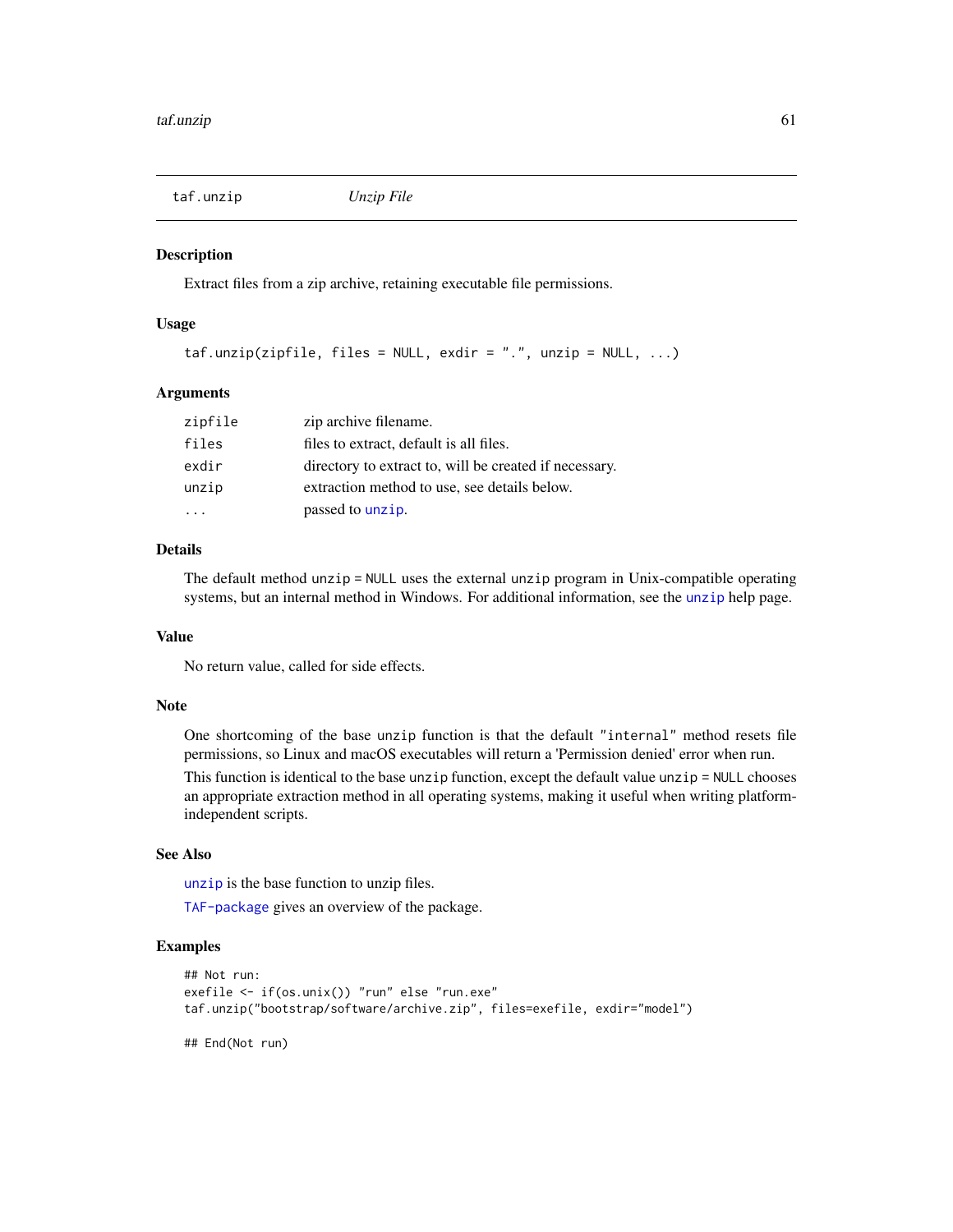<span id="page-61-1"></span><span id="page-61-0"></span>

Convert a table from TAF format to long format.

#### Usage

```
taf2long(x, names = c("Year", "Age", "Value"))
```
# Arguments

| $\mathsf{x}$ | a data frame in TAF format.                                  |
|--------------|--------------------------------------------------------------|
| names        | a vector of three column names for the resulting data frame. |

# Value

A data frame with three columns.

# Note

TAF stores tables as data frames, usually with a year column as seen in stock assessment reports. The long format is more convenient for analysis and producing plots.

# See Also

[catage.taf](#page-5-1) and [catage.long](#page-4-1) describe the TAF and long formats.

[long2taf](#page-29-1) converts a long table to TAF format.

[TAF-package](#page-2-1) gives an overview of the package.

# Examples

```
taf2long(catage.taf, names=c("Year","Age","Catch"))
```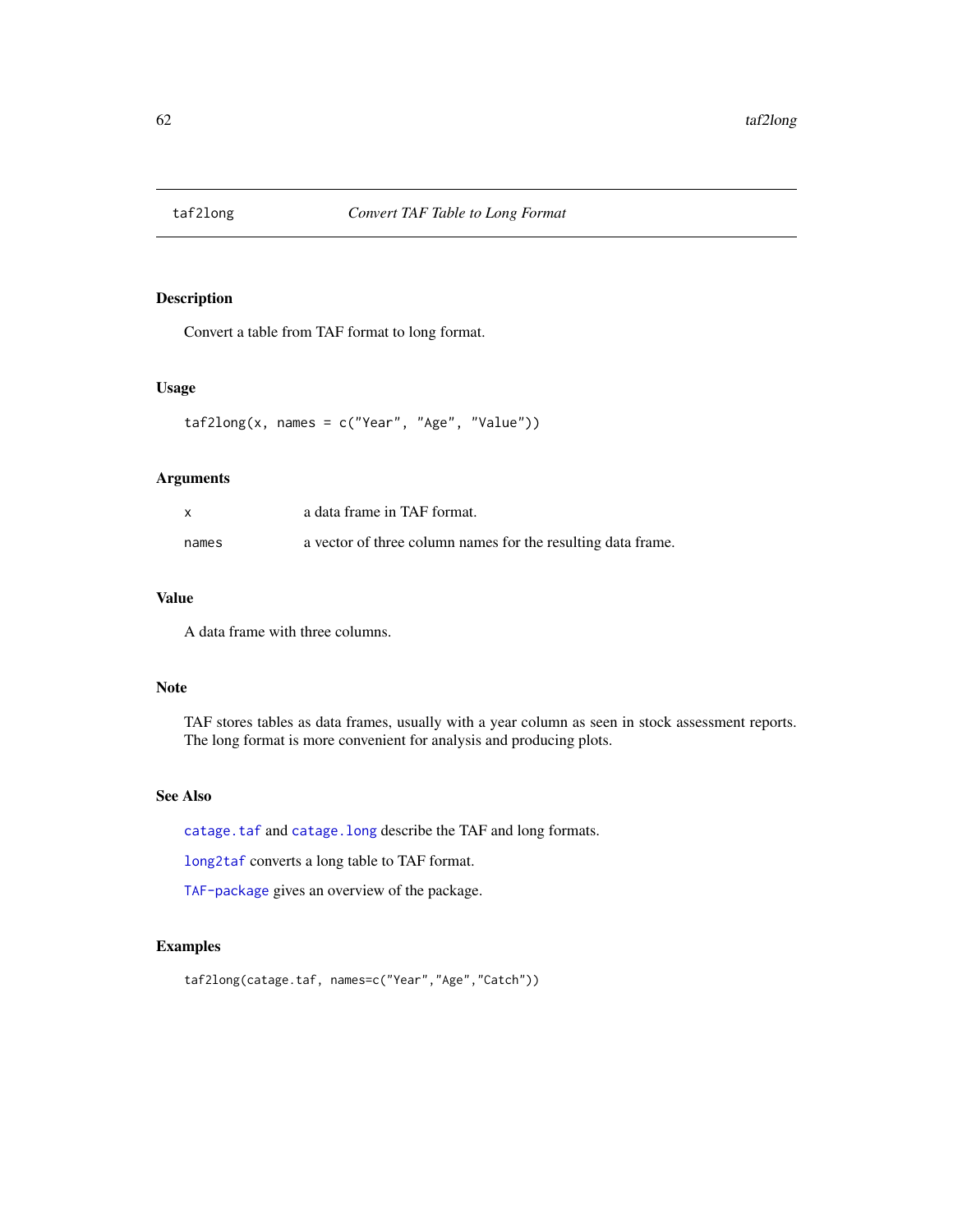<span id="page-62-1"></span><span id="page-62-0"></span>

Convert a table from TAF format to crosstab format.

#### Usage

taf2xtab(x)

#### Arguments

x a data frame in TAF format.

# Value

A data frame with years as row names.

#### Note

TAF stores tables as data frames, usually with a year column as seen in stock assessment reports. The crosstab format can be more convenient for analysis and producing plots.

# See Also

[catage.taf](#page-5-1) and [catage.xtab](#page-6-1) describe the TAF and crosstab formats.

[tt](#page-63-1) converts a TAF table to transposed crosstab format.

[xtab2taf](#page-66-1) converts a crosstab table to TAF format.

[TAF-package](#page-2-1) gives an overview of the package.

# Examples

taf2xtab(catage.taf)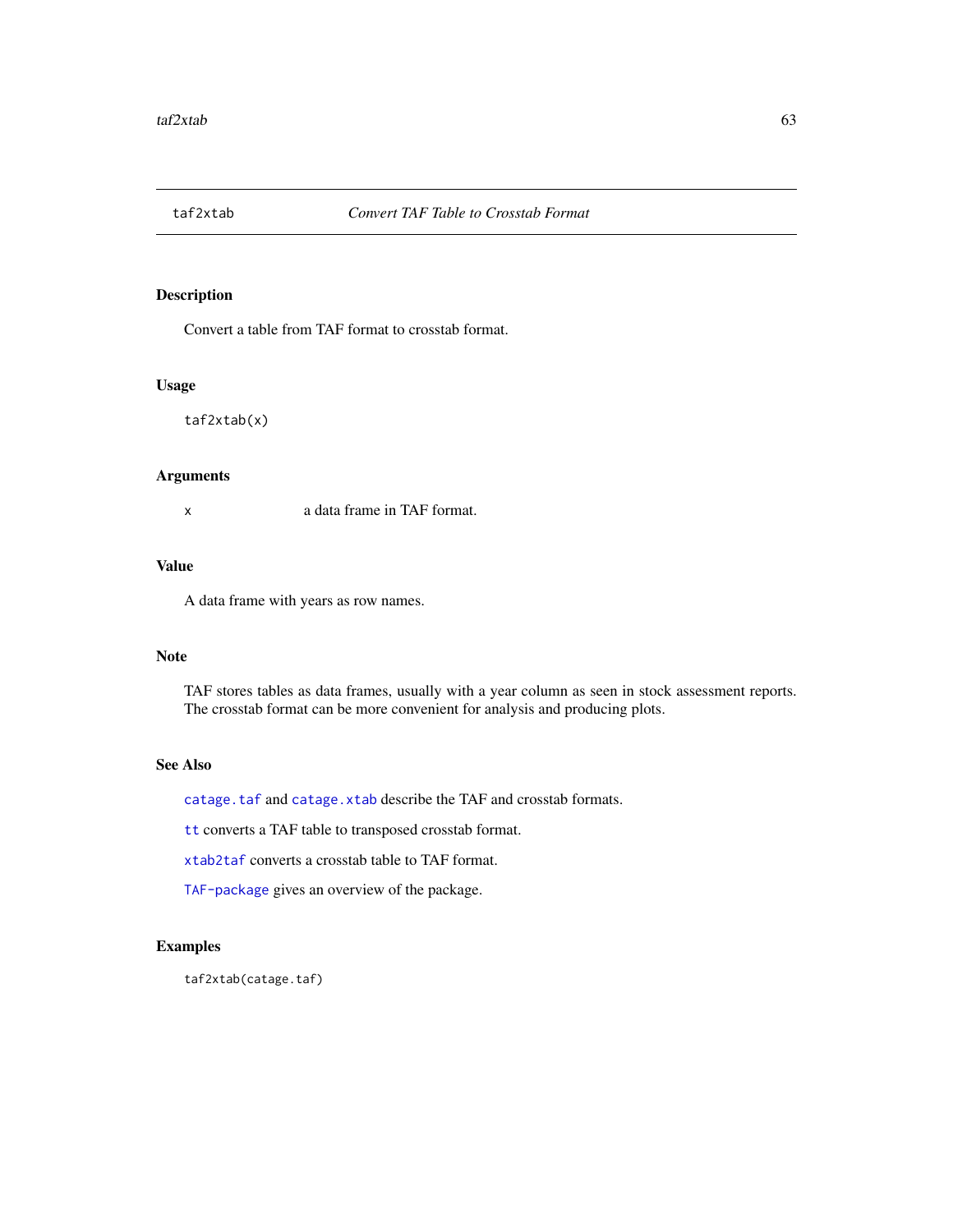Convert a table from TAF format to transposed crosstab format.

# Usage

tt(x, column = FALSE)

# Arguments

| $\mathsf{x}$ | a data frame in TAF format.                                                                                                                                                                               |
|--------------|-----------------------------------------------------------------------------------------------------------------------------------------------------------------------------------------------------------|
| column       | a logical indicating whether the group names should be stored in a column called<br>'Age' instead of in row names. Alternatively, column can be a string supplying<br>another name for that first column. |

# Value

A data frame with years as column names.

#### Note

Transposing can be useful when comparing TAF tables to stock assessment reports.

#### See Also

[t](#page-0-0) transposes a matrix.

[catage.taf](#page-5-1) describes the TAF format.

[taf2xtab](#page-62-1) converts a TAF table to crosstab format, without transposing.

[TAF-package](#page-2-1) gives an overview of the package.

# Examples

```
taf2xtab(catage.taf)
tt(catage.taf)
tt(catage.taf, TRUE)
tt(catage.taf, "Custom")
```
<span id="page-63-1"></span><span id="page-63-0"></span>tt *TAF Transpose*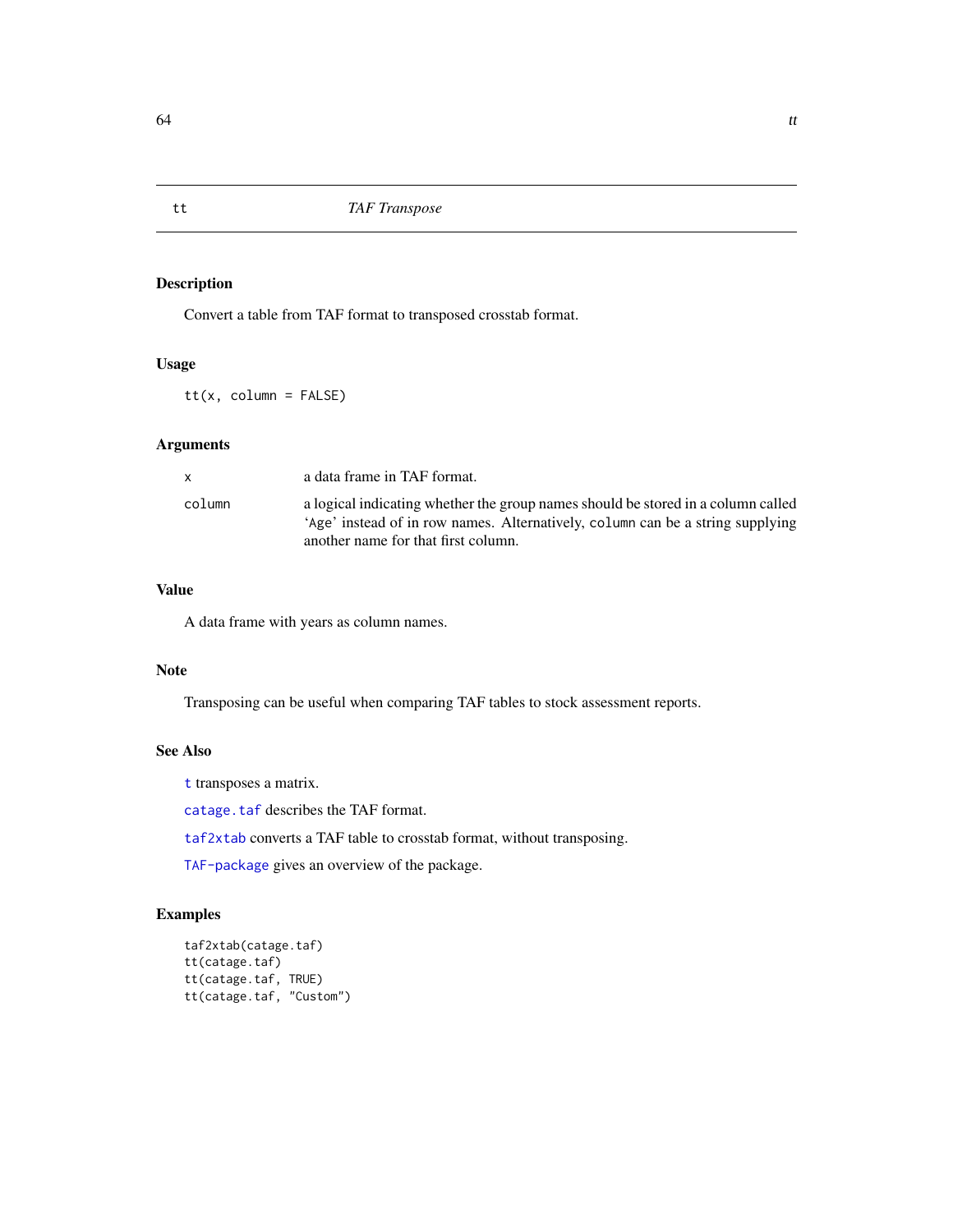<span id="page-64-1"></span><span id="page-64-0"></span>

Write a TAF table to a file.

#### Usage

```
write.taf(x, file = NULL, dir = NULL, quote = FALSE, row.names = FALSE,
  fileEncoding = "UTF-8", underscore = TRUE, \ldots)
```
#### Arguments

| x            | a data frame in TAF format.                                                                                         |
|--------------|---------------------------------------------------------------------------------------------------------------------|
| file         | a filename.                                                                                                         |
| dir          | an optional directory name.                                                                                         |
| quote        | whether to quote strings.                                                                                           |
| row.names    | whether to include row names.                                                                                       |
| fileEncoding | character encoding for output file.                                                                                 |
| underscore   | whether automatically generated filenames (when file = NULL) should use un-<br>derscore separators instead of dots. |
| $\ddots$     | passed to write.csv.                                                                                                |

# Details

Alternatively, x can be a list of data frames or a string vector of object names, to write many tables in one call. The resulting files are named automatically, similar to file = NULL.

The default value  $file = NULL$  uses the name of  $x$  as a filename, so a data frame called survey. uk will be written to a file called 'survey\_uk.csv' (when underscore = TRUE) or 'survey.uk.csv' (when underscore = FALSE).

The special value file = "" prints the data frame in the console, similar to write.csv.

#### Value

No return value, called for side effects.

#### Note

The resulting CSV file has Dos line endings, as specified in the RFC 4180 standard (IETF 2005).

This function gives a warning when column names are duplicated, unless the target directory name is report.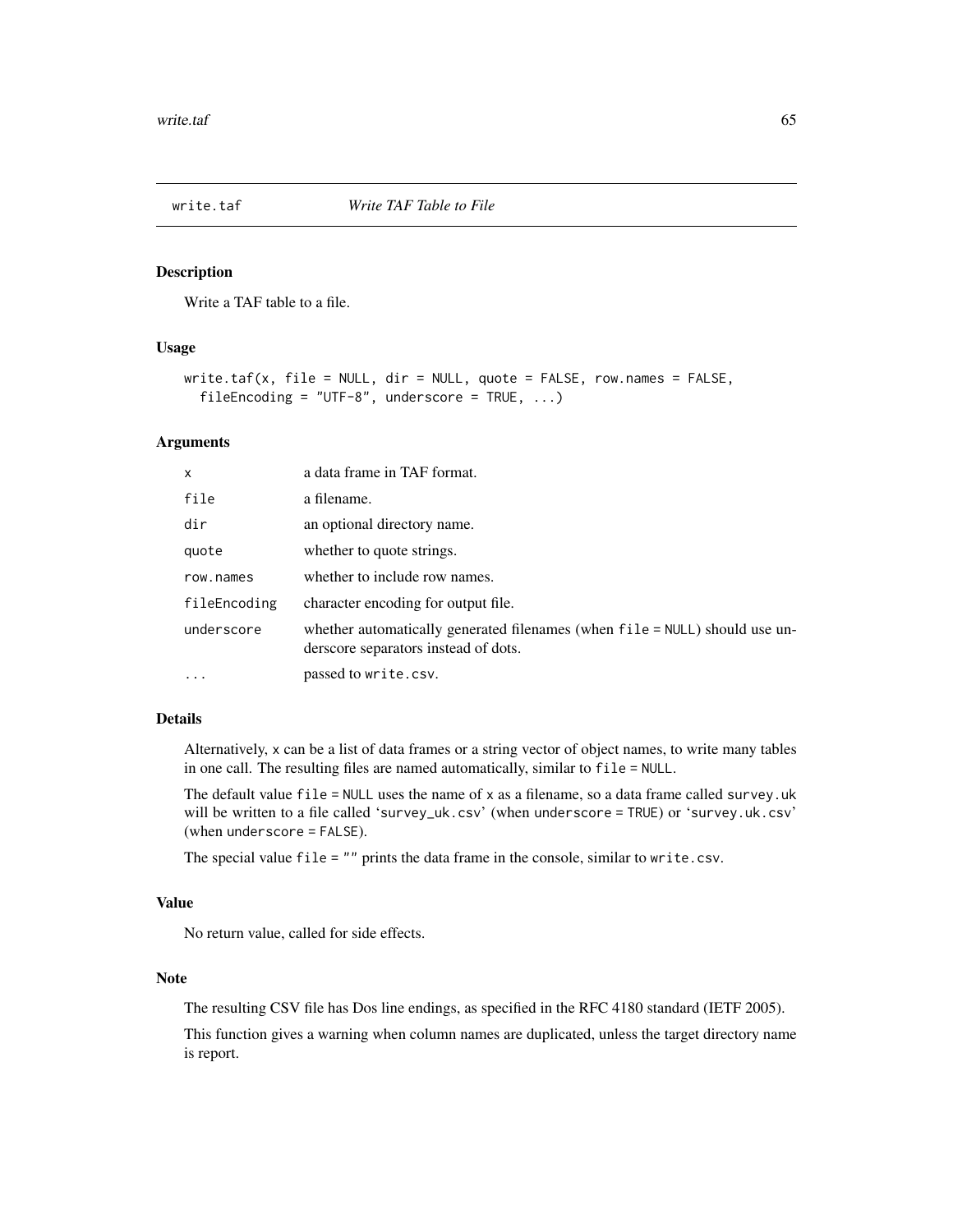# References

IETF (2005) Common format and Mime type for Comma-Separated Values (CSV) files. *[IETF RFC](https://tools.ietf.org/html/rfc4180)* [4180.](https://tools.ietf.org/html/rfc4180)

# See Also

[write.csv](#page-0-0) is the underlying function used to write a table to a file.

[read.taf](#page-40-1) reads a TAF table from a file into a data frame.

[TAF-package](#page-2-1) gives an overview of the package.

# Examples

```
## Not run:
write.taf(catage.taf, "catage.csv")
catage <- read.taf("catage.csv")
write.taf(catage)
file.remove("catage.csv")
```
## End(Not run)

<span id="page-65-1"></span>xtab2long *Convert Crosstab Table to Long Format*

#### Description

Convert a table from crosstab format to long format.

# Usage

```
xtab2long(x, names = c("Year", "Age", "Value"))
```
#### Arguments

|       | a data frame in crosstab format.                             |
|-------|--------------------------------------------------------------|
| names | a vector of three column names for the resulting data frame. |

# Value

A data frame with three columns.

#### See Also

[catage.xtab](#page-6-1) and [catage.long](#page-4-1) describe the crosstab and long formats. [xtab2taf](#page-66-1) and [taf2long](#page-61-1) are the underlying functions that perform the conversion. [TAF-package](#page-2-1) gives an overview of the package.

<span id="page-65-0"></span>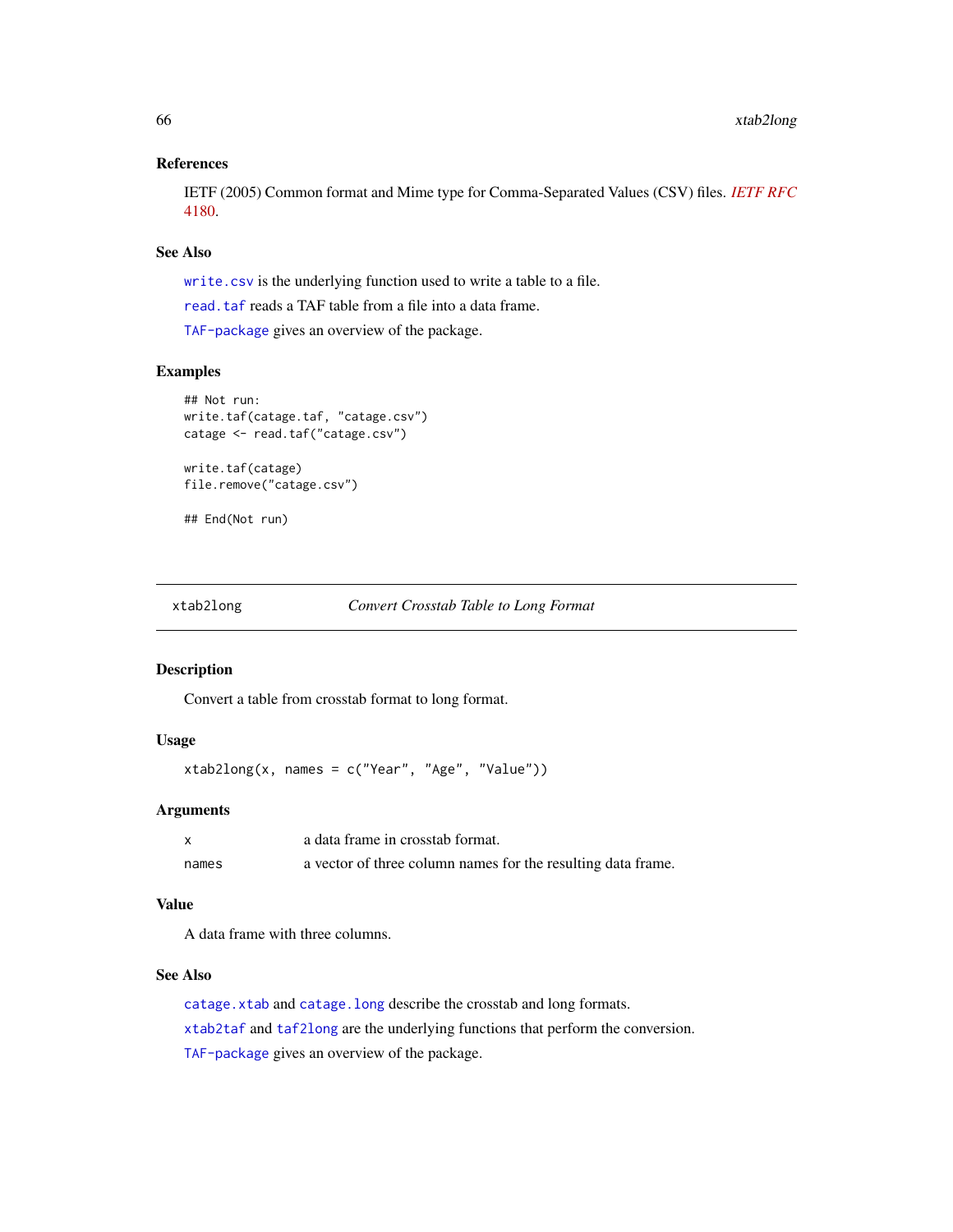#### <span id="page-66-0"></span>xtab2taf 67

# Examples

xtab2long(catage.xtab, names=c("Year","Age","Catch"))

# <span id="page-66-1"></span>xtab2taf *Convert Crosstab Table to TAF Format*

# Description

Convert a table from crosstab format to TAF format.

# Usage

xtab2taf(x, colname = "Year")

# Arguments

| x       | a data frame in crosstab format. |
|---------|----------------------------------|
| colname | name for first column.           |

# Value

A data frame in TAF format.

#### Note

TAF stores tables as data frames, usually with a year column as seen in stock assessment reports. The crosstab format can be more convenient for analysis and producing plots.

# See Also

[catage.xtab](#page-6-1) and [catage.taf](#page-5-1) describe the crosstab and TAF formats.

[taf2xtab](#page-62-1) converts a TAF table to crosstab format.

[TAF-package](#page-2-1) gives an overview of the package.

# Examples

xtab2taf(catage.xtab)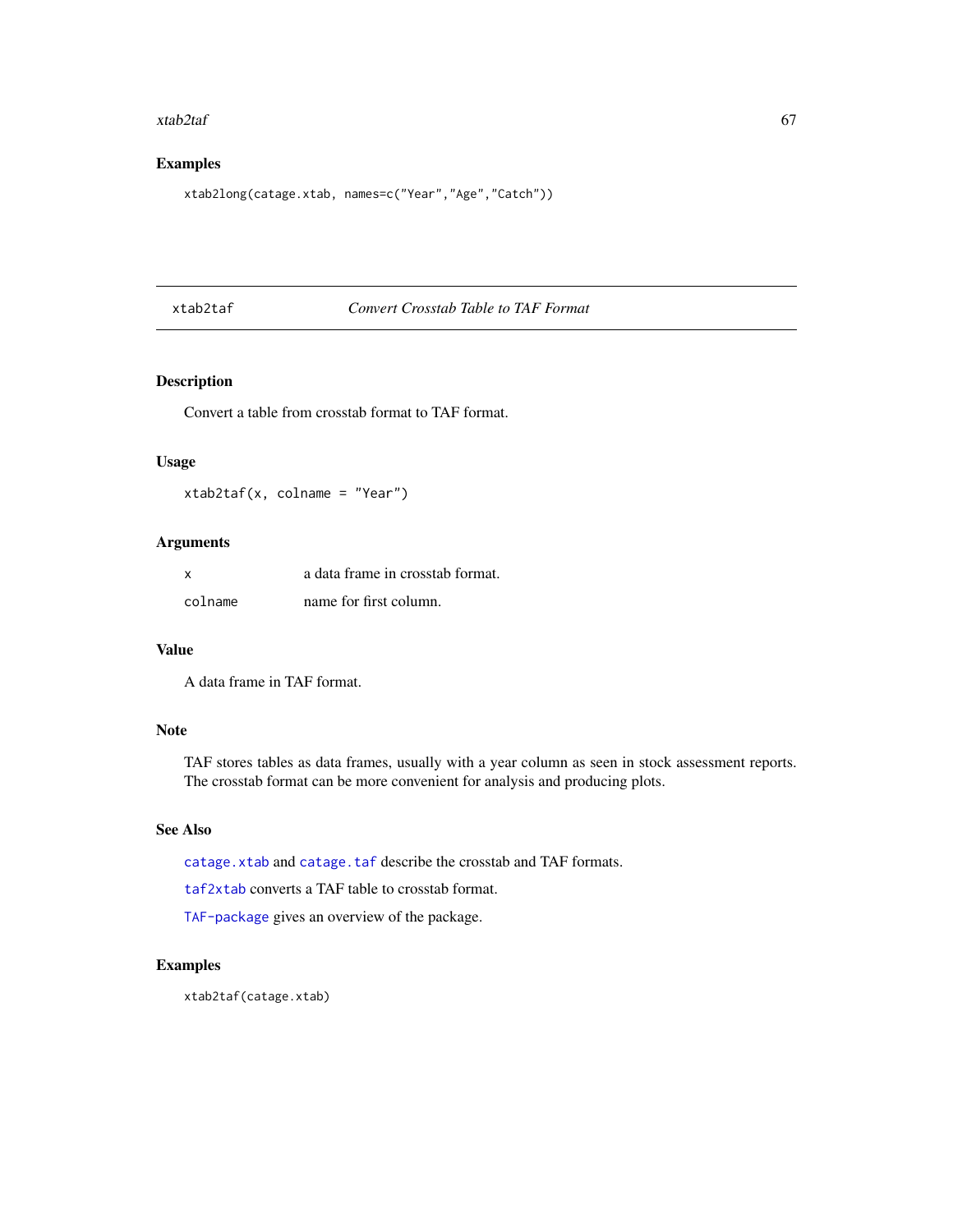<span id="page-67-1"></span><span id="page-67-0"></span>zoom *Zoom*

# Description

Change text size in a lattice plot.

# Usage

```
zoom(x, \ldots)
```

```
## S3 method for class 'trellis'
zoom(x, size = 1, main = 1.2 * size, lab = size,axis = size, strip = size, sub = 0.9 \times size, legend = 0.9 \times size,
  splom = 0.9 * size, ...
```
# Arguments

| $\mathsf{x}$ | a lattice plot of class "trellis".                                     |
|--------------|------------------------------------------------------------------------|
| $\ddots$     | further arguments, currently ignored.                                  |
| size         | text size multiplier.                                                  |
| main         | size of main title (default is $1.2 \times$ size).                     |
| lab          | size of axis labels (default is size).                                 |
| axis         | size of tick labels (default is size).                                 |
| strip        | size of strip labels (default is size).                                |
| sub          | size of subtitle (default is $0.9 * size$ ).                           |
| legend       | size of legend labels (default is $0.9 \times$ size).                  |
| splom        | size of scatterplot matrix diagonal labels (default is $0.9 * size$ ). |

# Details

Pass NULL for any argument to avoid changing the size of that text component.

The legend component of a lattice plot can be somewhat fickle, as the object structure varies between plots. One solution is to pass legend = NULL and tweak the legend before or after calling the zoom function.

# Value

The same lattice object, but with altered text size.

# Note

The default values result in lattice plots that have similar text size as base plots, when using taf.png.

This function ends with a [print](#page-0-0) call, to make it easy to export the lattice plot to a file, without the need of an explicit print.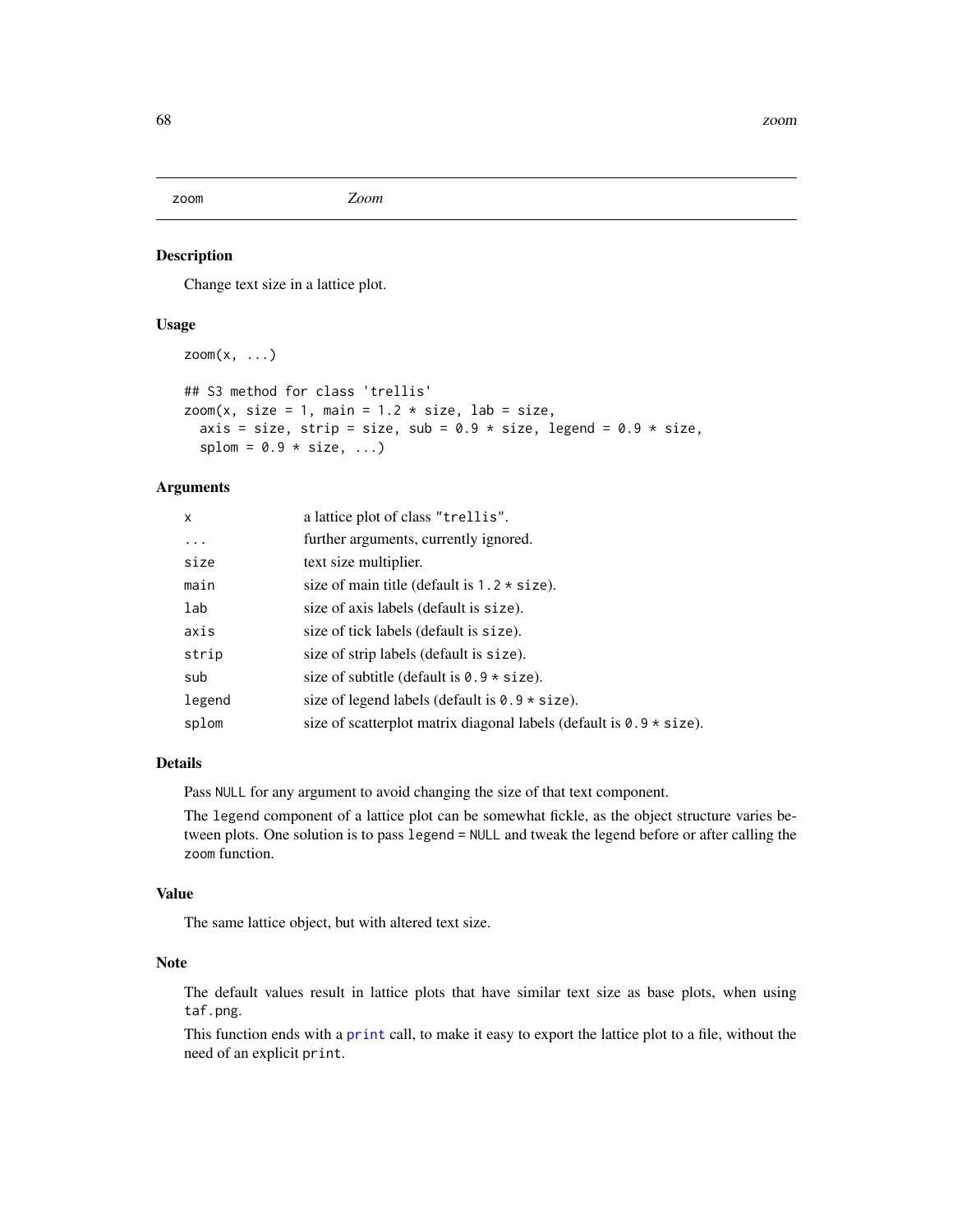<span id="page-68-0"></span>zoom 69

# See Also

[Lattice](#page-0-0) plots are created using [xyplot](#page-0-0) or related functions.

[taf.png](#page-56-1) opens a PNG graphics device.

[TAF-package](#page-2-1) gives an overview of the package.

# Examples

```
library(lattice)
```

```
xyplot(1~1)
zoom(xyplot(1~1))
zoom(xyplot(1~1), size=1.2)
zoom(xyplot(1~1), axis=0.8)
zoom(xyplot(1~1), axis=NULL)
## Not run:
taf.png("myplot")
plot(1)
dev.off()
```

```
taf.png("mytrellis")
xyplot(1~1)
dev.off()
```

```
taf.png("mytrellis_zoom")
zoom(xyplot(1~1))
dev.off()
```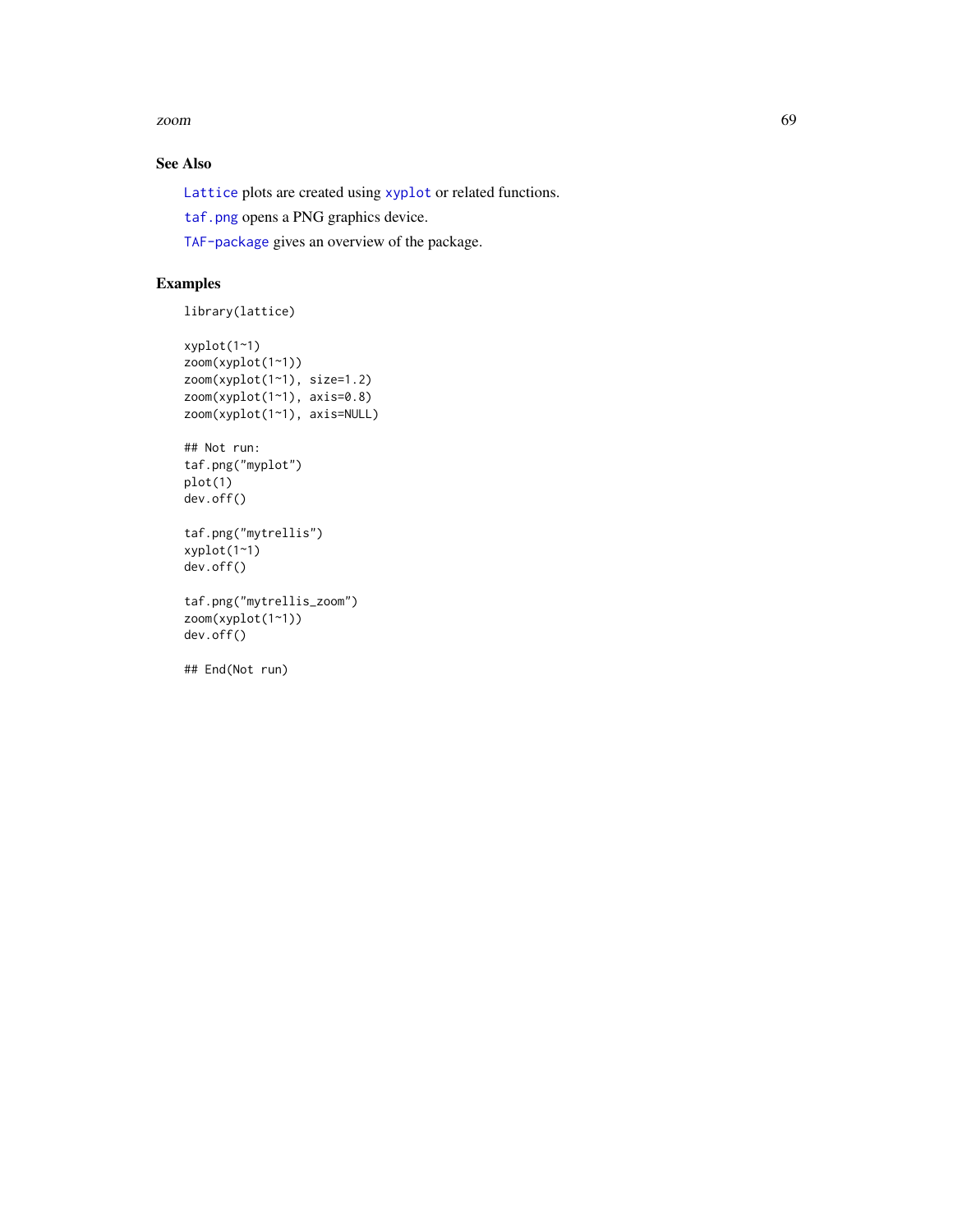# <span id="page-69-0"></span>Index

.libPaths, *[56](#page-55-0)* as.data.frame, *[25](#page-24-0)* available.packages, *[15](#page-14-0)* catage.long, *[4](#page-3-0)*, [5,](#page-4-0) *[7](#page-6-0)*, *[30,](#page-29-0) [31](#page-30-0)*, *[62](#page-61-0)*, *[66](#page-65-0)* catage.taf, *[4](#page-3-0)*, *[6](#page-5-0)*, [6,](#page-5-0) *[7](#page-6-0)*, *[25](#page-24-0)*, *[30](#page-29-0)*, *[62–](#page-61-0)[64](#page-63-0)*, *[67](#page-66-0)* catage.xtab, *[4](#page-3-0)*, *[6,](#page-5-0) [7](#page-6-0)*, [7,](#page-6-0) *[31](#page-30-0)*, *[63](#page-62-0)*, *[66,](#page-65-0) [67](#page-66-0)* citation, *[23](#page-22-0)* clean, *[3](#page-2-0)*, [8,](#page-7-0) *[35](#page-34-0)*, *[42](#page-41-0)*, *[46,](#page-45-0) [47](#page-46-0)*, *[51](#page-50-0)* clean.data, *[4](#page-3-0)*, *[8](#page-7-0)*, [9,](#page-8-0) *[10](#page-9-0)*, *[12](#page-11-0)*, *[51](#page-50-0)* clean.library, *[4](#page-3-0)*, *[8,](#page-7-0) [9](#page-8-0)*, [10,](#page-9-0) *[12](#page-11-0)*, *[26](#page-25-0)*, *[51](#page-50-0)*, *[55](#page-54-0)* clean.software, *[4](#page-3-0)*, *[8](#page-7-0)[–10](#page-9-0)*, [11,](#page-10-0) *[26](#page-25-0)*, *[51](#page-50-0)* convert.spaces, *[3](#page-2-0)*, [12](#page-11-0) cp, *[3](#page-2-0)*, [13](#page-12-0) deps, *[4](#page-3-0)*, [14](#page-13-0) detach, *[16](#page-15-0)* detach.packages, *[4](#page-3-0)*, [15,](#page-14-0) *[57](#page-56-0)* dir, *[46](#page-45-0)* dir.create, *[35](#page-34-0)* div, *[4](#page-3-0)*, [16,](#page-15-0) *[43](#page-42-0)*, *[49](#page-48-0)* dos2unix, *[4](#page-3-0)*, [17,](#page-16-0) *[29](#page-28-0)* download, *[4](#page-3-0)*, [18,](#page-17-0) *[20](#page-19-0)* download.file, *[19](#page-18-0)* download.github, *[4](#page-3-0)*, *[12](#page-11-0)*, *[19](#page-18-0)*, [19,](#page-18-0) *[26](#page-25-0)*, *[55](#page-54-0)* draft.data, *[3](#page-2-0)*, [20,](#page-19-0) *[23](#page-22-0)*, *[38](#page-37-0)*, *[52](#page-51-0)* draft.software, *[3](#page-2-0)*, *[22](#page-21-0)*, [22,](#page-21-0) *[52](#page-51-0)* Encoding, *[24](#page-23-0)* file.copy, *[14](#page-13-0)* file.encoding, *[4](#page-3-0)*, [24,](#page-23-0) *[28,](#page-27-0) [29](#page-28-0)* file.path, *[50](#page-49-0)*, *[54](#page-53-0)* file.rename, *[12](#page-11-0)*, *[14](#page-13-0)* flr2taf, *[4](#page-3-0)*, [25](#page-24-0) get.remote.sha, *[5](#page-4-0)*, [26](#page-25-0)

grep, *[17](#page-16-0)*, *[43](#page-42-0)*

icesRound, *[43](#page-42-0)*

iconv, *[28](#page-27-0)* install.packages, *[55](#page-54-0)* installed.packages, *[15](#page-14-0)* is.r.package, *[5](#page-4-0)*, [27](#page-26-0) latin1.to.utf8, *[5](#page-4-0)*, *[24](#page-23-0)*, [27](#page-26-0) Lattice, *[69](#page-68-0)* library, *[57](#page-56-0)* lim, *[4](#page-3-0)*, [28](#page-27-0) line.endings, *[5](#page-4-0)*, *[18](#page-17-0)*, *[24](#page-23-0)*, [29](#page-28-0) long2taf, *[4](#page-3-0)*, *[6](#page-5-0)*, [30,](#page-29-0) *[31](#page-30-0)*, *[62](#page-61-0)* long2xtab, *[4](#page-3-0)*, [31](#page-30-0) make, *[3](#page-2-0)*, [31,](#page-30-0) *[32](#page-31-0)[–34](#page-33-0)* makeAll, *[3](#page-2-0)*, *[32,](#page-31-0) [33](#page-32-0)*, [33,](#page-32-0) *[34](#page-33-0)*, *[46](#page-45-0)* makeTAF, *[3](#page-2-0)*, *[32](#page-31-0)[–34](#page-33-0)*, [34,](#page-33-0) *[48](#page-47-0)* message, *[36](#page-35-0)* mkdir, *[3](#page-2-0)*, *[8](#page-7-0)*, [35,](#page-34-0) *[42](#page-41-0)* msg, *[3](#page-2-0)*, [36](#page-35-0) names, *[39](#page-38-0)* os, [36](#page-35-0) os.linux, *[3](#page-2-0)* os.macos, *[3](#page-2-0)* os.windows, *[4](#page-3-0)* package.skeleton, *[60](#page-59-0)* packageDescription, *[23](#page-22-0)* paste, *[38](#page-37-0)* period, *[3](#page-2-0)*, *[22](#page-21-0)*, [37](#page-36-0) plus, *[4](#page-3-0)*, [39](#page-38-0) png, *[58](#page-57-0)* print, *[68](#page-67-0)* process.entry, *[60](#page-59-0)* read.bib, [40](#page-39-0) read.csv, *[41](#page-40-0)* read.taf, *[4](#page-3-0)*, [41,](#page-40-0) *[66](#page-65-0)* rmdir, *[5](#page-4-0)*, *[8](#page-7-0)*, *[35](#page-34-0)*, [42](#page-41-0)

rnd, *[4](#page-3-0)*, *[17](#page-16-0)*, [43,](#page-42-0) *[49](#page-48-0)*